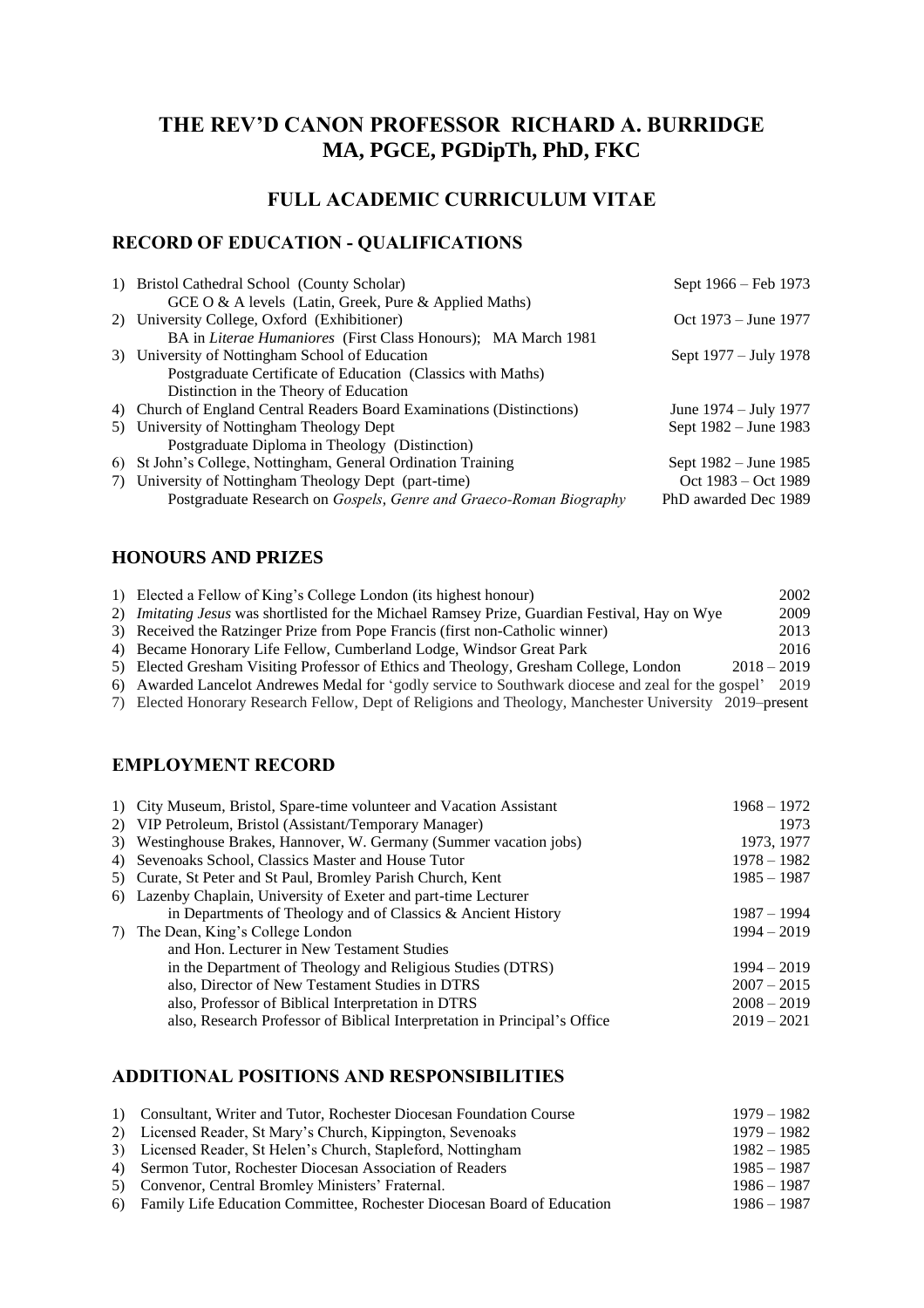| 7)<br>8) | Elected Member, Council of Management, St John's College, Nottingham Ltd.<br>Tutor, St John's College Extension Studies Courses: | $1986 - 1999$                |
|----------|----------------------------------------------------------------------------------------------------------------------------------|------------------------------|
|          | Certificate in Christian Studies: NT Introduction and NT Greek                                                                   | $1985 - 1990$                |
|          | Diploma in Religious Education: New Testament Unit                                                                               | $1990 - 1994$                |
| 9).      | Lecturer and Academic Tutor, South West Ministry Training Course                                                                 | $1987 - 1994$                |
|          | 10) Chaplain to the Northcott Theatre, Exeter                                                                                    | $1987 - 1994$                |
|          | 11) Diocesan Adviser to the Bishop of Exeter on New Religious Movements                                                          | $1990 - 1994$                |
|          | 12) Member of Exeter Diocesan Synod                                                                                              | $1991 - 1994$                |
|          | 13) Member of Council of Reference, Monarch Publications, Tunbridge Wells                                                        | $1992 - 1998$                |
|          | 14) Assistant priest and parish member, St Andrew's Church, Whitehall Park, N19                                                  | $1994 - 2002$                |
|          | 15) Member of Academic Board, North Thames Ministry Training Course/St Mellitus College                                          | $1994 - 2016$                |
|          | 16) Trustee of Christian Evidence Society; Chairman of CES 2001-2017                                                             | $1994 - present$             |
|          | 17) Chairman and Trustee of Montgomery Trust (Christian Education Movement)                                                      | $1994 - 2019$                |
|          |                                                                                                                                  | $1994 - 2015$                |
|          | 18) Member of General Synod (representing University of London)                                                                  |                              |
|          | 19) Chairman of the Eric Symes Abbott Memorial Fund & Annual Lecture                                                             | $1994 - 2019$                |
|          | 20) Member of Studiorum Novi Testamenti Societas (SNTS)                                                                          | $1995$ – present             |
|          | 21) Member of the Society for the Study of Theology (SST)                                                                        | $1995$ – present             |
|          | 22) Member of the Society of Biblical Literature (SBL)                                                                           | $1995$ – present             |
|          | 23) ABM External Examiner to South West Ministry Training Course                                                                 | $1995 - 1999$                |
|          | 24) Member of Church of England's Communications Committee                                                                       | $1995 - 1998$                |
|          | 25) Chairman of ABM's Educational Validatory Sub-Committee/Panel                                                                 | $1995 - 2004$                |
|          | 26) Bishops' National Selector for Candidates for Ordained Ministry                                                              | $1996 - 2019$                |
|          | 27) Member of Advisory Council of <i>Celebrate</i> (Magazine for the Church of England)                                          | $1997 - 1999$                |
|          | 28) General Editor of The People's Bible Commentary Series, BRF                                                                  | $1997$ – present             |
|          | 29) Commissary for the Bishop of the High Veld,                                                                                  |                              |
|          | Church of the Province of Southern Africa                                                                                        | $1997 - 2009$                |
|          | 30) General Synod Representative to Partners in Mission Consultation                                                             |                              |
|          | for the Province of West Africa at Accra, Ghana                                                                                  | October 1998                 |
|          | 31) Trustee of the King George VI and Queen Elizabeth Foundation of                                                              |                              |
|          | St Catherine's, Cumberland Lodge                                                                                                 | $1998 - 2008$                |
|          | 32) Adviser & writer to the National Millennium Experience Company, Greenwich Dome                                               | $1998 - 2000$                |
|          | 33) Chair, Hermeneutics and Interpretation: Theory and Practice Seminar                                                          |                              |
|          | <b>British New Testament Conference</b>                                                                                          | $1998 - 2004$                |
|          | 34) Biblical Adviser to the Catholic Bishops' Conference of England and Wales                                                    | $1999 - 2019$                |
|          | 35) Theological Consultant to the film Miracle Maker, (BBC/S4C/Icon Productions)                                                 | $1995 - 2001$                |
|          | cinema world release at Easter 2000; on DVD/video from 2001                                                                      |                              |
|          | 36) Adviser to the Seeing Salvation Exhibition at the National Gallery, London                                                   | 2000                         |
|          | 37) Member of the Structure and Funding of Ordination Training Working Party                                                     |                              |
|          | (Hind Commission), Archbishops' Council                                                                                          | $2000 - 2004$                |
|          | 38) Representative of the Archbishop of Canterbury at Archbishop Desmond Tutu's                                                  |                              |
|          | Silver Jubilee of Consecration, St Mary's Johannesburg                                                                           | <b>July 2001</b>             |
|          | 39) Assistant priest and church member, St Luke's Church, Holloway, N7                                                           | $2002$ – present             |
|          | 40) Member of the Bishop of Exeter's Working Group on Transgendered Clergy                                                       | $2003 - 2004$                |
|          | 41) Visiting Professor, Regent's College, Vancouver, Canada                                                                      | 2003                         |
|          | 42) Chair, Bishop of Southwark's Theological Issues Group                                                                        | $2004 - 2011$                |
|          | 43) Chaplain to Hendon Golf Club, north London, NW7                                                                              | $2004 - 2019$                |
|          | 44) Representative of the Archbishop of Canterbury and Anglican Communion at                                                     |                              |
|          | II World Congress for the Pastoral Care of Catholic Foreign Students, Rome                                                       | December 2005                |
|          | 45) Visiting Professor, Fuller Theological Seminary, California, USA                                                             | 2007                         |
|          | 46) Member of Academic Advisory Committee/Academic & Programme Advisory Committee,                                               |                              |
|          | Cumberland Lodge, Windsor Great Park                                                                                             | $2007 - 2016$                |
|          | 47) External Examiner, MAs in Theology, University of Durham                                                                     | $2008 - 2011$                |
|          | 48) Cecil Woods Fellow and Visiting Professor, Virginia Theological Seminary, USA                                                | 2009                         |
|          | 49) Church Commissioners' Representative, Ethical Investment Advisory Group                                                      | $2009 - 2017$                |
|          | Deputy Chair, EIAG                                                                                                               | $2010 - 2016$                |
|          | 50) Consultant to 'The Bible in the Life of the Church' project, Anglican Communion                                              | $2009 - 2019$                |
|          | 51) Sarum Canon Theologian, Salisbury Cathedral                                                                                  | $2013 - 2020$                |
|          | 52) Extraordinary Professor, University of Pretoria, and North West University, South Africa                                     | 2014                         |
|          | 53) Licensed priest, St Mary le Strand Church, London                                                                            | $2017 - 2019$                |
|          | 54) Visiting Professor, Virginia Theological Seminary, USA                                                                       | 2012, 2015, 2018, 2019, 2021 |
|          | 55) Bishop's Permission to Officiate, Southwark Diocese                                                                          | $1998 - present$             |
|          |                                                                                                                                  |                              |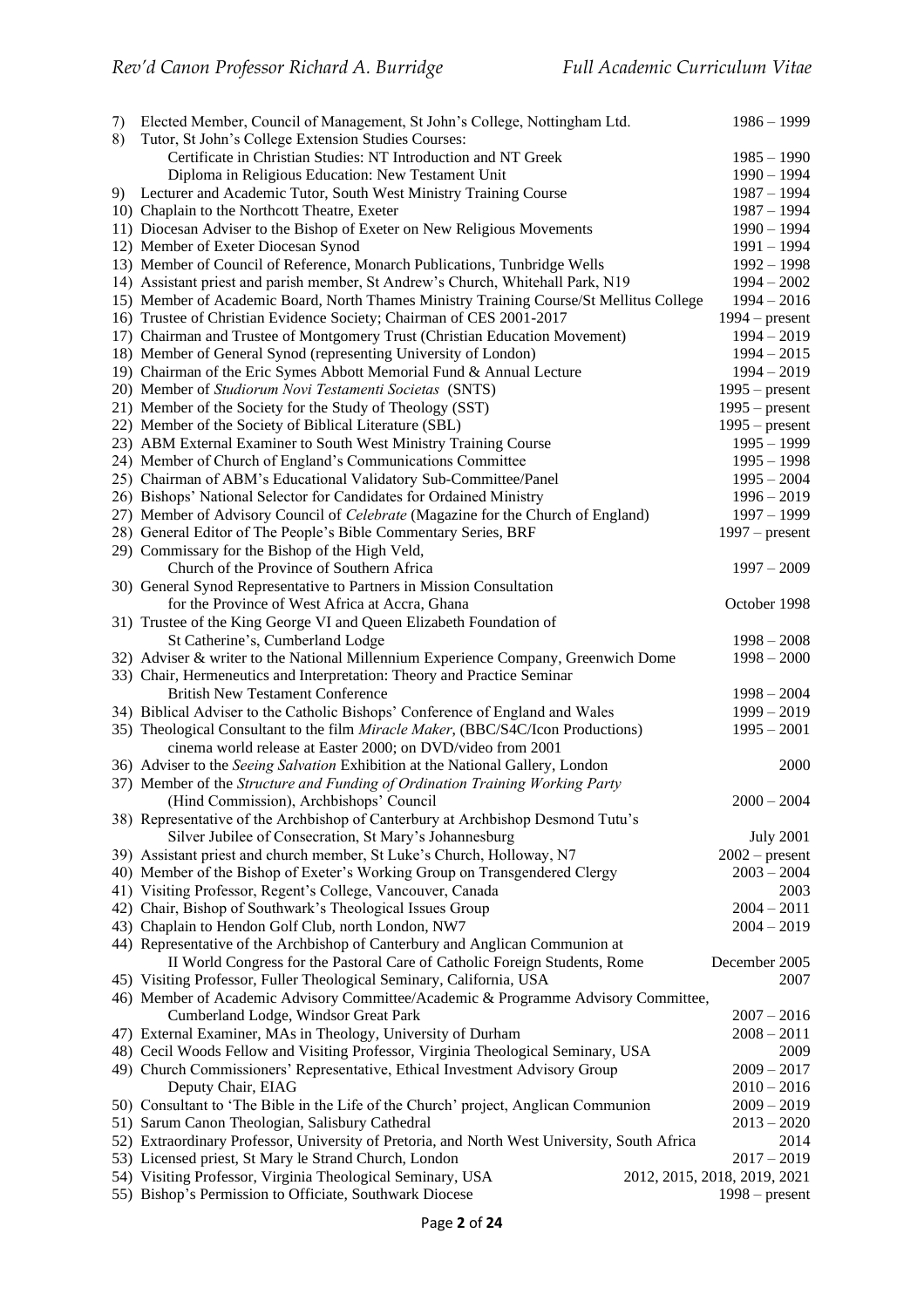## **TEACHING EXPERIENCE (See also Lectures list for wider teaching in society)**

## 1) **AT SEVENOAKS SCHOOL, CLASSICS MASTER (1978 – 1982)**

Taught throughout the school from  $11 - 18$  year olds, including O-levels and A-levels in Latin, Greek and Classical Civilisation; also taught upper-sixth form for Oxford and Cambridge entrance examinations; also taught lower-school Mathematics.

## 2) **AS LAZENBY CHAPLAIN, UNIVERSITY OF EXETER (1987 – 1994) and part-time Lecturer in Departments of Theology and of Classics & Ancient History**

Taught undergraduate courses for Classics & Ancient History on

- Latin set books
- Greek set books
- Greek and Latin Prose composition

Taught undergraduate courses for Theology on

- Jesus and the Gospels
- Pauline and Johannine Theologies
- Ethics

Also taught MA courses in Theology, and supervised theses at MPhil and PhD level, including

• 'Resurrection, Immortality and Bereavement' (1993); later published as: *Why do Christians Find It Hard to Grieve?,* Geoff Walters, Carlisle: Paternoster Press, 1997

## 3) **AS DEAN, KING'S COLLEGE LONDON (1994 – 2019) – and Hon. Lecturer in New Testament in the Department of Theology and Religious Studies, and latterly Director of New Testament Studies and Professor of Biblical Interpretation**

Taught and lectured upon **undergraduate** courses on

- Jesus and the Gospels
- Jesus in Context
- Paul in Context
- New Testament Ethics
- Christology

**Postgraduate**: I have been involved with teaching MA courses in Biblical Studies and Theology, courses in the MA in Ministry and Theology (Course Director for MA in Bible and Ministry), and the professional Doctorate of Ministry & Theology, DThMin

I have supervised **postgraduate theses** at MPhil, PhD and DThMin level, including

- The Genre of Josephus' Vita: a comparative analysis of ancient literature in the search for autobiography in Antiquity (2014)
- Ministry Review: a biblical and theological rationale (2009)
- Concepts of Discipleship in Luke: The Relevance for the Indian Subaltern Context (2009)
- "Under Heaven": The Narrative-Geographical Implications of the Ascended Christ for the Believers (and their Mission) within Acts 1.1-11.18 (2006)
- The Church as Event-in-Progress: A Trinitarian Response to the Provisionist Ecclesiology of Modern Ecumenism (2004)
- African Cultures, African Church, Anglican Communion: Inculturation and the Church in Ghana (2003)
- Gospels in Action: Reading Mark and John in the light of Greek tragedy (2002)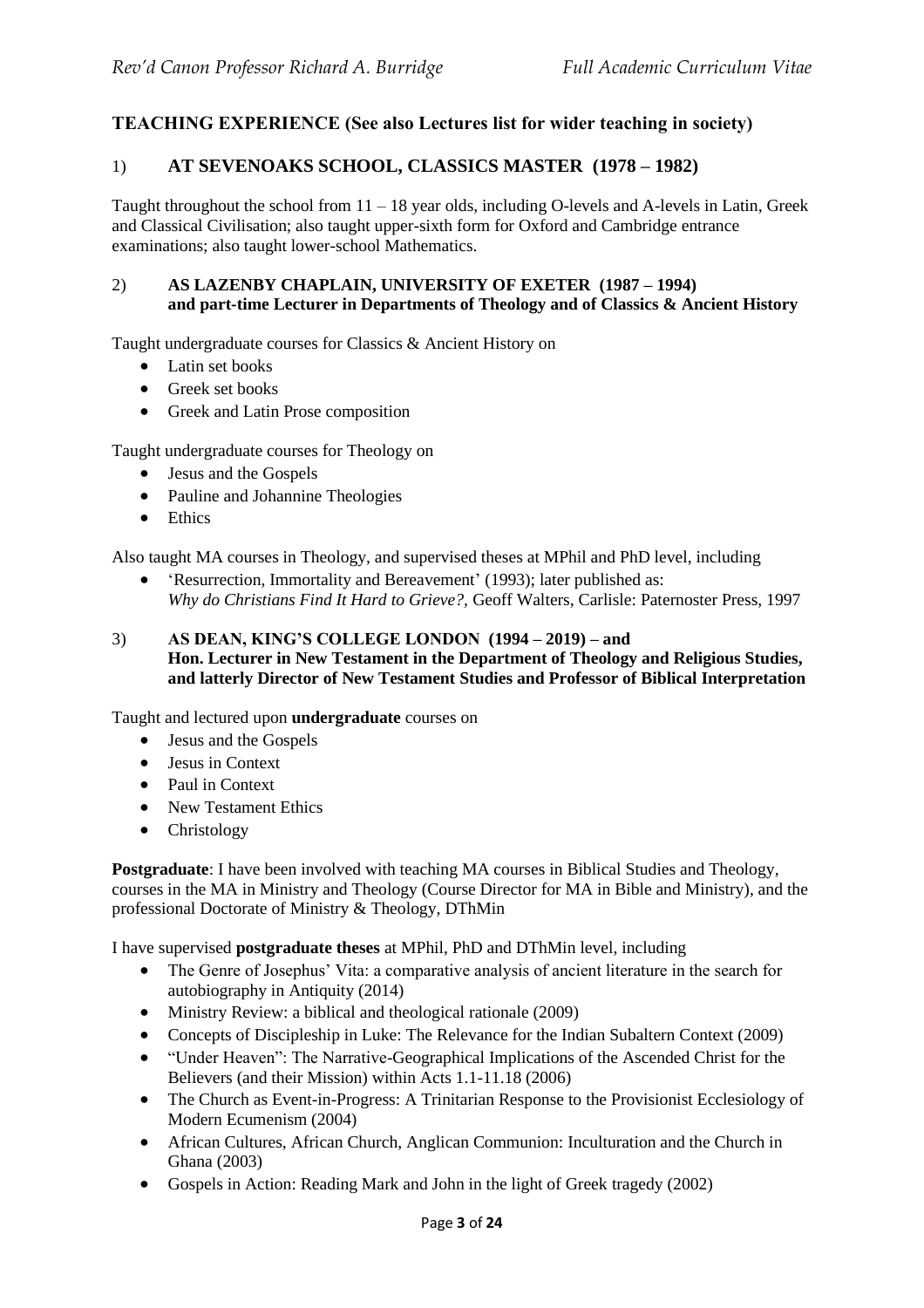## **4) SOME RECENT EXTERNAL EXAMINING – PhDs**

University of Lund, Sweden, Faculty Opponent at PhD public defence (Oct 2018) University of Surrey/St Mary's Twickenham December 2016 (re-examination September 2017) University of Surrey/St Mary's Twickenham December 2015 (re-examination October 2016) University of Edinburgh; March 2011 (re-examination October 2011) London School of Theology; September 2010 (re-examination November 2011) University of St Andrews; May 2010 (not able to undertake re-examination of thesis, 2011) University of Oxford; October 2009 University of Gloucestershire; August 2008 University of Birmingham; February 2008 (re-examination December 2009) University of Sheffield, 2001 (re-examination 2003) University of Durham – External Examiner for MA Programmes 2008-2011

## **5) ASSOCIATESHIP OF KING'S COLLEGE LONDON (AKC)**

As Dean, I was ultimately responsible for the planning, delivery and examination of the Associateship of King's College London (AKC), a general course in biblical studies, theology, philosophy, ethics, history, religious experience, and major world faiths open to students of all departments and subjects, as well as staff and alumni.

The AKC had fallen into disrepute and hard times with only 200 students when I arrived in 1994, and so I was involved in a full Course and Curriculum Review 1995-1998, which led to a major revamp across all campuses, and an expansion of steadily growing numbers.

I also engaged a second full Course and Curriculum Review 2009-2013, which led to the appointment of the AKC Programme Director (responsible to me as Dean) and additional staff and a complete revamp of the budget, leading to numbers rising to well over 1,000.

A third Programme Review was undertaken 2016-2017, including Distance Learning options, and opportunities for post-graduate students, and a major overhaul of the examination and assessment processes.

As well as overseeing all the planning and delivery, and chairing the AKC Programme Board, I planned various term sets of lectures myself, and was involved in teaching them. Since my departure, there has been further curriculum development and around 2,500 students and many staff take this course across King's campuses each year.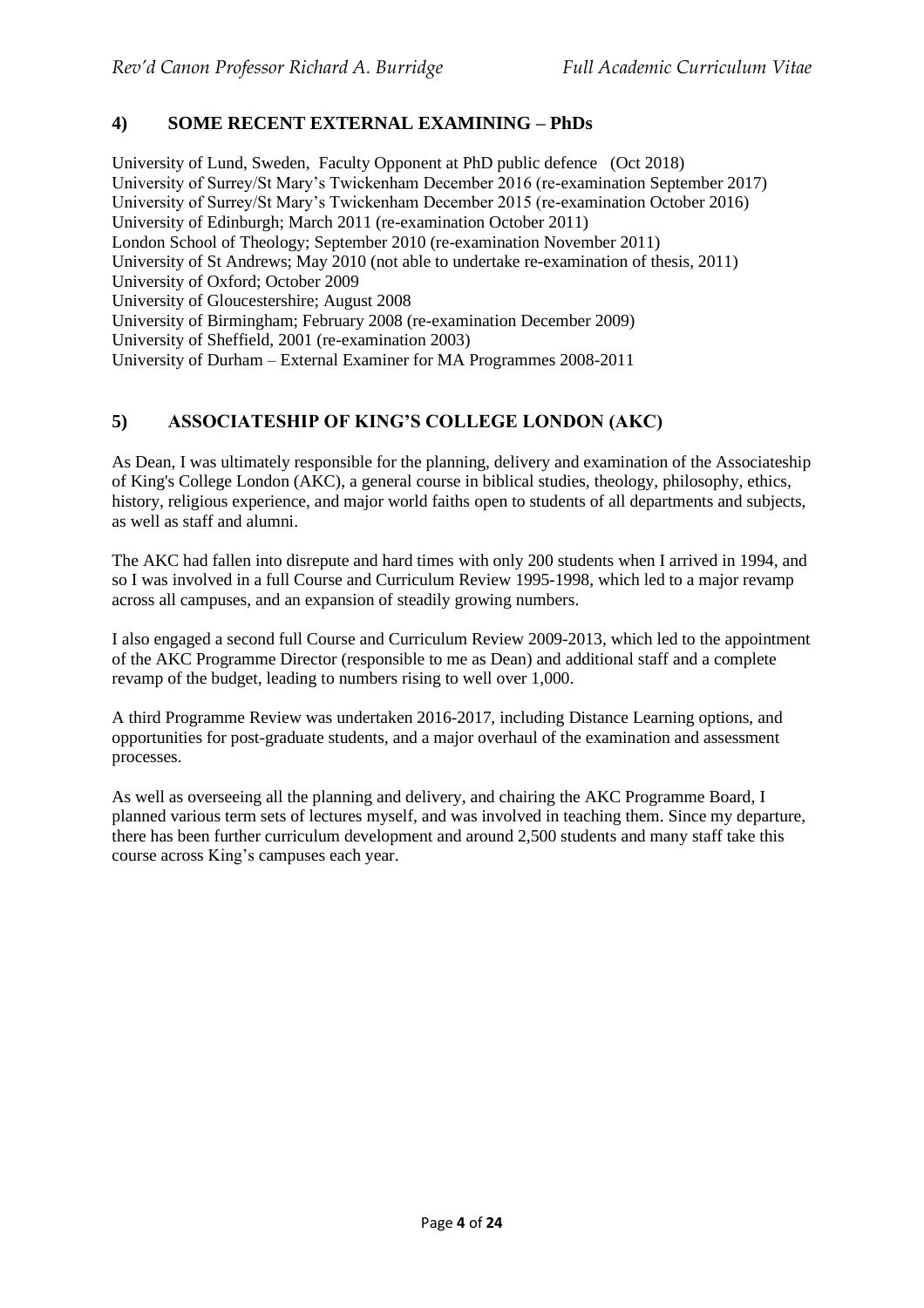## **PUBLICATIONS**

### **Books written:**

- 1) *Sex Therapy: Some Ethical Considerations*, Bramcote: Grove Ethics Series, 57, 1985, pp. 24
- 2) *What are the Gospels? A Comparison with Graeco-Roman Biography*, Society for New Testament Studies Monograph Series No. 70, Cambridge University Press 1992 (hardback), 1995 (paperback edition), pp. xiv + 292 **New revised and updated edition** Eerdmans, 2004, pp. xiv + 366 Italian translation & edition by Paideia Editrice, 2008 *Che cosa sono i vangeli? Studio comparative con la biografia greco-romana*, pp 363 Introduzione allo studio della Bibbia, Supplementi 37, **25th anniversary updated hardback edition** Baylor University Press, 2018; paperback 2020  $xvi + 508pp$  (150 new pages)
- 3) *Four Gospels, One Jesus? A Symbolic Reading,* pp. xvi + 191

English edition: London: SPCK, 1994; second impression 1997; third impression, 2000 USA edition, Grand Rapids: Eerdmans, 1994; second impression 1996; third impression 1999 Australian edition, Melbourne, HarperCollins, 1994. Korean translation & edition by the United Christian Newspaper, Seoul, Korea, 2000 **New revised and updated edition** London: SPCK/ Grand Rapids: Eerdmans 2005, pp. xviii + 200 *Yesus Dalam Empat Injil* Indonesian translation & edition, Penerbit Gandum Mas, Jawa Timur, 2008 Russian translation & edition by Global Nazarene Publishers, Moscow, 2011 **Classic edition** London: SPCK 2013; **Third Edition**, Eerdmans 2014 Polish translation & edition by Wydawnictwo, Kracow, 2014 Korean translation & edition by Time Education Inc, Seoul, Korea, 2017 Chinese translation currently in preparation, Logos Publishers, Hong Kong

- 4) *Where Shall We Find God?* Lincoln Studies in Theology 3, Lincoln Cathedral Publications, 1998. (Co-authored with Fraser Watts and David Brown), pp. 9-28; total pp. 51
- 5) *John* The People's Bible Commentary Series English edition: Oxford: Bible Reading Fellowship, 1998, pp. 256 American edition: Peabody, MA: Hendrickson, 2007, pp. 248 **New edition for Lambeth Conference 2008** (with Foreword from the Archbishop of Canterbury) New third edition 2011 (also with revised Foreword from the Archbishop of Canterbury) New Centenary Edition Box Set (Four Gospels with Acts), 2022
- 6) *Faith Odyssey: A Journey Through Lent* English edition: Oxford: Bible Reading Fellowship, 2000; reprinted, 2001, pp. 224 USA edition: Grand Rapids: Eerdmans, 2000, pp. xiv + 226
- 7) *Faith Odyssey: A Journey Through Life* **New revised and updated edition**, Oxford: BRF/ Grand Rapids: Eerdmans, 2003 Norwegian edition: *En trosodyssé: En reise gjennom livet*, oversatt av Bjørn Are Davidsen, Oslo: Luther Vorlag 2003
- 8) *Jesus Now and Then*, co-authored with Graham Gould, 2004, pp. xii + 215 English edition: London: SPCK; USA edition: Grand Rapids: Eerdmans Chinese edition, Logos Publishers, Hong Kong, 2008.
- 9) *Imitating Jesus: An Inclusive Approach to New Testament Ethics*, pp. xxii + 490 Grand Rapids: Eerdmans, Nov 2007 (Shortlisted for the Michael Ramsey Prize 2009, Guardian Festival, Hay on Wye)
- 10) *Reflections for Daily Prayer: Next Before Lent to Pentecost*, Church House Publishing, London 2009 (co-authored with J. Sears, J. Maycock, B. Quash, J. Astley, G. Tomlin and M. Guite)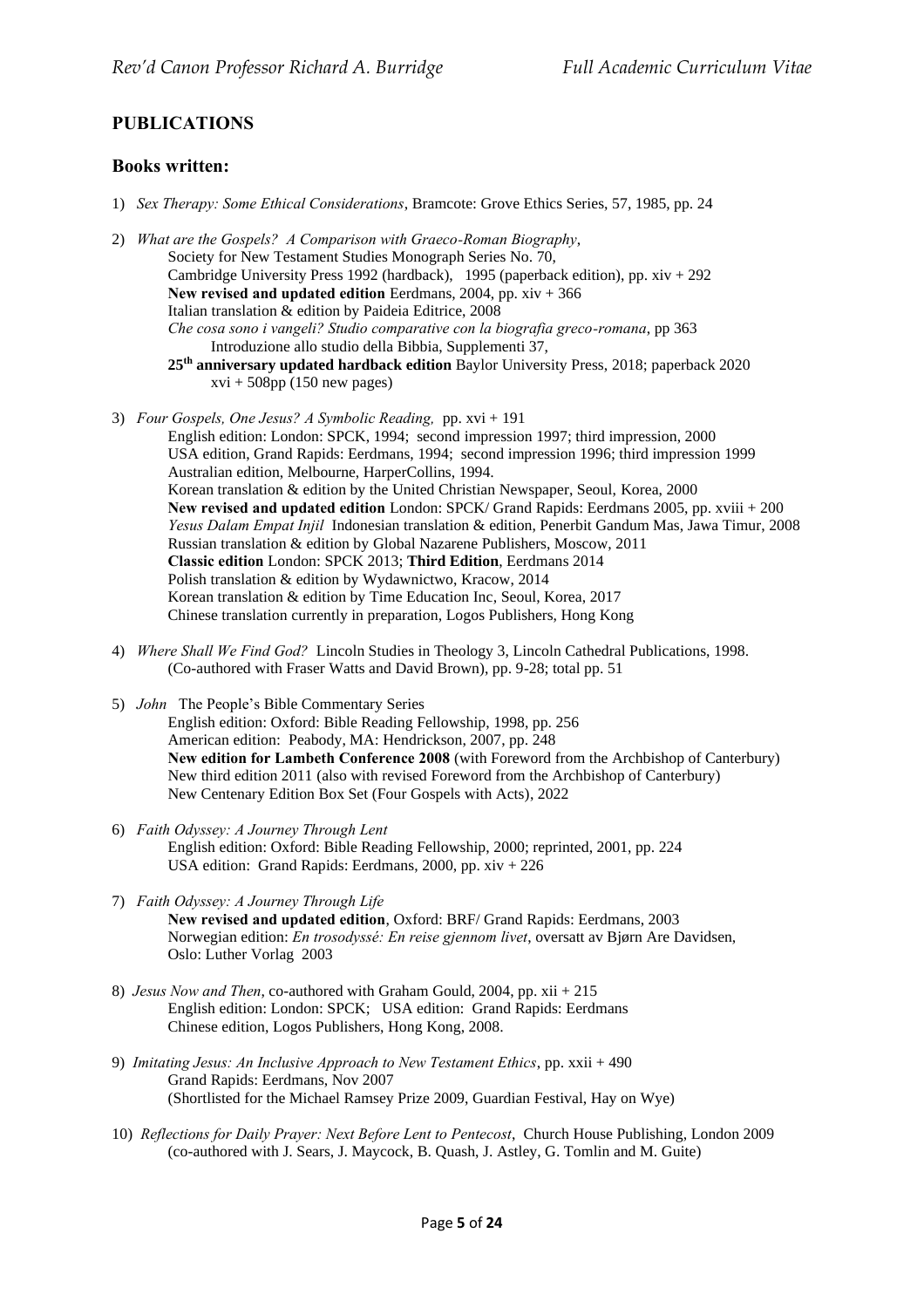- 11) *Four Ministries, One Jesus: Exploring your vocation with the four gospels* pp. xvi + 260 UK-Church of England edition: London: SPCK 2017; Revised edition for North America/worldwide (Eerdmans, 2018) pp xviii + 228
- 12) *Holy Communion in Contagious Times: Celebrating the Eucharist in the Everyday and Online Worlds* (Eugene, Oregon; Cascade Books, Wipf and Stock, 2022) pp. xii + 282
- 13) *Money, Sex, Power, Violence and the Meaning of Life: Following Jesus Today* Second volume of NT Ethics to *Imitating Jesus: An Inclusive Approach to New Testament Ethics* Currently 200,000 words written – forthcoming, 2023(?)

## **Books planned for next couple of years' writing:** *The Jesus Trilogy*

- *The Rough Gospels* (a literal word-for-word translation; Mark and Matthew completed),
- *Jesus: An Unauthorized Biography* (an imaginative historical novel, early chapters completed)
- *Jesus the Theologian* (an academic study, scoped and planned out)

Also: I wrote the key statements about the Calendar, the Millennium, Jesus of Nazareth and the influence of 2,000 years of Christianity, all published on the wall of the Dome at Greenwich - seen by 6 million people!

### **Books (co-) edited:**

- 1) General Editor, with David Winter and Henry Wansbrough,
	- *The People's Bible Commentary Series*, Oxford: Bible Reading Fellowship, The entire Bible, in 33 volumes, 1996-2006
- 2) Editor with Roger Van Harn and Colin E Gunton, *The Lectionary Commentary: Theological Exegesis for Sunday's Texts*, in three volumes, London: Continuum, 2001
- 3) *Matthew's Gospel and Early Christianity: Studies in Memory of Professor Graham N Stanton*, eds. Daniel M Gurtner, Joel Willetts, & Richard A. Burridge (T&T Clark, 2011)
- 4) *Confronting Religious Violence: Framing a Counter-Narrative*, edited by Richard A. Burridge and Rabbi Lord Jonathan Sacks (Baylor University Press/Templeton Foundation, 2018) pp. xxvi + 284 English edition: (SCM Press, London, 2018)

## **Consultant (2017-2019) to**

*Living in Love and Faith: Christian teaching and learning about identity, sexuality, relationships and marriage*  (London: Church House Publishing, 2020) pp. xii + 468

### **Chapters and articles in other books:**

- 1) 'Gospel', in R.J. Coggins and J.L. Houlden, eds., *A Dictionary of Biblical Interpretation*, London, SCM, 1990: 266-8.
- 2) 'Sexual Counselling and Sexual Therapy', in D.J. Atkinson and D.H. Field, eds., *The New Dictionary of Christian Ethics and Pastoral Theology*, Leicester: Inter Varsity Press, 1995; pp 780 - 782
- 3) 'Biography' in Stanley E Porter, ed., *A Handbook of Classical Rhetoric in the Hellenistic Period, 330 BC - AD 400*, Leiden: Brill, 1997; pp 371-391.
- 4) 'The Gospels and Acts' in Stanley E Porter, ed., *A Handbook of Classical Rhetoric in the Hellenistic Period, 330 BC - AD 400*, Leiden: Brill, 1997; pp 507-32.
- 5) 'Valuing Higher Education: Final Reflections' in *Valuing Higher Education: The National Convention on Christian Ministry in Higher Education*, Churches' Higher Education Liaison Group, London, 1997, pp. 1-10.
- 6) 'Foreword' to *Why do Christians Find It Hard to Grieve?*, Geoff Walters, Carlisle: Paternoster Press, 1997, pp. vii-viii.
- 7) 'About People, By People, For People: Gospel Genre and Audiences' in Richard Bauckham, ed., *The Gospels for All Christians: Rethinking the Gospel Audiences*, pp. 113-145. USA edition: Grand Rapids: Eerdmans, 1998 British Edition: Edinburgh: T & T Clark, 1998.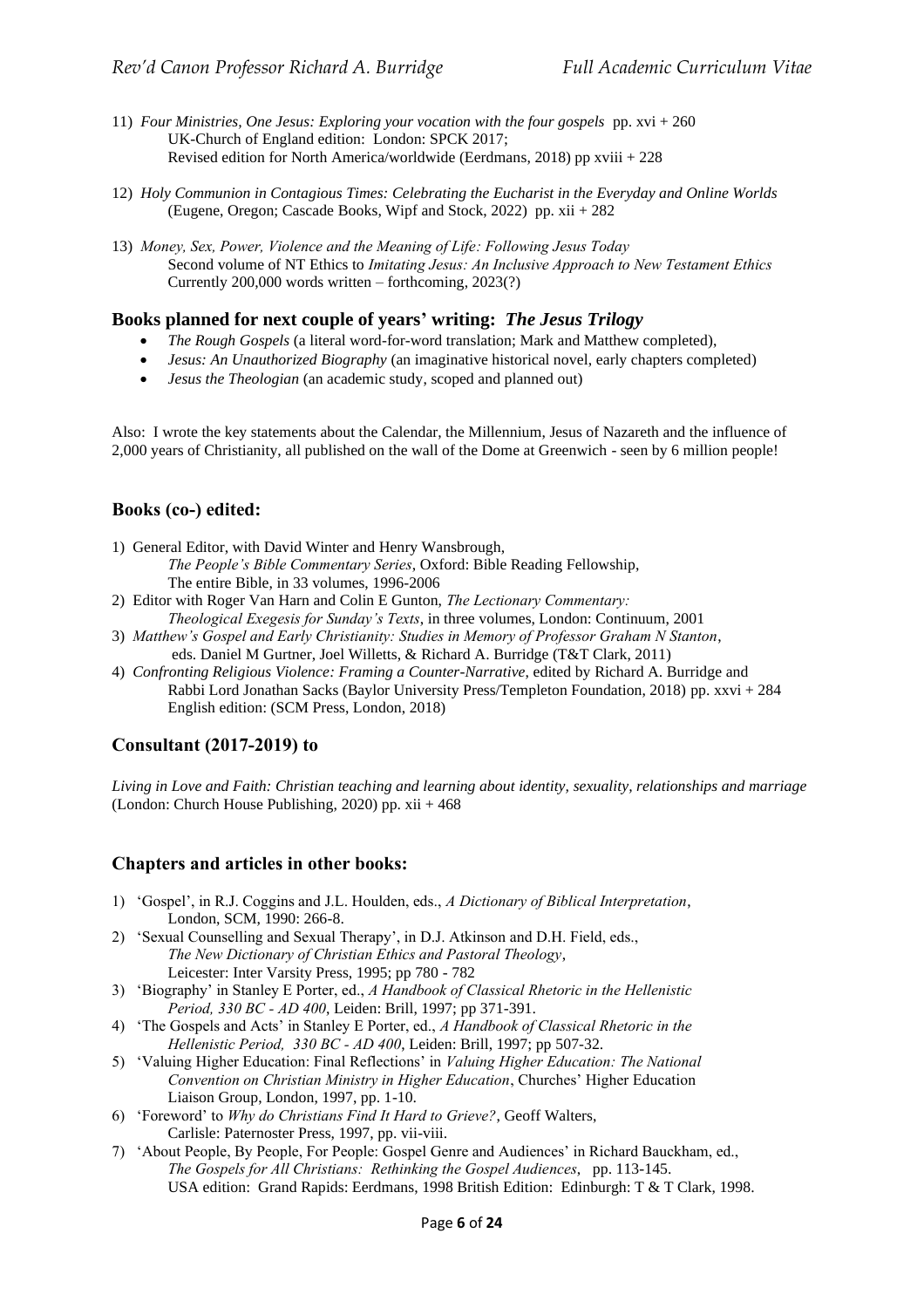- 8) 'Studying the Gospels' in *The Lion Handbook to the Bible - Revised Edition*, Oxford: Lion, 1999, pp. 545-547. **Revised for new edition, 2008**
- 9) 'The Significance of the Millennium' in *The Millennium Experience: the Official Dome Souvenir Brochure*, NMEC 2000, pp. 6-7.
- 10) Biography, Ancient' in Craig Evans and Stanley E Porter, eds., *The Dictionary of New Testament Background*, Inter Varsity Press, Illinois, USA/Leicester, UK, 2000, pp 167-70.
- 11) 'Gospel Genre, Christological Controversy and the Absence of Rabbinic Biography: some implications of the biographical hypothesis', in C M Tuckett and D Horrell, eds., *Christology, Controversy and Community: New Testament Essays in Honour of David Catchpole*, Leiden: Brill, 2000, pp. 137-156.
- 12) 'Jesus and the Origins of Christian Spirituality' in *The Story of Christian Spirituality*, Oxford: Lion, 2001, ed. Gordon Mursell, pp. 11-30
- 13) 'John 1.1-18'; '3.14-21'; '12.1-8'; '12.20-33'; '13.31-35'; '14.8-17'; '14.15-21'; '14.23-29'; '15.9-17'; '15.26-27, 16. 4b-15' in Roger Van Harn, Richard A Burridge and Colin E Gunton, eds., *The Lectionary Commentary: Theological Exegesis for Sunday's Texts*, Volume III, London: Continuum/ Grand Rapids: Eerdmans, 2001, pp. 472-76; 498-501; 537-40; 540-43; 544-47; 552-55; 555-58; 559-62; 566-69;569-72.
- 15) 'I believe in Jesus Christ, his only Son, our Lord' in Roger Van Harn, ed., *Exploring and Proclaiming the Apostles' Creed*, Grand Rapids: Eerdmans, 2004, pp. 55-73
- 16) 'Who Writes, Why and For Whom?' in Markus Bockmuehl and Donald A. Hagner, eds., *The Written Gospel*, Cambridge University Press, 2005, pp. 99-115.
- 17) 'From Titles to Stories: A Narrative Approach to the Dynamic Christologies of the New Testament' in *The Person of Christ*, Murray Rae and Stephen R Holmes, eds., T & T Clark, 2005, pp. 37-60.
- 18) 'Biography' in K. Vanhoozer, N T Wright, C Bartholomew, D J Treier, eds., *Dictionary for Theological Interpretation of Scripture*, Baker Academic Press, Nov 2005, pp. 92-93.
- 19) 'Genres of the New Testament: Gospels' Chapter 26 in J W Rogerson and J M Lieu, eds., *Oxford Handbook of Biblical Studies*, Oxford University Press, 2006, pp. 514-29
- 20) 'Foreword' in *The Fourfold Gospel Commentary*, ed. Andrew Gregory, London: SPCK, 2006 pp. 9-12 = *The New Proclamation Commentary on the Gospels*, Minneapolis: Fortress, 2006, pp. v-viii.
- 21) 'Praying at 125mph' in *Tutu As I Know Him: On a Personal Note*, (ed.) Lavinia Crawford-Browne (Roggebaai, Houghton, South Africa: Umuzi, 2006), pp. 89-93.
- 22) 'Gospel: genre' in the *Dictionary of Biblical Criticism and Interpretation*, ed. Stanley E. Porter, London: Routledge, 2007, pp. 129-31.
- 23) 'Biography' and 'Gospel as Genre' in *The Encyclopaedia of the Historical Jesus*, ed. Craig Evans, New York: Routledge, 2008.
- 24) 'Reading the Gospels as Biography' in eds. Brian McGing and Judith Mossman, *The Limits of Biography*, Swansea: The Classical Press of Wales, 2007, pp. 31-49.
- 25) 'Following Christ's Example 1 Peter' in J. M. Houston, ed., *Anthology of Letters* (Cook 2007?)
- 26) 'Imitating Jesus: An Inclusive Approach to the Ethics of the Historical Jesus and John's Gospel'
- in *John, Jesus and History, Vol. II: Aspects of Historicity*, ed. Paul Anderson, SBL, 2009, pp.281-90 27) 'Flavius Philostratus' and 'Biography' in *The New Interpreter's Dictionary of the Bible*,
- Nashville: Abingdon Press, 2010 28) 'Ethics and Genre: the Narrative Setting of Moral Language in the New Testament', in *Moral Language in the New Testament: The Interrelatedness of Language and Ethics in Early Christian Writings*, eds. Ruben Zimmermann, Jan G. van der Watt in cooperation with Susanne Luther (Mohr Siebeck, WUNT II.296, 2010), pp 383-396.
- 29) 'Apartheid' and 'Discrimination' in *The Dictionary of Scripture and Ethics*, ed Joel B. Green and Jacqueline E. Lapsley and Rebekah Miles and Allen Verhey (Baker Academic, December 2011).
- 30) 'The Gospel of Jesus: Stanton, Biography and the Genre of Matthew', in *Matthew's Gospel and Early Christianity: Studies in Memory of Professor Graham N Stanton*, ed Daniel M Gurtner, Joel Willetts, & Richard A Burridge (T&T Clark, 2011), pp. 5-22.
- 31) 'The Genre of Acts Revisited', in *Reading Acts Today: A Festschrift for Loveday Alexander*, ed S Walton, L Pietersen, FS Spencer & TE Phillips (T&T Clark, November 2011), pp. 1-26.
- 32) 'Priorities, Principles and Prefaces from the KJV to Today (1611–2011)' in *The King James Version at 400: Assessing Its Genius as Bible Translation and its Literary Influence*, eds David G. Burke, John F. Kutsko, Philip H. Towner, (SBL, 2013) pp. 195-226.
- 33) 'Gospel (genre)' in *Dictionary of Jesus and the Gospels* eds. Joel B. Green, Jeannine K. Brown and Nicholas Perrin (Downers Grove: IVP, second edition 2013), pp. 335-342
- 34) 'Biography as the Gospels' Literary Genre' in *Revista Catalana de Teologia*, Vol. 38/1, Facultat de Teologia de Catalunya, Barcelona 2013, pp. 9-30.
- 35) 'Life & Ministry of Jesus' in *Lion History of Christianity* (Lion, revised edition, 2013)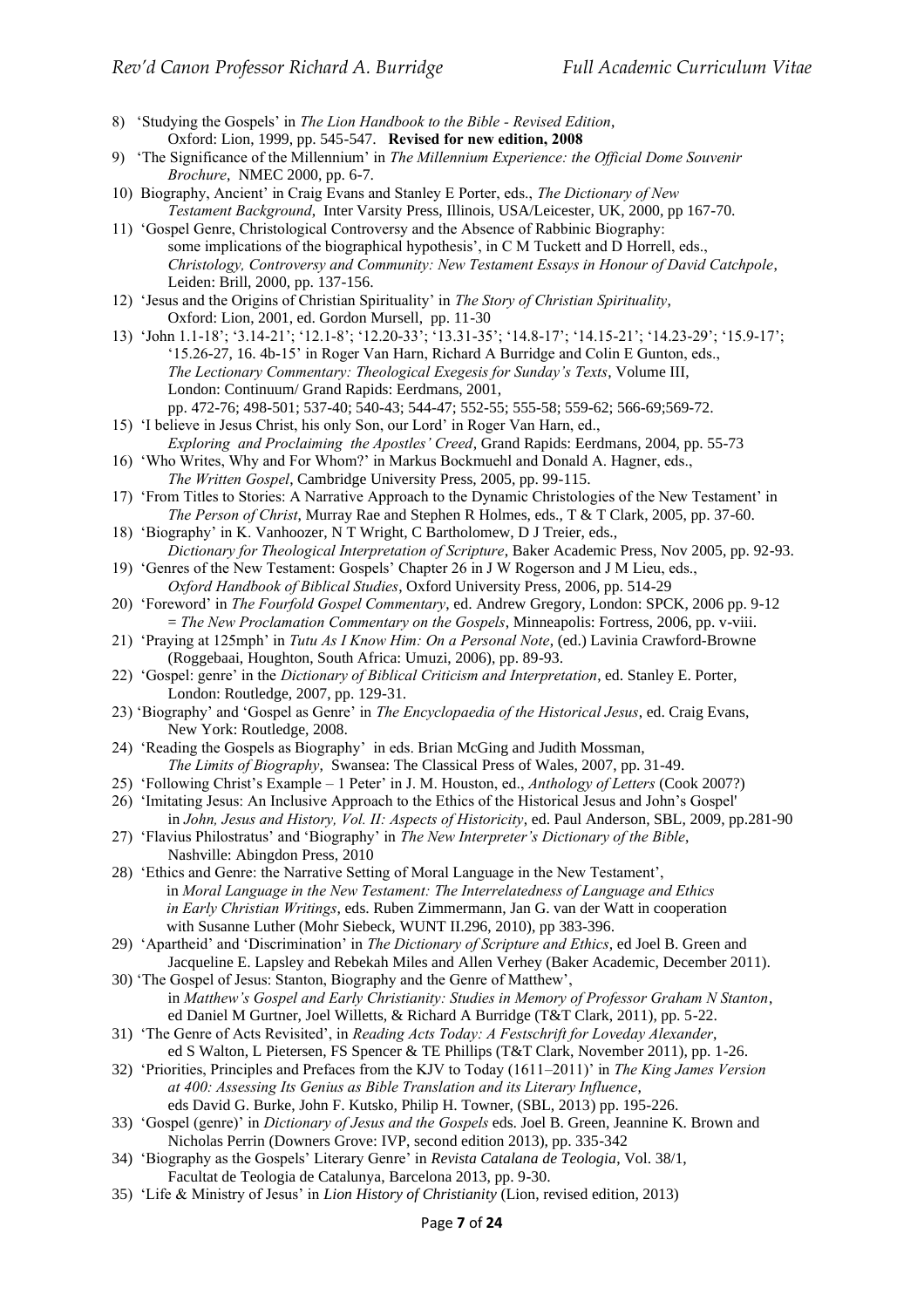- 36) 'Graeco-Roman Biography and the Gospels' Literary Genre', in *The Gospels: History and Christology; The Search of Joseph Ratzinger-Benedict XVI*, ed. Bernardo Estrada, Ermenegildo Manicardi, Armand Puig i Tarreg (Rome: Libreria Editrice Vaticana, 2013), Vol. 1., pp. 151-198.
- 37) 'St Paul on the Resurrection: 1 Corinthians 15', in *Death, Resurrection and Human Destiny: Christian and Muslim Perspectives*, ed. David Marshall & Lucinda Mosher (Georgetown University Press, 2014), pp. 129-42.
- 38) 'The Church of England's *Life of Python* or "What the Bishop saw"', in *Jesus and Brian: Exploring the historical Jesus and his times via Monty Python's "Life of Brian"*, ed. Joan E. Taylor (London: Bloomsbury, 2015), pp. 19-41.
- 39) 'Biography', in *Vocabulary for the Study of Religion*, eds Robert A. Segal & Kocku von Stuckrad (Brill, 2015 3 vols), pp. 177-81.
- 40) 'Biographies of Jesus: Joseph Ratzinger and the Gospels' in *Cooperatores Veritatis: Tributes to Pope Emeritus Benedict XVI on his 90th Birthday*, eds. Pierluca Azzaro and Federico Lombardi (Rome: Libreria Editrice Vaticana, 2017) pp. 47-88.
- 41) 'Matthew's (Portrayal of) Jesus: A Jewish Messiah in an Anti-Semitic Gospel?, in *Treasures New & Old: Essays in Honor of Donald A. Hagner*, eds. Carl S. Sweatman and Clifford B. Kvidahl, (Wilmore, KY: GlossHouse LLC, 2017), pp. 107-124
- 42) 'A Counter-Narrative for (Re-)reading the New Testament in the Light of Sibling Rivalry and some Hermeneutical Implications for Today' pp. 39-58 and 'Introduction' pp. 1-15 in *Confronting Religious Violence: Framing a Counter-Narrative*, eds. Richard A. Burridge and Jonathan Sacks (Baylor University Press/Templeton Foundation/SCM Press, 2018)
- 43) 'Ancient Biography and the Development of the Canonical Collection', Chapter 3 in *Writing the Gospels: A Dialogue with Francis Watson*, Editors: [Catherine](https://www.bloomsbury.com/uk/author/catherine-sider-hamilton) Sider Hamilton and Joel [Willitts](https://www.bloomsbury.com/uk/author/joel-willitts) (London: T & T Clark, Bloomsbury, 2019), pp. 63-80.
- 44) 'Is "Biblical Ethics" a "Genre Mistake"? Methodological Reflections on New Testament Ethics in debate with Gustafson and Hays', in *Key Approaches to Biblical Ethics: An Interdisciplinary Dialogue*, ed. Volker Rabens, Jacqueline Grey and Mariam Kamell Kovalishyn, (Leiden: Brill, 2021), pp. 237-268.
- 45) 'The Gospels and Ancient biography: 25 years on, 1993-2018' in *Modern and Ancient Literary Criticism of the Gospels: Continuing the Debate on Gospel Genre(s), Texas Christian University*, *Nov. 2018* eds. D. P. Moessner and R. M. Calhoun, (Mohr Siebeck, WUNT 451, 2020), pp. 9-56
- 46) 'Matthew and gospel genre: A critical review of the last 25 years, 1993-2018' in *The Gospel of Matthew in its Historical and Theological Context: International Conference in Moscow, Sept. 2018,*  eds. M. Seleznev, K-W Niebuhr, and W.R.G. Loader, (Mohr Siebeck WUNT 459, 2021), pp. 47-73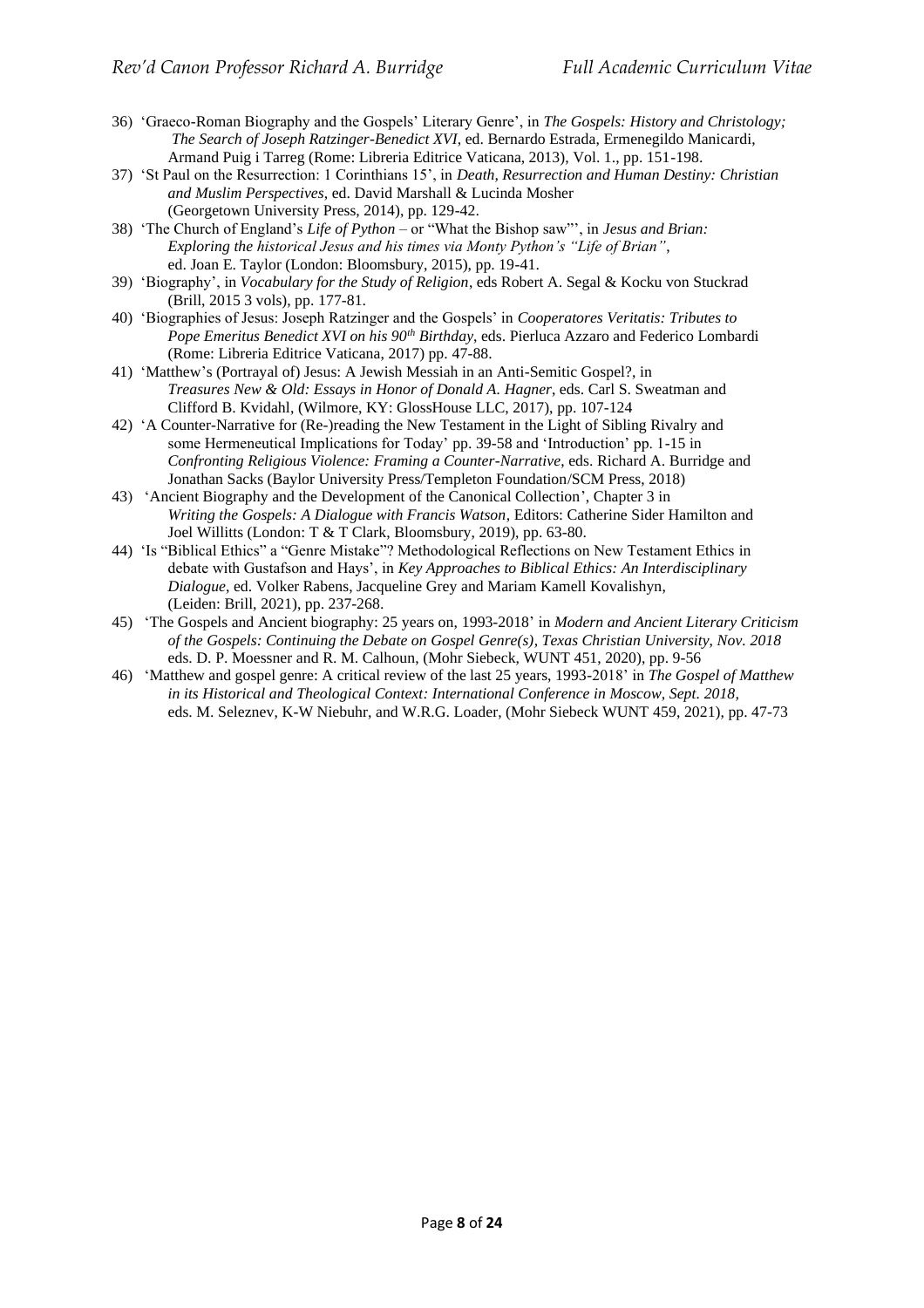## **Articles in other Journals, Magazines and Papers:**

- 1) 'The Literary Quest for the Biographical Jesus', a review article of A.N. Wilson, *Jesus*  (Sinclair-Stevenson 1992), Barbara Thiering, *Jesus the Man* (Doubleday 1992), John Shelby Spong, *Born of a Woman* (Harper, 1992) and Geoffrey Parrinder, *Son of Joseph* (T & T Clark, 1992), in *Theology*, Sept/Oct 1993, Vol. XCVI No. 773: 390-394.
- 2) A review article of A.N. Wilson, *Jesus*: *A Life* (W.W. Norton, 1992), Barbara Thiering, *Jesus and the Riddle of the Dead Sea Scrolls* (HarperSanFrancisco, 1992), John Shelby Spong, *Born of a Woman* (Harper, 1992) and Geoffrey Parrinder, *Son of Joseph* (T & T Clark, 1992), in *Sewanee Theological Review* 36.3, Pentecost 1993: 435-439. (American version of 1 above).
- 3) *'*An Interest in Truth More than Facts' *Church Times,* 18th November 1994, p10 .
- 4) 'Gospel Truths', *The Report 3*, King's College London, 1995, pp 17 19
- 5) 'Gospel Truths I. Mark and Matthew' *St John The Evangelist Magazine* 6, Croydon 1995, p11, 24
- 6) 'Gospel Truths II. Luke and John' *St John The Evangelist Magazine* 7, Croydon 1995, pp. 10-11
- 7) 'A Crisis of Values' *Church of England Newspaper*, 20th October 1995, p. 7
- 8) 'Tesco ergo sum: God and the Campus Market', *Times Higher Education Supplement*, 27th October 1995, p12
- 9) 'Heaven' six weekly articles in *The Church of England Newspaper*, Sept. Oct. 1996
- 10) 'Changes and Challenges in Higher Education', *Light and Salt: The CARE Review*, Vol. 9.1, June 1997, pp. 13-14.
- 11) 'Miracle at Bethzatha, John 5:1-19' in *Wholeness*, Vol. 42, July/August 1999, pp. 18-19.
- 12) 'Wisdom, Spirituality and Community in the University', *Theology*, Vol CIV No. 819, May/June 2001, pp. 163-172.
- 13) 'Tutu: 25 years a Bishop' in *The Church of England Newspaper*, 20<sup>th</sup> July 2001, p. 12
- 14) 'Four Portraits of Jesus', in *Dialogue: A Journal of Religion and Philosophy*, vol. 20, April 2003, pp 3-7.
- 15) Mel Gibson's film, *The Passion of the Christ* (Icon Productions, 2004), review articles in The Times, 25<sup>th</sup> March 2004 *The Sun*, 24th March, 2004
	- *The Sunday Express*, 28th March 2004
	- The Church of England Newspaper, 4<sup>th</sup> March 2004
- 16) 'What I'm Reading' in *Church Times*, 4<sup>th</sup> August 2006
- 17) 'Imitating Mark's Jesus: Imagination, Scripture, and Inclusion in Biblical Ethics Today', *Sewanee Theological Review* 50:1 (Christmas 2006), pp. 11-31.
- 18) 'Being Biblical? Slavery, Sexuality, and the Inclusive Community' in *Theology* (January/February 2008), pp22-31
- 19) 'Being Biblical? Slavery, Sexuality, and the Inclusive Community' in *HTS* 64.1 (2008), pp155-174
- 20) 'Being Biblical? Slavery, Sexuality, and the Inclusive Community' in *STR* 52.1 (Christmas 2008), pp14-32
- 21) 'Institutions reassert higher calling as recession sours market values', in *Times Higher Education*, 4<sup>th</sup> June 2009, p. 9
- 22) 'Biography as the Gospels' Literary Genre' in *Revista Catalana de Teologia* 38.1 (2013), pp. 9-30
- 23) ['Is a Zoom rite a valid form of communion?'](https://richardburridge.org/wp-content/uploads/2022/02/church-times-comment.pdf) in *Church Times*, 21/1/2022, p. 14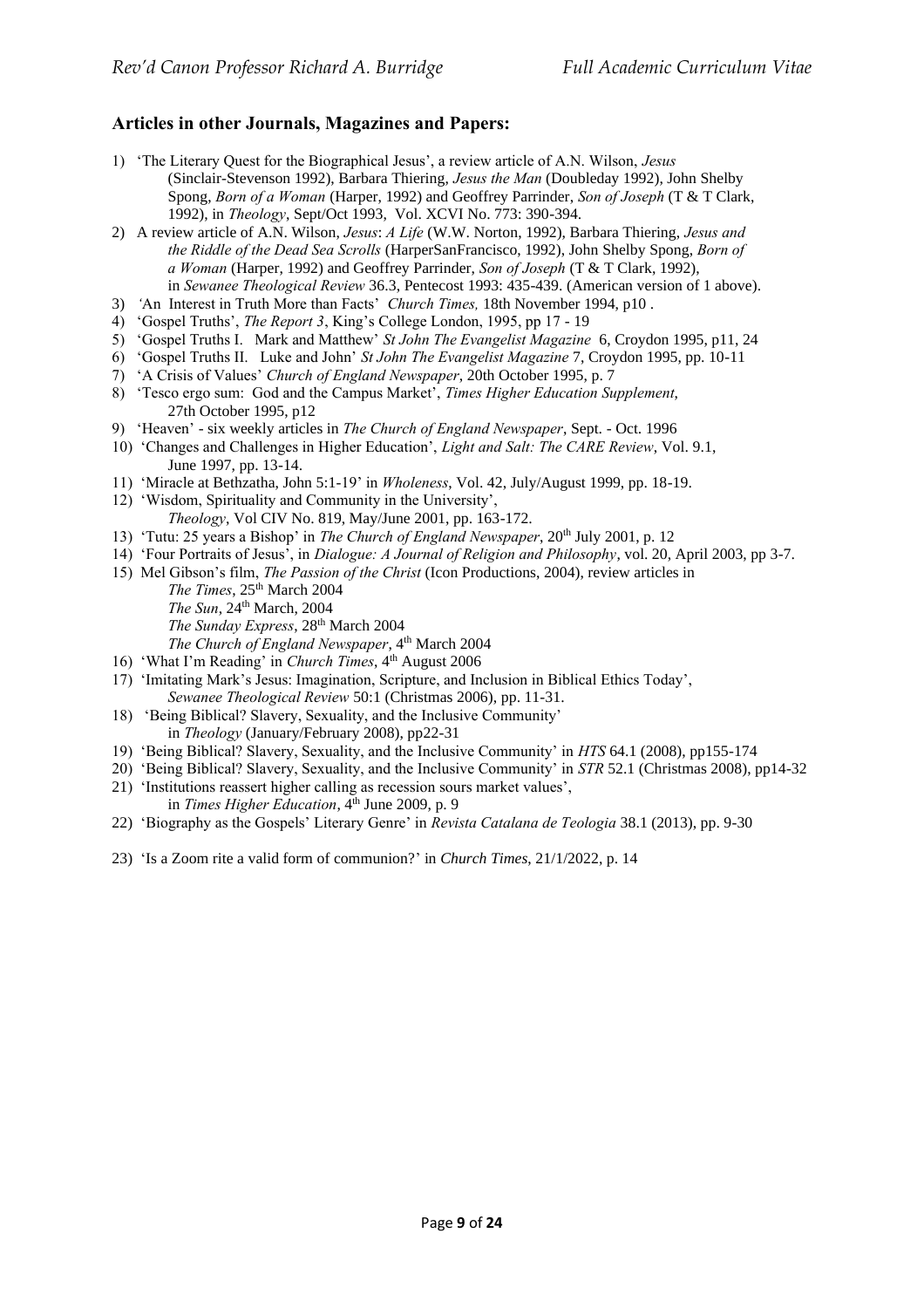## **Reviews written:**

### **1985:**

- Philip L. Shuler, A Genre for the Gospels: *The Biographical Character of Matthew*, Fortress/SCM 1982, in *Anvil*, 2.2 (1985): 179-80.
- **1989:**
- David E. Aune, *The New Testament in Its Literary Environment*, Cambridge: James Clarke, 1988, in *Journal for the Study of the New Testament,* 36, (1989): 124.

**1990:**

Brian E. Beck, *Christian Character in the Gospel of Luke*, Epworth, 1989, in *Theology*, 93 (756) 1990: 485-6.

### **1991:**

- C.H. Talbert, *Reading Luke*: *A New Commentary for Preachers,* SPCK, 1990, in *Theology,* 94 (759) 1991; 219-21.
- C.H. Talbert, *Reading Corinthians*: *A New Commentary for Preachers*, SPCK, 1990, in *Theology*, 94 (759) 1991: 219-21.
- B.L. Mack and V.K. Robbins, *Patterns of Persuasion in the Gospels*, Sonoma: Polebridge Press, 1989, in *Journal of Theological Studies,* 42 (2) 1991: 649-51.

#### **1992:**

- James S. McLaren, *Power and Politics in Palestine*: *The Jews and the Governing of their Land 100BC* - *AD70*, JSNTSS 63, Sheffield: Academic Press, 1991 in *Journal of Theological Studies*, 43 (2) 1992: 573-6.
- Lynne Segal and Mary McIntosh (eds), *Sex Exposed: Sexuality and the Pornography Debate*  Virago Press, 1992, in *Third Way*, 15 (9), Nov. 1992, 31.

#### **1993:**

- J. Eugene Botha, *Jesus and the Samaritan Woman*: *A Speech Act Reading of John* 4.1-42, Novum Testamentum Supp 65, Leiden: Brill, 1991 in *Journal of Theological Studies*, 44 (1) 1993: 262-3
- Mark W.G. Stibbe, *John as Storyteller: Narrative Criticism and the Fourth Gospel*, SNTSMS 73, Cambridge University Press, 1992 in *Journal of Theological Studies*, 44 (2) 1993: 654-8.
- N.T. Wright, *Who was Jesus?*, SPCK 1992, in *Discourse* 12, Dec. 1993: 11.
- Loveday Alexander (ed.), *Images of Empire*, JSOTSS 122, Sheffield: Academic Press, 1991 in *Biblical Interpretation*, 1.3, 1993: 383-4

#### **1994:**

- John C. Lentz, Jr., *Luke's Portrait of Paul*, SNTSMS 77, Cambridge University Press, 1993 in *Journal of Theological Studies*, 45 (1) 1994: 239-42.
- Mark W.G. Stibbe, *John* in *Readings*, *A New Biblical Commentary Series*, Sheffield: Academic Press, 1993 in *Epworth Review*, 21 (3) 1994: 113-114.

#### **1995:**

- Mark Coleridge, *The Birth of the Lukan Narrative*, JSNTSS 88, Sheffield Academic Press, 1993, in *Journal of Theological Studies*, 46(1) 1995: 260 - 263.
- J. Enoch Powell, *The Evolution of the Gospel. A New Translation of the First Gospel with Commentary and Introductory Essay*, Yale University Press, 1994, in *Theology*, 98 (783) 1995: 227 - 228.
- Raymond E. Brown, *The Birth of the Messiah. A commentary on the Infancy Narratives in the Gospels of Matthew and Luke,* New Updated Edition, Geoffrey Chapman, 1993, in *Theology* 98 (783) 1995: 229.
- Raymond E. Brown, *An Introduction to New Testament Christology,* Geoffrey Chapman, 1994, in *Theology* 98 (784) 1995: 310 - 311.
- Samuel Byrskog, *Jesus The Only Teacher: Didactic Authority and Transmission in Ancient Israel, Ancient Judaism and the Matthean Community* Coniectanea Biblica New Testament Series 24, Almqvist & Wiksell International, Stockholm, 1994 in *Expository Times*, 106 (10) 1995: 309 - 310.
- Markus Bockmuehl, *This Jesus: Martyr, Lord, Messiah*, Edinburgh: T & T Clark, 1994, in *Modern Believing: The Journal of the Modern Churchpeople's Union*, 36 (3) 1995, pp. 47-48.
- Peter Pawlowsky, *Christianity*, The Basics: 1, London SCM Press, 1995, in *Theological Book Review* 8(1), October 1995, p. 47.
- John Ashton, *Studying John: Approaches to the Fourth Gospel* Oxford: Clarendon Press, 1994; in *Theology*, 98 (786) 1995: 488-489.
- J Duncan M Derrett, *Studies in the New Testament* Volume Six, Leiden: E J Brill, 1995 in *Expository Times*, 107 (2) 1995: 56.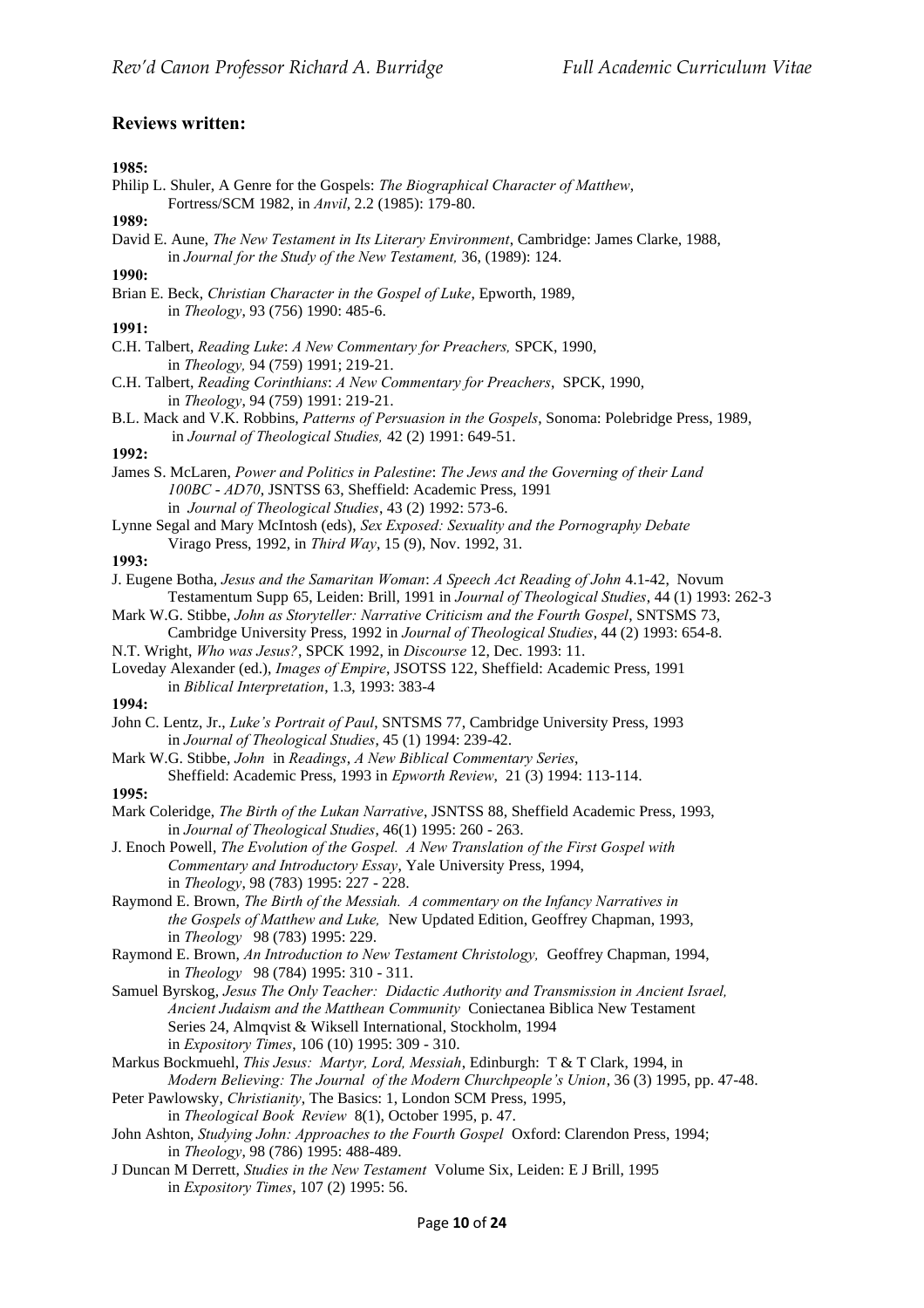#### **1996:**

- Christopher Bryan, *A Preface to Mark*, Oxford University Press, 1993
- in *Scottish Journal of Theology*, 49 (2) 1996, pp. 225-226 .
- Edward P Meadors, *Jesus the Messianic Herald of Salvation*, WUNT 72, Tübingen: J C B Mohr 1995 in *Expository Times* 107 (6) 1996: 183
- Richard Harries, *Questioning Belief,* SPCK 1995, in *London Link* (13), Easter 1996, p. 16.
- Daniel Patte, *Ethics of Biblical Interpretation: A Reevaluation* Westminster John Knox: Louisville, Kentucky, 1995, in *Theological Book Review*
- J. Richard Middleton and Brian J Walsh, *Truth is stranger than it used to be: Biblical Faith in a Postmodern Age,* London SPCK 1995 in *Theology*, 99 (790) 1996, pp. 306-7.
- Michael Vasey, *Strangers and friends: A new exploration of homosexuality and the Bible,*  Hodder & Stoughton, 1995, in *Church Times*, 26th January 1996, p. 14.
- Mark L. Strauss, *The Davidic Messiah in Luke-Acts: The Promise and its fulfilment in Lukan Christology*, JSNTSS 110, Sheffield Academic Press, 1995, in *Themelios* 22 (1) 1996 pp. 56-7.
- Beverly Roberts Gaventa, *Mary: Glimpses of the Mother of Jesus*, University of South Carolina Press, 1995 in *Expository Times* 107 (11) 1996, p. 343.
- Nigel Wright, *The Radical Evangelical: Seeking a place to stand*, Gospel & Culture Series, London: SPCK, 1996 in *Third Way* 19 (6) 1996, pp. 24-25.
- Rudolf Schnackenburg, *Jesus in the Gospels: A Biblical Christology*, Westminster John Knox, 1995 in *Theology*, 98 (792) 1996, p. 472.
- Ben Witherington III, *John's Wisdom: A Commentary on the Fourth Gospel*, Lutterworth, 1995 in *Theology*, 98 (792) 1996, p. 473.

**1997:**

- Bruce Chilton *Pure Kingdom: Jesus' Vision of God*, London: SPCK / Grand Rapids: Eerdmans 1996 in *Expository Times* 108 (11) 1997, p. 342
- Peter Doble, *The paradox of salvation: Luke's theology of the cross*, SNTS MS 87, Cambridge University Press, 1996 in *Expository Times* 108(5) 1997, p. 150

**1998:**

- John Goldingay, *How to read the Bible*, Triangle, SPCK, 1997, in *On Call*, No. 117, CPAS, Feb. 1998, p. 10.
- Patrick J. Madden, *Jesus' Walking on the Sea: An Investigation of the Origin of the Narrative Account.* Beiheft zur *ZNW* Berlin/New York, de Gruyter 1997, in *Journal of Theological Studies*, 49 (1) 1998, pp. 214-5
- Richard B. Hays, *The Moral Vision of the New Testament: A Contemporary Introduction to New Testament Ethics*, T & T Clark 1997 for *Journal of Theology for Southern Africa*, 102, 1998, pp 71-73
- Richard B. Hays, *The Moral Vision of the New Testament: A Contemporary Introduction to New Testament Ethics*, T & T Clark 1997 in *Theology* 101 (799) 1998: 54-5.
- John Shelby Spong, *Liberating the Gospels: Reading the Bible with Jewish Eyes*, HarperSanFrancisco 1996 in *Theology* 101 (800) 1998: 143-4
- Lawrence M. Wills, *The Quest of the Historical Gospel: Mark, John and the Origins of the Gospel Genre*, London: Routledge, 1997, for *Journal of Theological Studies*, 50 (1) 1999: 243-5
- Roman Garrison, *The Graeco-Roman Context of Early Christian Literature*, JSNT Supplement Series 137, Sheffield Academic Press, 1997 for *Journal of Theological Studies*, 50 (1) 1999: 271-3
- C. R. Hume, *Reading Through Colossians and Ephesians* London: SCM, 1998, for *Theological Book Review*
- N. T. Wright, *For all God's Worth: True Worship and the Calling of the Church* London: SPCK / Grand Rapids: Eerdmans, 1997 for *Theological Book Review*.
- Gerd Theissen and Annette Merz, *The Historical Jesus: A Comprehensive Guide*

London: SCM, 1998, for *Theological Book Review*

## **1999**

- Ben Witherington III, *The Many Faces of the Christ: The Christologies of the New Testament and Beyond*, New York: Crossroad Herder, 1998 in *Theology*, 102 (806) 1999: 126-7.
- Robin Gill (ed.), *Euthanasia and the churches* London: Cassell, 1998 for *Mortality*
- William C. Spohn, *Go and Do Likewise: Jesus and Ethics* Continuum: New York, 1999 for *Expository Times*, 111, 1999-2000, p. 134
- John Goldingay, *To the Usual Suspects: One Word Questions*, Carlisle: Paternoster, 1998 for *Theological Book Review*
- J. Gary Millar, *Now Choose Life: Theology and Ethics in Deuteronomy*, New Studies in Biblical Theology No. 6, Leicester: Apollos, IVP, 1998 for *Theological Book Review*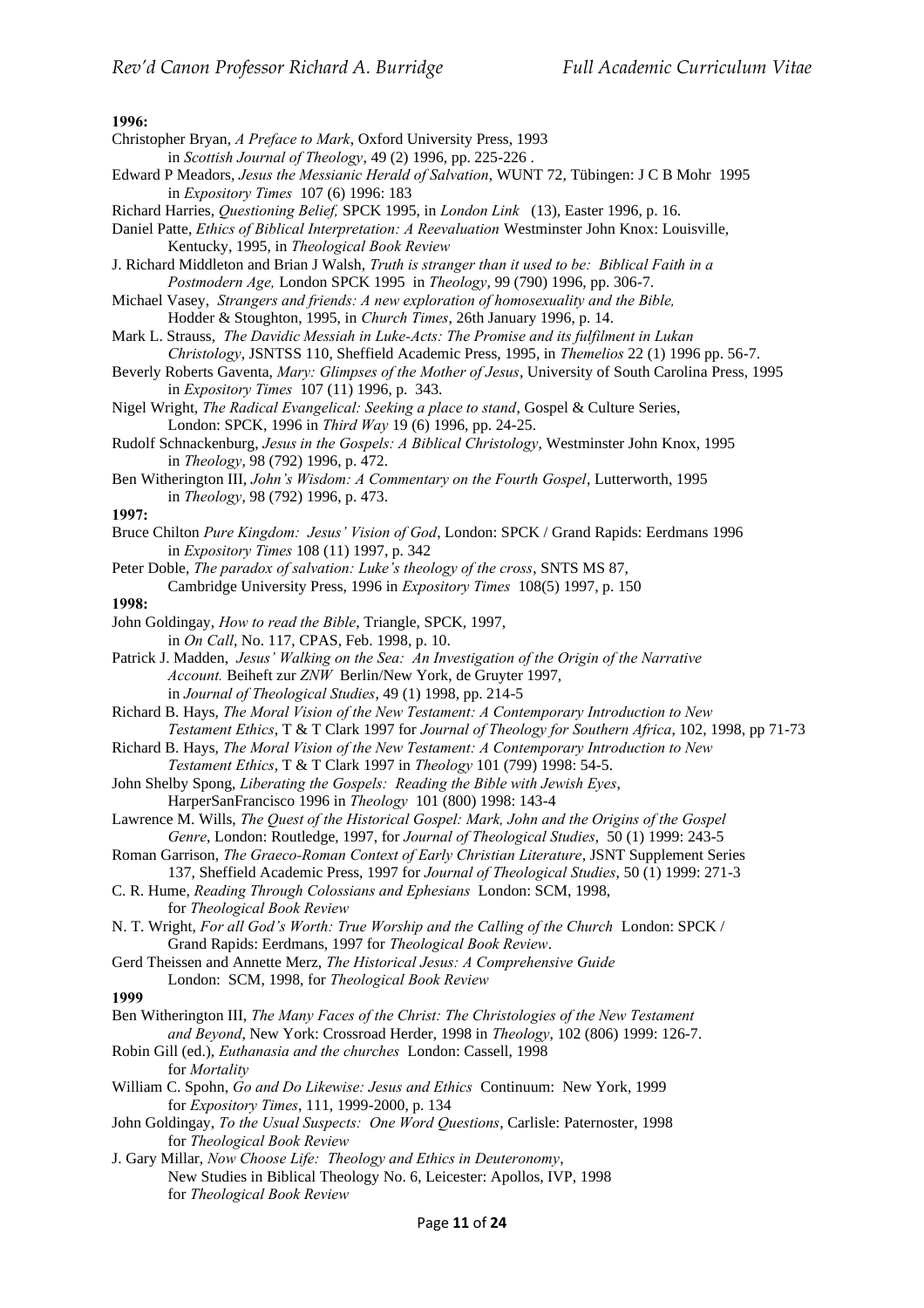#### **2000**

Helen K. Bond, *Pontius Pilate in History and Interpretation*, SNTS MS 100, Cambridge University Press 1998 in *Scottish Journal of Theology*, 2000

**2001**

- Brian S. Rosner, *Paul, Scripture and Ethics*, Grand Rapids: Baker Book House, 1999 in *Expository Times*, 112 (April) 2001, p. 392
- Mark Allan Powell, *The Jesus Debate: Modern Historians Investigate the Life of Christ*, Lion, 2000 in *Theology* 114 (821) 2001, pp. 443-444.
- Anthony C. Thiselton, *The First Epistle to the Corinthians: The New International Greek New Testament Commentary*, Eerdmans / Paternoster Press, 2000, in *Church Times* 12<sup>th</sup> Oct. 2001

### **2002**

- Bruce M Metzger & Michael D Coogan, eds., *The Oxford Guide to Ideas and Issues of the Bible* Oxford University Press, 2001 in *Church Times* 24<sup>th</sup> May 2002
- Philip Jenkins, *Hidden Gospels: How the Search for Jesus Lost Its Way*, Oxford University Press, 2001 in *Theology* 105 (826) Sept/Oct 2002, pp. 361-62

### **2003**

- David Instone-Brewer, *Divorce and Remarriage in the Bible: The social and literary context*, Eerdmans, 2002, in *Church Times*, 17<sup>th</sup> Jan 2003
- Karl Ludwig Schmidt, *The Place of the Gospels in the General History of Literature*, trans. Byron R. McCane with an introduction by John Riches, University of South Carolina Press, 2002 for *Expository Times* 115, 2003/4, p. 105
- Michael E. Vines, *The Problem of Markan Genre: The Gospel of Mark and the Jewish Novel*, Atlanta: Society of Biblical Literature, 2002 for *Expository Times* 115, 2003/4, pp. 244-245

#### **2004**

Mel Gibson, *The Passion of the Christ* (film Icon Productions, 2004), review articles in *The Times*, 25th March 2004 *The Sun*, 24th March, 2004

*The Sunday Express*, 28th March 2004

The Church of England Newspaper, 4<sup>th</sup> March 2004

Ruth Edwards, *Discovering John*, SPCK 2004

in *Church Times*, July 2004

#### **2006**

Xavier Léon-Dufour, *To Act According to the Gospel*, Peabody MA: Hendrickson, 2005 for *Reviews in Biblical Theology*, June 2006, available on-line.

### **2009**

- Tom Wright, *Justification: God's plan and Paul's vision* (SPCK 2009) and
- Neil Richardson *Paul for Today: New perspectives on a Controversial Apostle* (Epworth, 2008), in *Church Times*, 21<sup>st</sup> August 2009
- Russell Pregeant, *Knowing Truth, Doing Good: Engaging New Testament Ethics* Minneapolis, Fortress 2008, for *Theology*

#### **2015**

- H. H. Drake Williams III, *Jesus Tried and True: Why the Four Canonical Gospels Provide the Best Picture of Jesus* (Wipf & Stock, 2013) in *Review of Biblical Literature*, 2015, <http://www.bookreviews.org/BookDetail.asp?TitleId=9626>
- Tomas Hägg, '*The Art of Biography in Antiquity:* A Review Article' (Cambridge University Press, 2013) in *JSNT* 2015

### **2020**

- Craig S. Keener, *CHRISTOBIOGRAPHY: Memory, History, and the Reliability of the Gospels*
- (Wm. B Eerdmans, Grand Rapids, 2019) in *Theology* (123.3, May/June 2020) pp. 213-215.
- **2022**
- Helen K Bond, *The First Biography Of Jesus: Genre and Meaning in Mark's Gospel (*Wm. B Eerdmans, Grand Rapids, 2020) in *Theology* (Forthcoming 2022)
- David F Ford, *The Gospel of John: A Theological Commentary* (Baker Academic, Grand Rapids MI 2021) in *Theology* (Forthcoming 2022)
- Chris Keith, Helen K Bond, Christine Jacobi and Jens Schroter (eds), '*The Reception of Jesus in the First Three Centuries:* A Review Article' (in three volumes, T & T Clark, 2020) in preparation for *Theology* (Forthcoming 2023)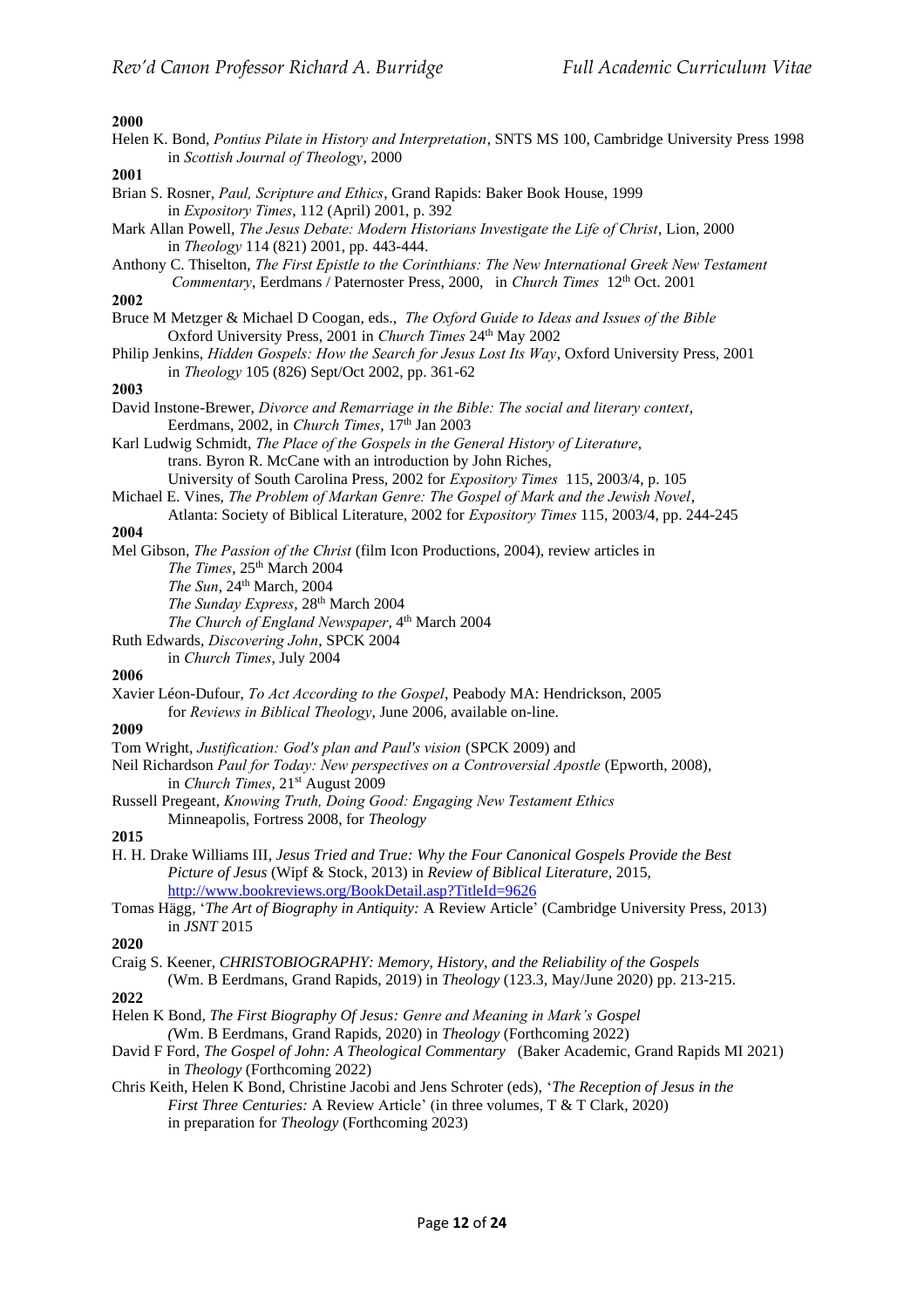# **PAPERS AND VISITING LECTURES**

| Understanding Youth Culture and Pop Music,                                                                   |                    |
|--------------------------------------------------------------------------------------------------------------|--------------------|
| 'Christianity and the Arts' Course, All Nations Christian College<br>Sept 1982 & Sept 1983                   |                    |
| Evangelism and the Early Church, St. Alban's Diocese Ministerial Training Scheme                             | Sept 1982          |
| Gospel Genre and Graeco-Roman Biography,                                                                     |                    |
| British New Testament Conference, King's College, London                                                     | 20/9/86            |
| Various papers based on aspects of my PhD research given to:                                                 |                    |
| University of Nottingham Theology Dept Staff /Postgraduate Research Seminar                                  | 27/11/84           |
| Creating Theologians Conference, St John's College, Nottingham                                               | 19/7/85            |
| Rochester Diocese Clergy Study Day                                                                           | 24/3/87            |
| University of Exeter Classics Dept Staff Research Seminar                                                    | 13/5/88            |
| Tavistock Deanery Chapter Study Day                                                                          | 10/11/88           |
| Christianity Deanery Chapter Study Day                                                                       | 6/6/90             |
| Using the Gospels Today, Study Day for Methodist Ministers of Exeter & Plymouth District                     | 8/5/91             |
| Literary Concerns and the New Testament, Exeter Diocesan Board of Readers Study Day                          | 26/10/91           |
| Gospel Genre: Portraits and Preaching, Exeter Diocese Post-Ordination Training Day                           | 10/9/92            |
| Same Difference? The Generic Relationship of John and the Synoptics                                          |                    |
| for the British New Testament Conference, University of Exeter                                               | 16/9/92            |
| What are the Gospels? Their Literary Genre and Their Use                                                     |                    |
| for the University of Reading Religious Studies Colloquia                                                    | 27/1/93            |
| Christian Responses to New Age Ideas, Institute of St Michael & All Angels, Exeter                           | 17/2/93            |
| Literary Concerns & the Gospels, Lecture Tour of American Universities and Seminaries, 1993                  |                    |
| What are the Gospels? - Literary Genre and Interpretation                                                    |                    |
| Southwestern Baptist Theological Seminary, North Worth, Texas                                                | 6/4/93             |
| Vanderbilt University, Nashville, Tennessee                                                                  | 14/4/93            |
| Duke Divinity School, Durham, North Carolina                                                                 | 16/4/93            |
| Four Gospels, One Jesus? Interpreting Differing Christologies in Christian Ministry Today                    |                    |
| The School of Theology, The University of the South, Sewanee, Tennessee                                      | 13/4/93<br>10/5/93 |
| General Theological Seminary, New York<br>The Generic Relationship of Graeco-Roman Biography and the Gospels |                    |
| Princeton University, New Jersey                                                                             | 21/4/93            |
| The Future of Marriage: Sexual Ethics and Young People,                                                      |                    |
| Exeter Diocesan Evangelical Fellowship                                                                       | 16/11/93           |
| Four Gospels, One Jesus? A Symbolic Reading of Four Portraits,                                               |                    |
| The 1993 Boundy Memorial Lectures, University of Exeter                                                      |                    |
| 1. From Ezekiel to Kells; Mark's lion                                                                        | 22/11/93           |
| 2. Matthew's human face and Luke's ox                                                                        | 25/11/93           |
| 3. John's eagle; plurality and unity                                                                         | 29/11/93           |
| Biblical Criticism and Christology, Keynote Paper for Society for the Study of Theology                      |                    |
| 'Who is Jesus Christ for us Today?' Conference, Oxford                                                       | 11/4/94            |
| Four Portraits of Jesus: Using the Gospels in Education,                                                     |                    |
| The 1994 St Matthiastide Lecture, Bristol                                                                    | 14/5/94            |
| The Genre of Luke-Acts, Society of Biblical Literature,                                                      |                    |
| 12th International Meeting, Leuven, Belgium                                                                  | 9/8/94             |
| Anglican Charismatic Theological Consultation, Ridley Hall, Cambridge,<br>(Consultant and Report writer)     | 11-13/9/94         |
| Faith and Values, Oxford University Sermon                                                                   | 30/10/94           |
| The Gospels and Graeco-Roman Biography: Genre and Implications                                               |                    |
| New Testament Postgraduate Study Day, King's College London                                                  | 4/11/94            |
| Tradition: A Creative Affirmation? Panel Response,                                                           |                    |
| Patristic Theology in the Modern World Conference,                                                           |                    |
| King's College London, and Russian Orthodox Cathedral                                                        | $3-4/12/94$        |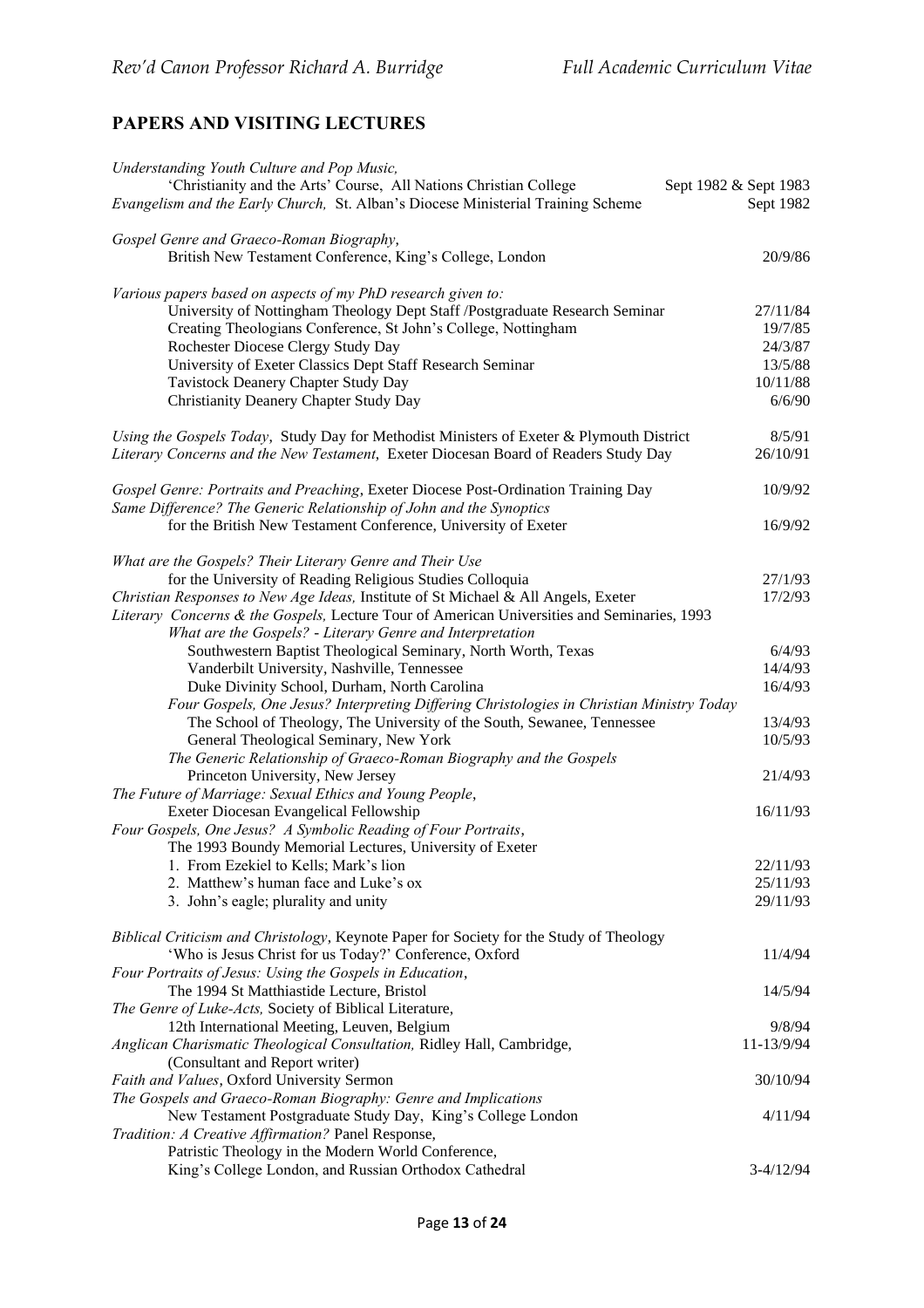| Some Recent Developments in Gospel Scholarship, and                       |               |
|---------------------------------------------------------------------------|---------------|
| Preaching and Teaching the Gospels today                                  |               |
| London Episcopal Area Clergy Study Day                                    | 16/2/95       |
| The gospels as biographies of Jesus                                       |               |
| Southwark Readers Training Course                                         | 23/3/95       |
| What on earth is the use of the Gospels?                                  |               |
| <b>Rochester Theological Society</b>                                      | 18/5/95       |
| The gospels and biography                                                 |               |
| Derby South Clergy Chapter                                                | 19/6/95       |
| The gospels and biography                                                 |               |
| St John's Wood Parish Church Study Group, St John's Wood                  | 22/6/95       |
| The King's Values? Consumer Culture and Higher Education.                 |               |
| The Dean's Inaugural Lecture, King's College London                       | 9/10/95       |
| Four Gospels, One Jesus?                                                  |               |
| University of Reading Religious Studies Colloquia                         | 18/10/95      |
| A Crisis of Values? Consumer Culture and Higher Education                 |               |
| University of Exeter                                                      | 26/10/95      |
|                                                                           |               |
| The Bible and the World: Theories and Methodologies                       |               |
| Evangelical Anglicans Leaders' Conference, Westminster Central Hall       | 6/1/96        |
| Some Recent Developments in Gospel Scholarship, and                       |               |
| Preaching and Teaching the Gospels today                                  |               |
| Stepney Episcopal Area Clergy Study Day                                   | 24/1/96       |
| What are the gospels? Christology and biography                           |               |
| Worthing Theological Society                                              | 29/1/96       |
| Who was Jesus of Nazareth?                                                |               |
| Schools Education Conference for VIth formers, Euston                     | 13/3/96       |
| The King's Values? KCLA AGM, King's College London                        | 17/5/96       |
| About People, by People, For People: Gospel Genre and Audiences,          |               |
| KCL Theology Dept. N.T. Study Day                                         | 10/7/96       |
| Using the Gospels Today                                                   |               |
| Essex Centre for Study of Theology                                        | 30/10/96      |
|                                                                           |               |
| Using and Preaching the Gospels Today                                     |               |
| Bishop of Hull's Senior Staff Residential Conference                      | $3-4/2/97$    |
| Values and Faith in Contemporary Society                                  |               |
| Wesley's Chapel lunch-time conversation series                            | 6/3/97        |
| Where shall we find God? Revelation in story and history                  |               |
| Lincoln Lectures in Theology                                              | 11/3/97       |
| Jesus and the Gospels                                                     |               |
| Theology Group, The Athenaeum                                             | 12/6/97       |
| Reading the Gospels                                                       |               |
| St Martin in the Fields                                                   | 16/6/97       |
| Reading the Gospels                                                       |               |
| Churches Together in Lambeth                                              | 19/6/97       |
| Valuing Higher Education: Final Reflections                               |               |
| National Convention on Christian Ministry in Higher Education             | $1 - 4/9/97$  |
| Some Recent Developments in Gospel Scholarship, and                       |               |
| Preaching and Teaching the Gospels today                                  |               |
| Kensington Episcopal Area Clergy Study Day                                | 9/10/97       |
| Some current trends in Gospel Scholarship                                 |               |
| Lincoln Religious Education Teachers Conference                           | 22/10/97      |
| Forward in Mission, Rochester Diocesan Conference - Daily Keynote Speaker | $4 - 7/11/97$ |
| The Origins of Mission                                                    | 4/11/97       |
| The Resources of Mission                                                  | 5/11/97       |
| The Object of Mission                                                     | 6/11/97       |
| The Power for Mission                                                     | 7/11/97       |
|                                                                           |               |

**Study Leave and Lecture Tour, South Africa, March - May 1998**: Papers given on

*Jesus and the Gospels*; *Using the New Testament in Ethics Today*; *Apartheid and Oppression*; *Violence, War and Peace*; *Human Sexuality, Marriage & Divorce*; *Money, Debt and Poverty*; *Issues of Life and Death*.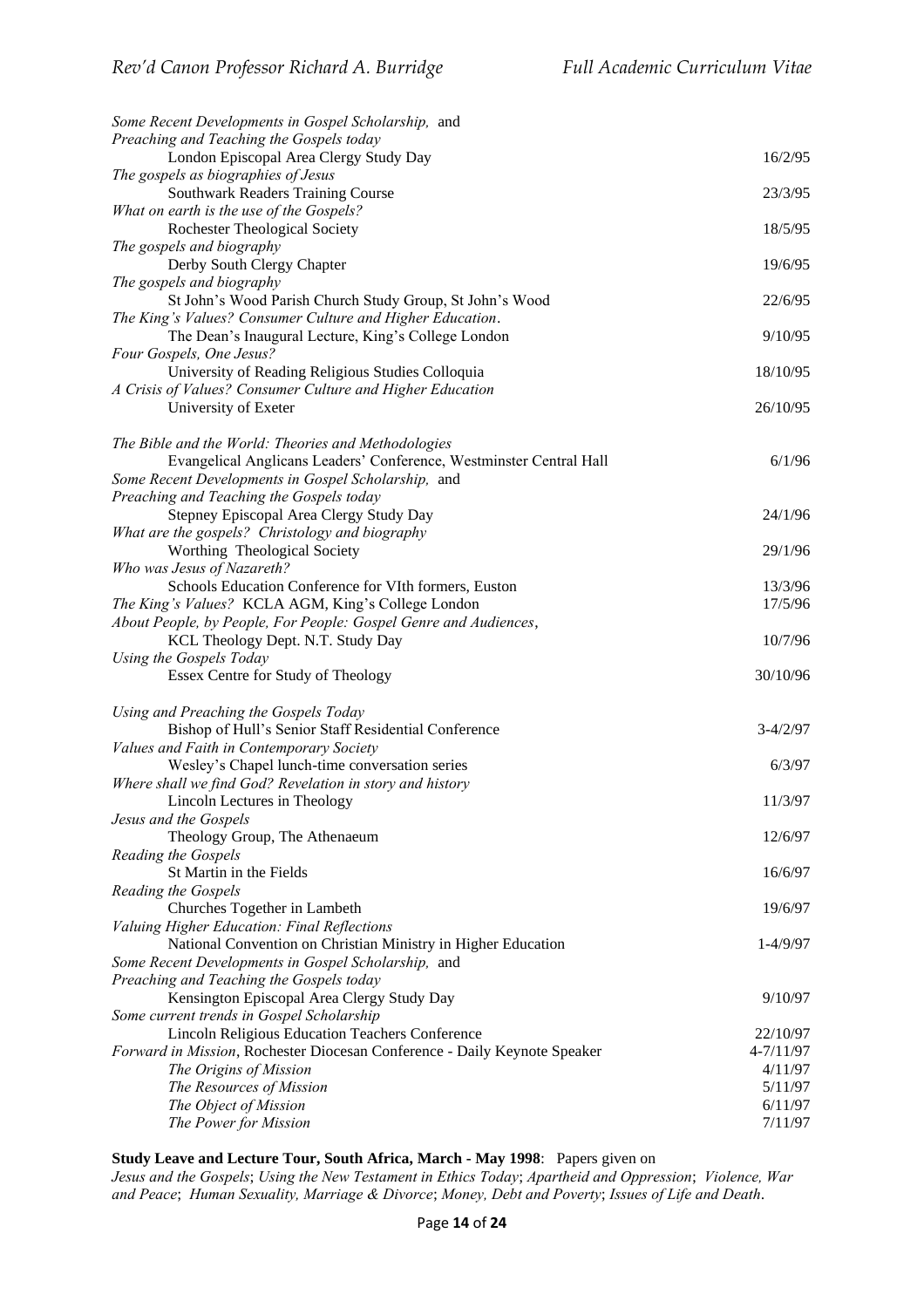| Cape Town Diocese Clergy School<br>Cape Town Diocese Lay Training<br>Theology School, University of Stellenbosch | 23-25/3/98<br>26/3/98<br>27-28/3/98 |
|------------------------------------------------------------------------------------------------------------------|-------------------------------------|
| University of Cape Town                                                                                          | 26/3/98; 29/3/98                    |
| University of the Western Cape                                                                                   | 30/3/98; 2/4/98                     |
| Truth and Reconciliation Commission                                                                              | 30/3/98                             |
| Cape Town Diocese Lay Training                                                                                   | 2/4/98                              |
| St George's Cathedral, Cape Town                                                                                 | $9 - 12/4/98$<br>20-25/4/98         |
| Theology Faculty, University of Pretoria<br>Biblical Studies Dept, University of South Africa (UNISA), Pretoria  | 24/4/98                             |
| Theology School, University of the Natal, Pietermaritzburg                                                       | 28-30/4/98                          |
| Clergy School, Dioceses of Pretoria, Johannesburg and the High Veld                                              | $5 - \frac{7}{5}$ /98               |
| Jesus and the Gospels and                                                                                        |                                     |
| Using the New Testament Today                                                                                    |                                     |
| Rochester Diocese Readers' Study Day, Rochester Cathedral                                                        | 3/10/98                             |
| In the Beginning was the Word                                                                                    | 20/10/98                            |
| Keynote Speech, Read For Your Life Conference, Westhill College, Birmingham<br>Continue in what you have learned |                                     |
| Oak Hill College Awards Ceremony                                                                                 | 28/11/98                            |
| Continue in what you have learned                                                                                |                                     |
| Trinity College Bristol Awards Ceremony, Bristol Cathedral                                                       | 5/12/98                             |
| Jesus at 2000 Pinner Association of Churches Lent Course 1999                                                    |                                     |
| What are the Gospels?                                                                                            | 18/2/99                             |
| Four Gospels, One Jesus?                                                                                         | 25/2/99                             |
| Who was/is Jesus of Nazareth?                                                                                    | 4/3/99                              |
| Jesus of Nazareth: Great Moral Teacher or Friend of Sinners?                                                     | 11/3/99<br>18/3/99                  |
| Using the Gospels Today<br>Using the Gospels Today and                                                           |                                     |
| Jesus of Nazareth: Great Moral Teacher or Friend of Sinners?                                                     |                                     |
| Guildford Diocese, Clergy and Readers' Training Day                                                              | 6/3/99                              |
| Using the Gospels Today and                                                                                      |                                     |
| Jesus of Nazareth: Great Moral Teacher or Friend of Sinners?                                                     |                                     |
| Kensington Diocesan Area Clergy and Readers' Training Day                                                        | 20/3/99                             |
| The Person of Jesus and the Gospels Today                                                                        |                                     |
| Middlesex University                                                                                             | 23/3/99                             |
| Using the Gospels Today and                                                                                      |                                     |
| Jesus of Nazareth: Great Moral Teacher or Friend of Sinners?                                                     |                                     |
| Willesden Diocesan Area Clergy and Readers' Training Day                                                         | 24/4/99                             |
| Yesterday, Today, Forever                                                                                        |                                     |
| Sermon for the 750th Anniversary of University College Oxford<br>in the presence of Her Majesty the Queen        | 21/5/99                             |
| Using the New Testament in Ethics Today                                                                          |                                     |
| <b>Islington Deanery Chapter Conference</b>                                                                      | 24-26/5/99                          |
| Using the Gospels Today and                                                                                      |                                     |
| Jesus of Nazareth: Great Moral Teacher or Friend of Sinners?                                                     |                                     |
| Chelmsford Diocese, Clergy and Readers' Training Day                                                             | 10/6/99                             |
| Chelmsford Diocese, Clergy and Readers' Second Training Day                                                      | 19/6/99                             |
| Bridging the Gap: New Testament Ethics Today and                                                                 |                                     |
| Jesus of Nazareth: Great Moral Teacher or Friend of Sinners?                                                     |                                     |
| Liverpool Hope University College Theological Society                                                            | 17/6/99                             |
| Students and Vocation and Issues in Theological Training                                                         |                                     |
| National Conference for DDO's and Principals of Theological Colleges                                             | 21/7/99                             |
| Let Your Living Waters Flow, Diocese of Harare Conference, Daily Biblical Speaker                                |                                     |
| Mark's Passion and Resurrection<br>Matthew's Passion and Resurrection                                            | 10/8/99<br>11/8/99                  |
| Luke's Passion and Resurrection                                                                                  | 12/8/99                             |
| John's Passion and Resurrection                                                                                  | 13/8/99                             |
| Bridging the Gap: New Testament Ethics Today                                                                     |                                     |
| British New Testament Conference, Bristol                                                                        | 3/9/99                              |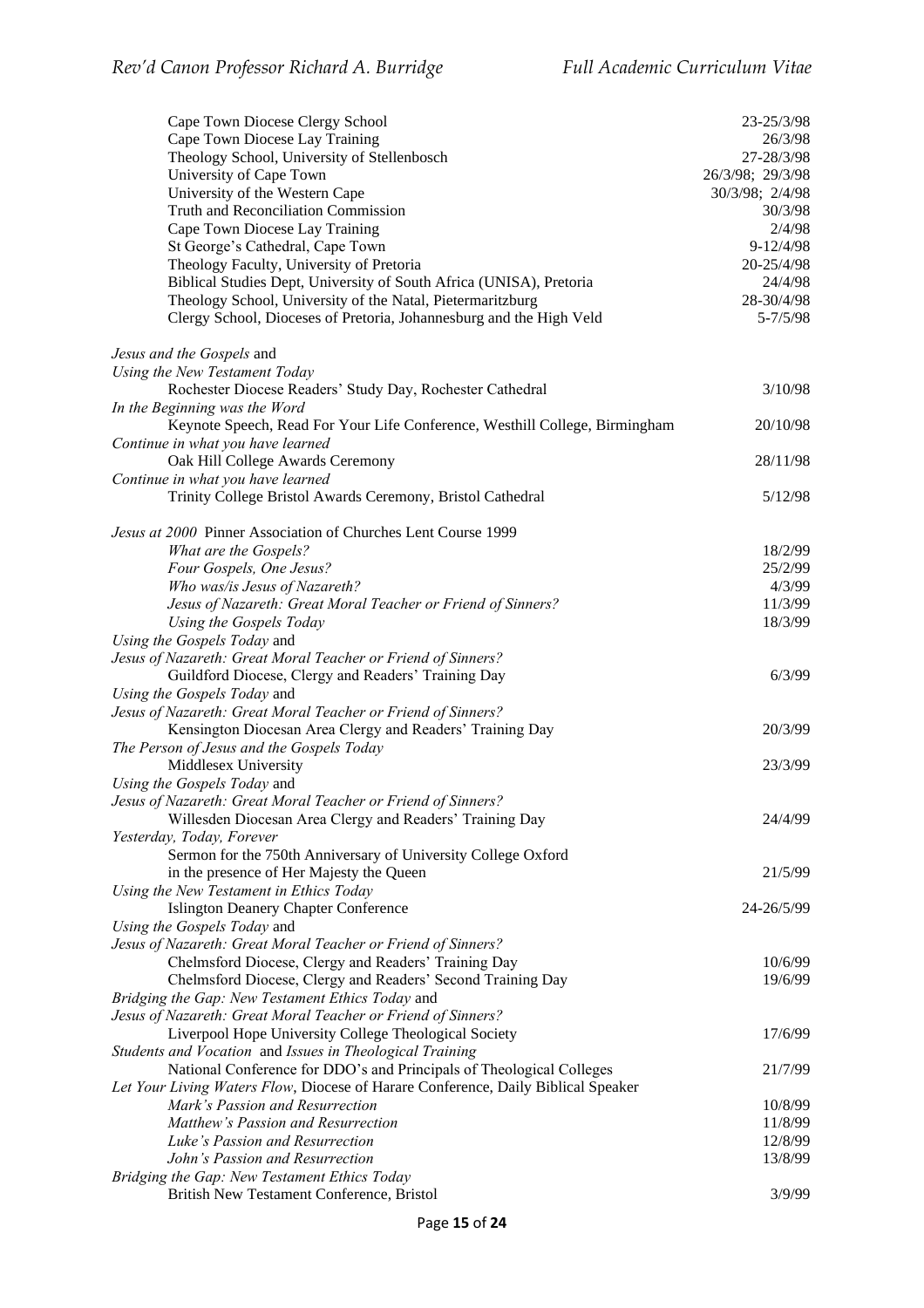| Jesus of Nazareth: Great Moral Teacher or Friend of Sinners?                                                                    |                 |
|---------------------------------------------------------------------------------------------------------------------------------|-----------------|
| <b>Truro Theological Society</b>                                                                                                | 14/10/99        |
| Teaching the Gospels Today<br><b>Christian Education Movement Annual Lecture</b>                                                | 6/11/99         |
|                                                                                                                                 |                 |
| Celebrating Jesus and the Millennium<br>Highgate Scientific and Literary Institute                                              | 11/1/00         |
| Seeing Salvation                                                                                                                |                 |
| The National Gallery                                                                                                            | 29/3/00         |
| Using the Gospels Today<br>Bath and Wells CME Day                                                                               | 7/4/00          |
| Bridging the Gap: New Testament Ethics Today                                                                                    |                 |
| London Bible College Staff-Postgraduate Seminar                                                                                 | 22/5/00         |
| Wisdom, Spirituality and Community in the University                                                                            |                 |
| Keynote Address, First Global Conference for Ministry in Higher Education,<br>University of British Columbia, Vancouver, Canada | 26/6/00         |
| Your Kingdom Come; Your Will Be Done; On Earth as in Heaven                                                                     |                 |
| Keynote addresses, 'Making All Things New': Carlisle Diocesan Conference                                                        | 12-14/9/00      |
| Hope for the New Millennium<br>Orpington Council of Churches Millennium Lectures                                                | 11/11/00        |
| Imitating Jesus and the Ethics of Paul                                                                                          |                 |
| Ridley Hall Cambridge                                                                                                           | 9/11/00         |
| Imitation and Moral Communities in Reading Pauline Ethics Today<br>Society of Biblical Literature Conference, Nashville, USA    | 20/11/00        |
| Preaching from Mark's Gospel                                                                                                    |                 |
| <b>Islington Deanery Clergy Chapter</b>                                                                                         | 30/11/00        |
|                                                                                                                                 |                 |
| <b>Study Leave – no lectures</b><br>Jesus and the Gospels                                                                       | $1/1 - 16/4/01$ |
| Chelmsford Diocese Readers' Study Day                                                                                           | 28/4/01         |
| Faith Odyssey - the Gospel and Science Fiction                                                                                  |                 |
| Holy Trinity, Twickenham<br>Reading the Gospels as Biography                                                                    | 13/5/01         |
| Biographical Limits in the Ancient World: Form and Content, Trinity College, Dublin                                             | 6/9/2001        |
|                                                                                                                                 |                 |
| Inclusive Communities and Pauline Ethics<br>Peterborough Theological Society                                                    | 30/1/02         |
| Faith Odyssey - the Gospel and Science Fiction                                                                                  |                 |
| St Mary's Ealing                                                                                                                | 10/2/02         |
| <b>Imitating Jesus in New Testament Ethics</b><br>All Saints, Fulham                                                            | 6/3/02          |
| Where's God in Ethical Investment? A biblical and theological approach                                                          |                 |
| Christian Ethical Investment Group AGM/Annual Lecture                                                                           | 18/3/02         |
| Using the New Testament in Ethics Today                                                                                         |                 |
| Westminster St Margaret's Clergy Chapter Study Day<br>Faith Odyssey - using Science Fiction in Student Ministry                 | 23/4/02         |
| European University Chaplains Conference, Canterbury                                                                            | 18/5/02         |
| Faith Odyssey – Theology, Science Fiction and Contemporary Culture                                                              |                 |
| Roehampton University Theological Society<br>New Testament Ethics Today                                                         | 23/5/02         |
| Exeter University Ethics Study Day                                                                                              | 9/11/02         |
| Four Gospels, One Jesus?                                                                                                        |                 |
| Grace Church, Charleston, South Carolina, USA<br>A Jewish Messiah in an Anti-Semitic Gospel?                                    | 17/11/02        |
| The Church of the Transfiguration and General Theological Seminary, New York USA                                                | 19/11/02        |
|                                                                                                                                 |                 |
| Do you accept the Holy Scriptures?<br>London Diocese Ordinands Course                                                           | 13/1/03         |
| Faith Odyssey- It's Bible Study Jim, but not as we know it!                                                                     |                 |
| 'Through the Wardrobe to Platform 93/4', Southwark Diocesan Study Day                                                           | 18/1/03         |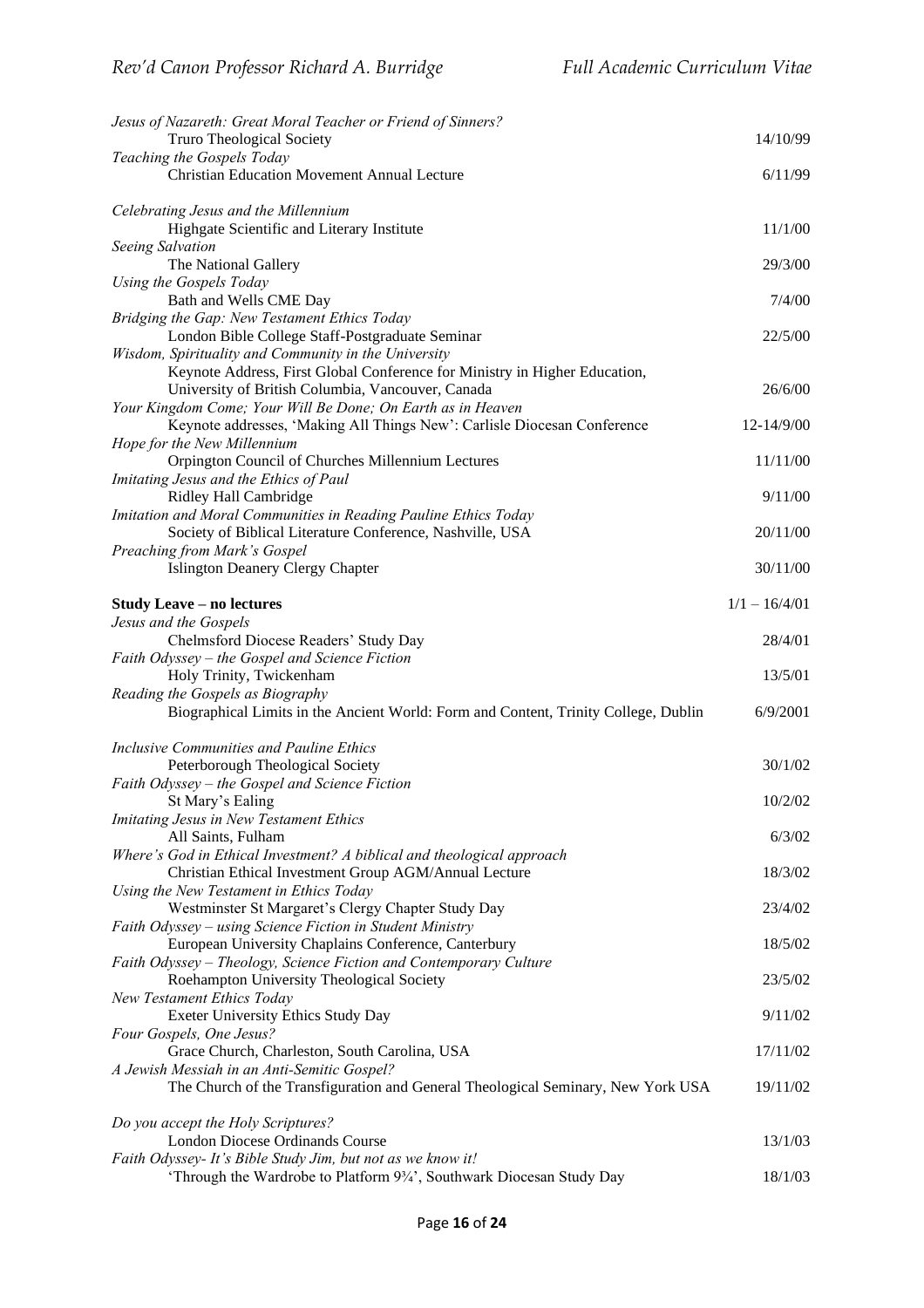| Reading the Gospels Today                                                                                                   |                    |
|-----------------------------------------------------------------------------------------------------------------------------|--------------------|
| Chichester Diocese Study Day                                                                                                | 15/2/03            |
| University Chaplaincy and the Higher Education White Paper                                                                  |                    |
| London Free Church Leaders and Senior Chaplains                                                                             | 11/3/03            |
| Imitating Jesus and Paul in Inclusive Ethics Today<br>Leicester Theological Society                                         | 14/3/03            |
|                                                                                                                             |                    |
| Four Gospels, One Jesus?                                                                                                    |                    |
| St Michael & St George Church, St Louis, Missouri, USA                                                                      | 26/3/03            |
| <b>New Testament Ethics Today</b>                                                                                           |                    |
| St Louis Bishop and Clergy Study Day, Missouri, USA                                                                         | 27/3/03            |
| The Imitation of Jesus: An Inclusive Approach to New Testament Ethics                                                       |                    |
| Summer School, Regent's College Vancouver                                                                                   | $28/7 - 1/8/03$    |
| From Titles to stories: Dynamic Christologies of the New Testament<br>Research Institute for Systematic Theology Conference | 8/9/03             |
| <b>Preaching Four Gospels</b>                                                                                               | 27/9/03            |
| London Diocesan CME Readers Study Day                                                                                       |                    |
| Luke in the Context of Four Gospels                                                                                         | 7/11/03            |
| Mirfield Centre Study Day                                                                                                   |                    |
| Rethinking the Gospels' Audiences                                                                                           | 22/11/03           |
| Society of Biblical Literature Conference, Atlanta, USA                                                                     |                    |
| Faith Odyssey: It's Bible Study, Jim, but not as we know it!                                                                | 24/11/03           |
| Religion, Film and Visual Culture Group                                                                                     |                    |
| Society of Biblical Literature Conference, Atlanta, USA                                                                     |                    |
| Organizing Archbishop Tutu's Stay & KCL's 175 <sup>th</sup> Celebrations – no lectures                                      | $Jan - March 2004$ |
| Reading and Teaching the Gospels Today                                                                                      | 3/4/04             |
| Bishop of Norwich's Diocesan Study Day                                                                                      |                    |
| Following Jesus: Ethics and the Gospels Today                                                                               | $27 - 28/4/04$     |
| Hereford Diocesan CME Residential Conference                                                                                |                    |
| The Gospels as Biblical Stories                                                                                             | 7/7/04             |
| Bishop of St Alban's Diocesan Study Day                                                                                     |                    |
| Interpreting Mel Gibson's 'The Passion of the Christ'                                                                       | 4/9/04             |
| British New Testament Conference, University of Edinburgh                                                                   |                    |
| Re: Freshing a Christological Vision for Reading the Scriptures                                                             | 21/9/04            |
| Re: Vision, Kensington Area Clergy Conference Merville, France<br>Interpreting the Bible in Today's Church                  | 21/10/04           |
| Barking Episcopal Area Clergy and Readers Study Day, Chelmsford                                                             |                    |
| Being Biblical: Reading the New Testament in South Africa under Apartheid                                                   | 21/11/04           |
| Society of Biblical Literature Conference, San Antonio, USA                                                                 |                    |
| The Implications of the Biographical Genre for the Composition and Reception of the Gospels                                 | 22/11/04           |
| Society of Biblical Literature Conference, San Antonio, USA                                                                 |                    |
| Faith, Identity and Culture in Student Counselling                                                                          | 10/12/04           |
| Student Counsellors and Health Centres Conference, London                                                                   |                    |
| The Gospels as Christocentric Narratives - Matthew                                                                          | 3/2/05             |
| <b>Westminster Deanery Chapter</b>                                                                                          |                    |
| Narrative and Literary Approaches to Reading the New Testament                                                              | 9/3/05             |
| Sion College, London                                                                                                        |                    |
| A Biographical Approach to New Testament Ethics                                                                             | 1/9/05             |
| British New Testament Conference, Opening Plenary, Liverpool                                                                |                    |
| The Genre and Plurality of the Gospels                                                                                      | 29/9/05            |
| Bishop of Southwark's Diocesan Study Day                                                                                    |                    |
| Pilgrim's Progress or Space Odyssey? Telling our Faith Story                                                                | 8/10/05            |
| The Librarians' Christian Fellowship Annual Lecture<br>Who wrote the Gospels and Why?                                       | 25/10/05           |
| Bishop's Waltham Deanery Lectures, Diocese of Portsmouth                                                                    |                    |
| Preaching the Gospel of Mark – Year B                                                                                       | 8/11/05            |
| West Haringay Deanery Chapter                                                                                               |                    |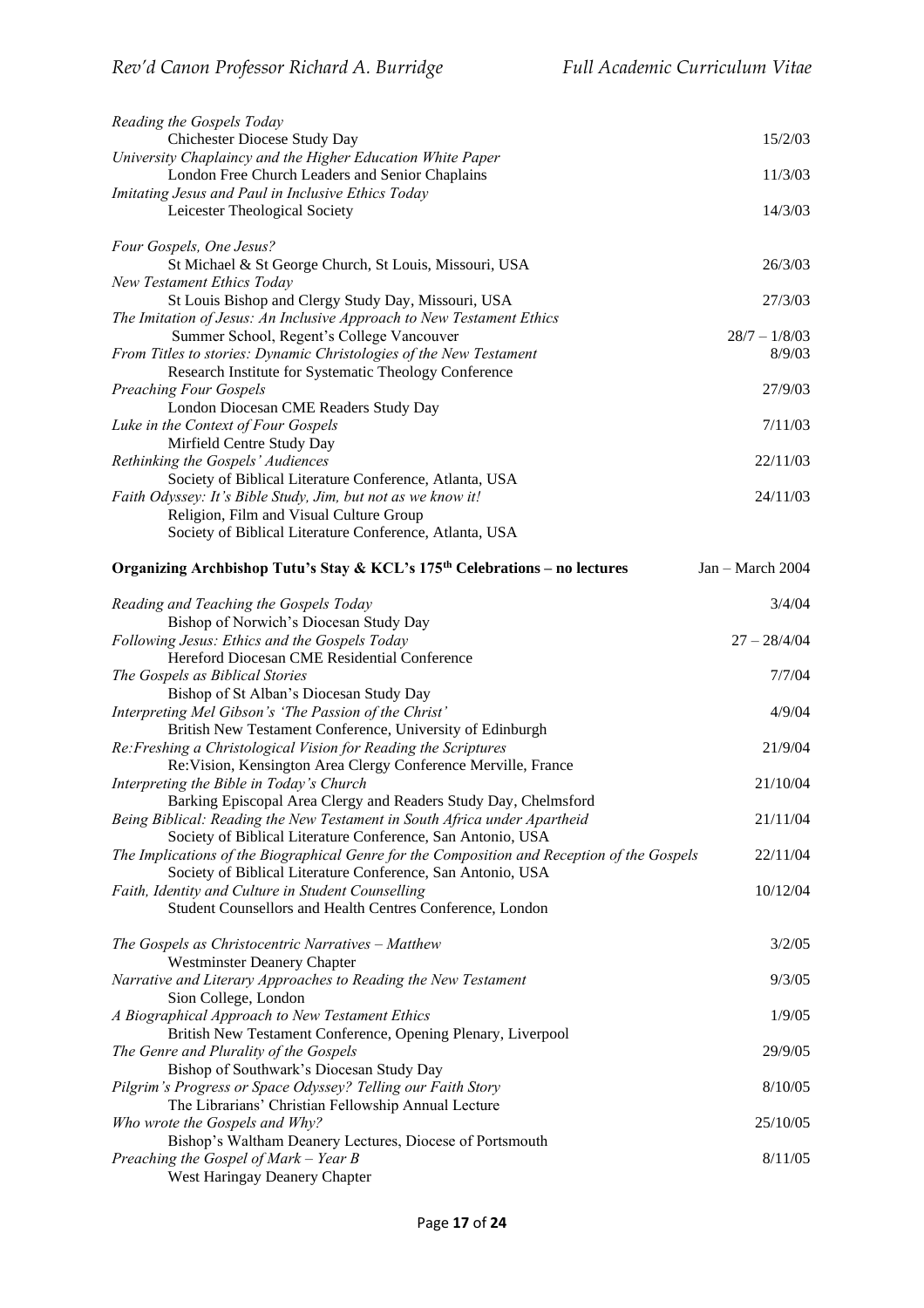## **January-April 2006 - Study Leave (no major external commitments)**

| Reading the Four Gospels                                                                       | 19/2/06          |
|------------------------------------------------------------------------------------------------|------------------|
| St John's Church, West Hartford, CT, USA                                                       |                  |
| The Bible Code: Da Vinci, Racism and Sexuality                                                 | 23/4/06          |
| Grace Church, Charleston                                                                       |                  |
| Imitating Jesus: An Inclusive Approach to New Testament Ethics                                 | 22/6/06          |
| Cheyneygates Seminar, Westminster Abbey                                                        |                  |
| Imitating Jesus: Handling the Diversity of Ethical Material within the New Testament           | 4/10/06          |
| Theology Faculty, University of Pretoria, South Africa                                         |                  |
| Reading and Teaching the Gospels Today                                                         | 18/10/06         |
| Hampstead Christian Study Centre                                                               |                  |
| Biography, 'Jesus-Books' and Devotion to Jesus                                                 |                  |
| Evangelical Theological Society, Washington DC, USA                                            | 17/11/06         |
| Imitating Jesus: Handling the Diversity of Ethical Material within the New Testament           |                  |
| Society of Biblical Literature Conference, Washington DC, USA                                  | 19/11/06         |
| Paul in the Market-Place: Acts 17.16-34, Kingston Area Episcopal Area Conference, High Leigh   | 28/11/06         |
|                                                                                                |                  |
| Reading and Teaching the Gospels Today Waltham Abbey                                           | 16/1/07          |
| Being Biblical? Racism, Sexuality and the Inclusive Community                                  |                  |
| Eric Symes Abbot Lecture, Westminster Abbey                                                    | 10/5/07          |
| Eric Symes Abbot Lecture, Keble College, Oxford                                                | 11/5/07          |
| Being Biblical in our Ethics, Chelmsford Cathedral Theological Society                         | 6/6/07           |
|                                                                                                | $29/7 - 11/8/07$ |
| New Testament Ethics, Fuller Theological Seminary Summer School                                |                  |
| Reading the Gospels in a Multi-ethnic Context, Southwark Diocese Gospel School                 | 22/9/07          |
| Ethics and the Gospels, St Helen's Church. Abingdon                                            | 11/10/07         |
| Bioethics and Stem Cell Research, Senior Church Leaders Study Day, King's College London       | 30/10/07         |
| Reading the Gospels and Ethics Today, Peterborough Diocesan Study Day                          | 7/11/07          |
| Imitating Jesus: An Inclusive Approach to the Ethics of the Historical Jesus and John's Gospel |                  |
| Society of Biblical Literature Conference, San Diego CA, USA                                   | 17/11/07         |
| Being Biblical in our Ethics Today, Virginia Theological Seminary, USA                         | 12-13/12/07      |
| Understanding Eschatology Today, Spring Harvest Leaders Conference, King's College London      | 26/1/08          |
| Approaches to John's Gospel, St Paul's Theological Centre, London                              | 2/2/08           |
| Reading the Gospels and Ethics Today, Diocese of Guildford Clergy Study Day                    | 5/2/08           |
| Reading the Passion Story Ecumenically, Churches Together in Chelmsford                        | 17/3/08          |
|                                                                                                | 3/7/08           |
| Anglican Approaches to Scripture, Lambeth Conference Preparatory Lectures, Southwark Cathedral |                  |
| The Bible and Human Sexuality, Seminar Sessions, Lambeth Conference, Canterbury                | 22-31/7/08       |
| Being Biblical about Racism and Homosexuality, Lambeth Conference Inclusive Church Session     | 31/7/08          |
| Apartheid, Sexuality and the Bible, Greenbelt Christian Arts Festival, Cheltenham              | 22/8/08          |
| How do we read the Bible? Greenbelt Christian Arts Festival, Cheltenham                        | 22/8/08          |
| Ethics and Genre: The Narrative Setting of Moral Language in the New Testament                 |                  |
| Humboldt Kolleg Conference on NT ethics, University of Pretoria                                | $8-10/9/08$      |
| Using the Bible in Social Ethics: Slavery, Sexuality and the Inclusive Community               |                  |
| Rochester and Canterbury CME Training Conference, Aylesford Friary, Kent                       | 7/10/08          |
| Using the Bible in Social Ethics: Slavery, Sexuality and the Inclusive Community               |                  |
| Southwark Diocesan Clergy Study Day, Southwark Cathedral                                       | 6/11/08          |
| Jesus, Paul and Ethics, Diocese of Southwark Curates CME Training                              | 13/11/08         |
| Imitating Jesus: A Response to Hays, Watson, Markham, Draper and van der Watt                  |                  |
| Society of Biblical Literature Conference, Boston, USA                                         | 22/11/08         |
| Ethics and Religious Practice in a Multi-Faith Society, Ministry of Justice staff forum        | 4/12/08          |
|                                                                                                |                  |
| January-April 2009 - Study Leave, VTS, USA (no major external commitments)                     |                  |
| Money, Sex, Power, Violence and the Meaning of Life,                                           |                  |
| Cecil Woods Fellow and Visiting Professor, Virginia Theological Seminary, USA                  | Jan-March 2009   |
| Slavery, Sexuality and the Future of the Anglican Communion                                    |                  |
| Christchurch Alexandria and Virginia Theological Seminary, USA                                 | 26/3/09          |
| Using the Bible in Social Ethics: Slavery, Sexuality and the Inclusive Community               |                  |
| Oakhill Theological College, Southgate, north London                                           | 19/5/09          |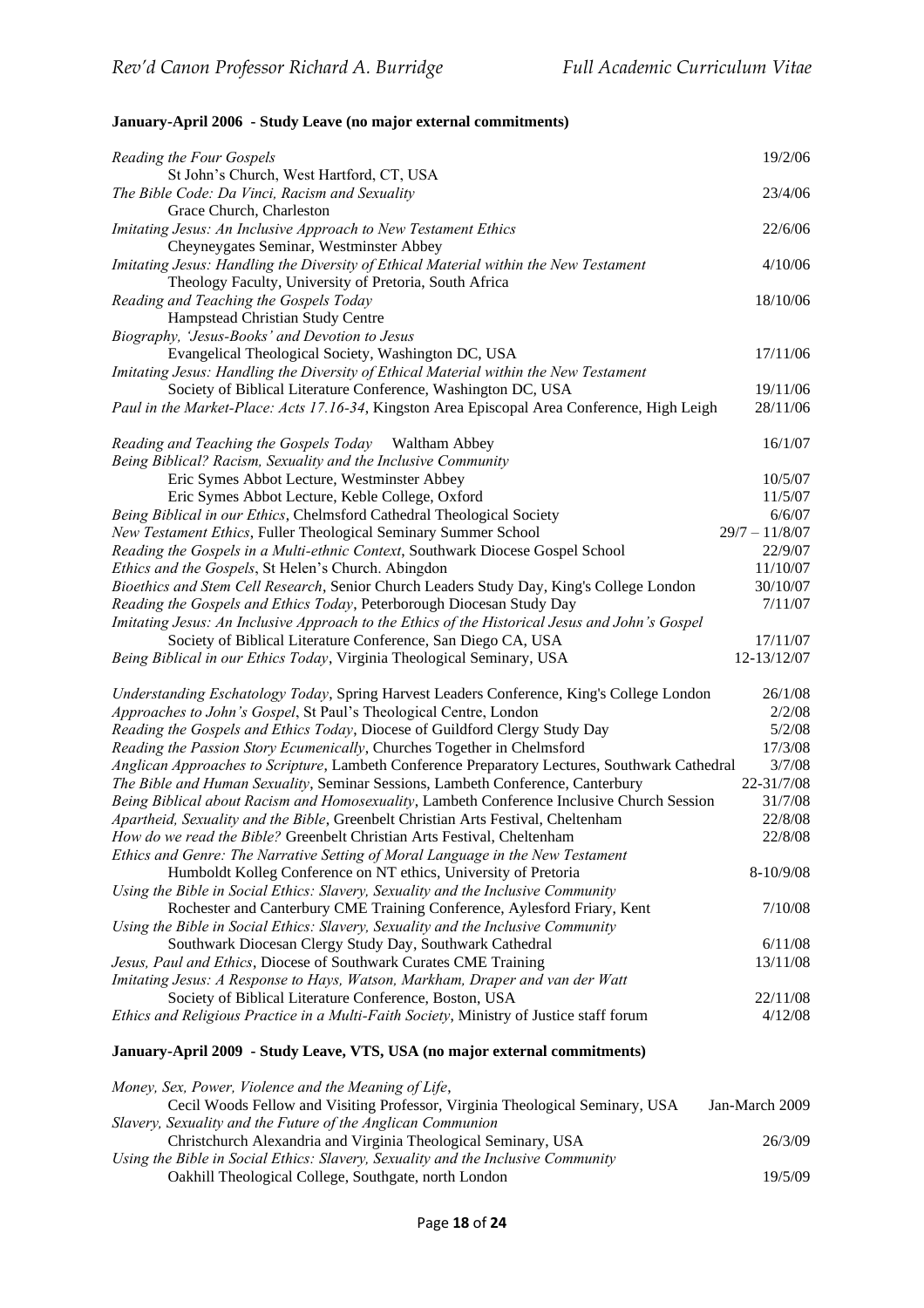| A Crisis of Values: What role is there for church higher education in a context of economic uncertainty? |              |
|----------------------------------------------------------------------------------------------------------|--------------|
| Keynote at Colleges and Universities of the Anglican Communion Conference, London                        | 27/5/09      |
| Using the Gospels and Paul in Ethics Today, Diocese of St Albans Clergy Study Day                        | 1/7/09       |
| Imitating Jesus: An Inclusive Approach to NT Ethics, Tyndale Fellowship Conference, Cambridge            | 8/7/09       |
| Imitating Jesus: the use of the New Testament in Ethics Today,                                           |              |
| Vacation Term for Biblical Study, Oxford                                                                 | $1 - 7/8/09$ |
| Being Biblical about Racism and Homosexuality, Inclusive Church Conference, Swanwick                     | 5/10/09      |
| Using the Gospels and Paul in Ethics Today, Diocese of Bath and Wells Clergy Study Day                   | 22/10/09     |
| New Testament Ethics Today, Norfolk Theological Society                                                  | 11/11/09     |
| Biographical Genre as the Key to Reading the Gospels for Character Formation                             |              |
| Society of Biblical Literature Conference, New Orleans, USA                                              | 21-22/11/09  |
| Imitating Jesus - Responses, Biblical Studies research seminar, Oxford                                   | 28/1/10      |
| Good Friday and the four gospels, Diocese of Rochester clergy training day                               | 22/2/10      |
| Being Biblical? Scripture and contemporary dilemmas, Severn Forum talk, Cheltenham                       | 12/5/10      |
| What does it mean to be "Biblical"?, Diocese of Chelmsford (Bradwell Area) clergy study day,             | 17/6/10      |
| Inclusive and Exclusive? Creative approaches to reading the Bible today,                                 |              |
| Ripon Cuddesdon Biblical Studies summer school, Oxford                                                   | $5 - 6/7/10$ |
| Using the NT to address ethical dilemmas today, SNTS Conference, Berlin                                  | 27-31/7/10   |
| Being Biblical? Slavery, sexuality and the inclusive community, St Martin-in-the-Fields, London          | 27/9/10      |
| Using NT in Ethics Today, Bishops' Cell Group, Henley-on-Thames                                          | 14-15/10/10  |
| Being Biblical? Using the New Testament in ethics today, South West Ministry Training Course             | 16/10/10     |
| Being Biblical and Facing Issues Today: Racism and Sexuality,                                            |              |
| Diocese of London (Willesden Area) clergy study day, Ruislip                                             | 2/11/10      |
| Using NT in Ethics Today, Candler School of Theology, Emory University, USA                              | 19/11/10     |
| The Gospel of Jesus, SBL Conference, Atlanta, USA                                                        | 21/11/10     |
|                                                                                                          |              |
| Being Biblical?: Using the New Testament in Ethical Dilemmas Today                                       |              |
| Money, Sex, Power, Violence, the Meaning of Life: Towards a Method,                                      |              |
| Bishop of Sheffield's Shrove Tuesday lectures, Sheffield                                                 | 7-8/3/2011   |
| Being Biblical?: Using the New Testament in Ethical Dilemmas Today                                       |              |
| Money, Sex, Power, Violence, the Meaning of Life: Towards a Method,                                      |              |
| Diocese of Truro clergy study days & Truro Theological Society, Truro                                    | 14-15/3/11   |
| New Testament Ethics Today, St Edmundsbury Cathedral Lent series, Ipswich & Bury St Edmunds              | 5/4/11       |
| Narrative, Genre & the Bible, Professorial Inaugural Lecture, King's College London                      | 12/5/11      |
| Prefaces, Principles & Priorities: KJV-2011, SBL International Meeting, King's College London            | 7/7/11       |
| How not to read the Bible, Lost in Translation Greenbelt Christian Arts Festival, Cheltenham             |              |
| What makes the Bible holy?<br>Greenbelt Christian Arts Festival, Cheltenham                              | 28-29/8/11   |
| Prefaces, Principles & Priorities: KJV-2011, Biblical Studies research seminar, KCL                      | 12/10/11     |
| Sermon for Bible Sunday, Choral Eucharist, Southwark Cathedral                                           | 23/10/11     |
| Prefaces, Principles & Priorities: KJV-2011, Arts & Humanities Festival, King's College London           | 12/10/11     |
| Sermon for 4 <sup>th</sup> Sunday before Advent, Choral Evensong, Westminster Abbey                      | 30/10/11     |
| The Genre of Acts Revisited, Society of Biblical Literature Conference, San Francisco, USA               | 19/11/11     |
|                                                                                                          |              |
| January-April 2012 - Study Leave, World Tour of Universities and Seminaries                              |              |
| Jesus, Power, Sex and Money, Virginia Theological Seminary, USA                                          | 3/2/12       |
| Money, Sex, Power, Violence, the Meaning of Life: Towards a Method, GTU, San Francisco, USA              | 9/2/12       |
| Being Biblical? Using the New Testament in ethics today,                                                 |              |
| Diocese of Hawaii Presbyters' Day, Hawaii, USA                                                           | 15/2/12      |
| Power and Violence and War: following Jesus today?, University of Otago, New Zealand                     | 29/2/12      |
| New Testament Ethics: A Genre Mistake? Some Methodological Reflections Building Upon Gustafson and       |              |
| Hays, Biblical Studies research seminar, University of Otago, New Zealand                                | 2/3/12       |
| Power and Violence and War: following Jesus today?, Christchurch, New Zealand                            | 6/3/12       |
| New Testament Ethics: A Genre Mistake? Some Methodological Reflections Building Upon Gustafson and       |              |
| Hays, St John's College, Auckland, New Zealand                                                           | 15/3/12      |
| New Testament Ethics: A Genre Mistake? Some Methodological Reflections Building Upon Gustafson and       |              |
| Hays, Trinity College Melbourne, Australia                                                               | 23/3/12      |
| New Testament Ethics: A Genre Mistake? Some Methodological Reflections Building Upon Gustafson and       |              |
| Hays, Fellowship of Biblical Scholars Conference, Melbourne, Australia                                   | 29/3/12      |
| Can we use the New Testament today in determining ethical issues about the beginning or ending           |              |
| of human life?, MCD/ACU Conference, Melbourne, Australia                                                 | 30/3/12      |
|                                                                                                          |              |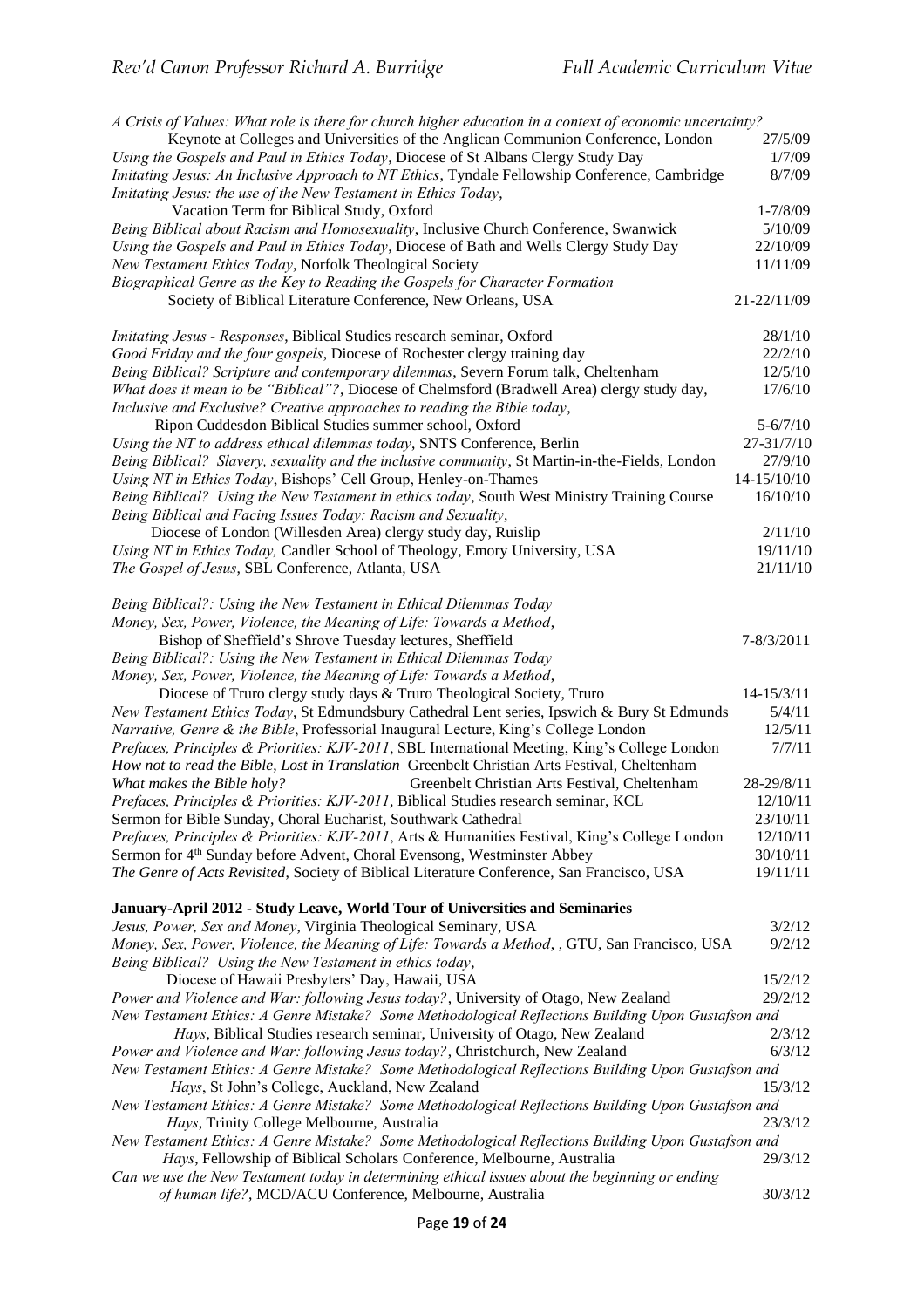| Palm Sunday sermon at Choral Evensong, Trinity College Melbourne, Australia                                                                                                                             | 1/4/12       |
|---------------------------------------------------------------------------------------------------------------------------------------------------------------------------------------------------------|--------------|
| Building Bridges Christian/Muslim Dialogue keynote paper<br>on Death & Resurrection in 1 Corinthians 15, Canterbury Cathedral Centre<br>"Biography" as the gospels' literary genre, keynote lecture for | 23-27/4/12   |
| Jesus and the gospels Theological Symposium, Barcelona, Spain                                                                                                                                           | 23-26/5/12   |
| Passionate Spirituality through Scripture, Diocese of Brisbane clergy conference, Australia                                                                                                             | 13-16/8/12   |
| Is NT ethics a genre mistake? Including the Other in Methodological Reflections following Gustafson and                                                                                                 |              |
| Hays, Society of Biblical Literature Conference, Chicago, USA                                                                                                                                           | 18/11/12     |
| New Testament Ethics: A Genre Mistake? Some methodological reflections building upon Gustafson and                                                                                                      |              |
| Hays, Biblical Studies research seminar, KCL                                                                                                                                                            | 12/12/12     |
| The Bible & Ethics Today, Diocese of London clergy training day, KCL                                                                                                                                    | 28/1/13      |
| Using the New Testament in Ethics Today, Diocese of Salisbury clergy training, Salisbury                                                                                                                | 10/7/13      |
| Using the New Testament in Ethical Dilemmas Today, Theology Summer School, Oxford                                                                                                                       | 11-17/8/13   |
| The future of the AKC, talk to AKC Alumni Group, Alumni Weekend, KCL                                                                                                                                    | 8/6/13       |
| Sermon for St Michael & All Angels, Choral Eucharist, St Paul's Cathedral                                                                                                                               | 29/9/13      |
| Behaving ethically? The challenges facing Cathedrals, Dioceses and the national church institutions                                                                                                     |              |
| in investing and using our resources for the Gospel and the nation,                                                                                                                                     |              |
| Salisbury Cathedral College of Canons, Salisbury                                                                                                                                                        | 3/10/13      |
| Graeco-Roman Biography and the Gospels' Literary Genre, keynote paper                                                                                                                                   |              |
| Joseph Ratzinger Foundation Symposium, Rome                                                                                                                                                             | 24-26/10/13  |
| Ratzinger's Christological Approach to the Gospels, Anglican Centre in Rome                                                                                                                             | 27/10/13     |
| What did Jesus do and say?, Chaplaincy lecture, Royal Holloway University of London                                                                                                                     | 31/10/13     |
| Money, Sex, Power, Violence, and the Meaning of Life: Methodological Continuities and Discontinuities<br>in Biblical Ethics, Society of Biblical Literature Conference, Baltimore, USA                  | 24/11/13     |
| Four Gospels, One Jesus? St Paul's Forum, St Paul's Cathedral, London                                                                                                                                   | 2/3/14       |
| The Idea of a University, Netherhall House, London                                                                                                                                                      | 10/3/14      |
| New Testament Ethics Today, Chester Theological Society, Chester                                                                                                                                        | 7/5/14       |
| Using the New Testament in Ethics Today, Diocese of St Albans clergy training, St Albans                                                                                                                | 13/5/14      |
| Sermon for Choral Matins to mark 150 <sup>th</sup> anniversary of dedication of Gilbert Scott design                                                                                                    |              |
| (during Alumni Weekend), KCL Chapel                                                                                                                                                                     | 7/6/14       |
| The Church of England's 'Life of Python' – or what the Bishop Saw, 'Jesus & Brian' conference, KCL                                                                                                      |              |
|                                                                                                                                                                                                         | 20-22/6/14   |
| Using the Bible in Moral Dilemmas Today, Diocese of London Stepney Area clergy training, London                                                                                                         | 26/6/14      |
| New Testament Ethics Today, evening seminar at Southwark Cathedral, London                                                                                                                              | 26/6/14      |
| The portrayal of a Jewish Messiah in an anti-Semitic gospel, 'Matthean Perspectives' conference,<br>NorthWest University, South Africa                                                                  | 11/8/14      |
| Some Methodological Reflections on New Testament Ethics and Genre, New Testament conference,                                                                                                            |              |
| Pretoria University, South Africa                                                                                                                                                                       | 13-17/8/14   |
| What did Brian ever do for us? Greenbelt Christian Arts Festival, Northamptonshire                                                                                                                      | 22-25/8/14   |
| Sermon for Choral Evensong, St Mary's Church, Barnes                                                                                                                                                    | 12/10/14     |
| Sermon for All Saints' Sunday, Choral Eucharist, Salisbury Cathedral                                                                                                                                    | 2/11/14      |
| Society of Biblical Literature Conference, San Diego, USA                                                                                                                                               | 21-25/11/14  |
| Various presentations on the Bible, genre, and ethics, Anglican Church of Mexico, Mexico                                                                                                                | 25-30/11/14  |
| January - April 2015: study leave, VTS, USA                                                                                                                                                             |              |
| Panel participant on <i>Intellectual Leadership and Theology</i> , in conference on 'Thinking Faith: Ethics, Public                                                                                     |              |
| Theology and the Church of England', Cumberland Lodge, Windsor                                                                                                                                          | $5 - 6/5/15$ |
| Using the New Testament in Ethics Today, Ely Cathedral College of Canons, Ely                                                                                                                           | 13/5/15      |

| Using the New Testament in Ethics Today, Ely Cathedral College of Canons, Ely                             | 13/5/15         |
|-----------------------------------------------------------------------------------------------------------|-----------------|
| New Testament Ethics Today, Chelmsford Cathedral Theological Society, Chelmsford                          | 20/5/15         |
| Daily reflections during Diocese of Peterborough ordination retreat, Launde Abbey                         | $24 - 27/6/15$  |
| Sermon for Ordination Eucharist, Peterborough Cathedral                                                   | 28/6/15         |
| Various presentations on the Bible, genre, and ethics, Christ Church, Constantia, Cape Town, South Africa |                 |
|                                                                                                           | $26/7 - 3/8/15$ |
| Using the New Testament in Ethical Dilemmas Today, teaching at College of the Transfiguration,            |                 |
| Grahamstown, South Africa                                                                                 | $3 - 6/8/15$    |
| What are the Gospels? Roman Catholic Diocese of Brentwood study day, Brentwood                            | 10/10/15        |
| Sermon for Choral Evensong, Exeter College, Oxford                                                        | 18/10/15        |
| <i>New Testament Ethics Today</i> , Federation of Catholic Priests study day, Exeter                      | 4/11/15         |
|                                                                                                           |                 |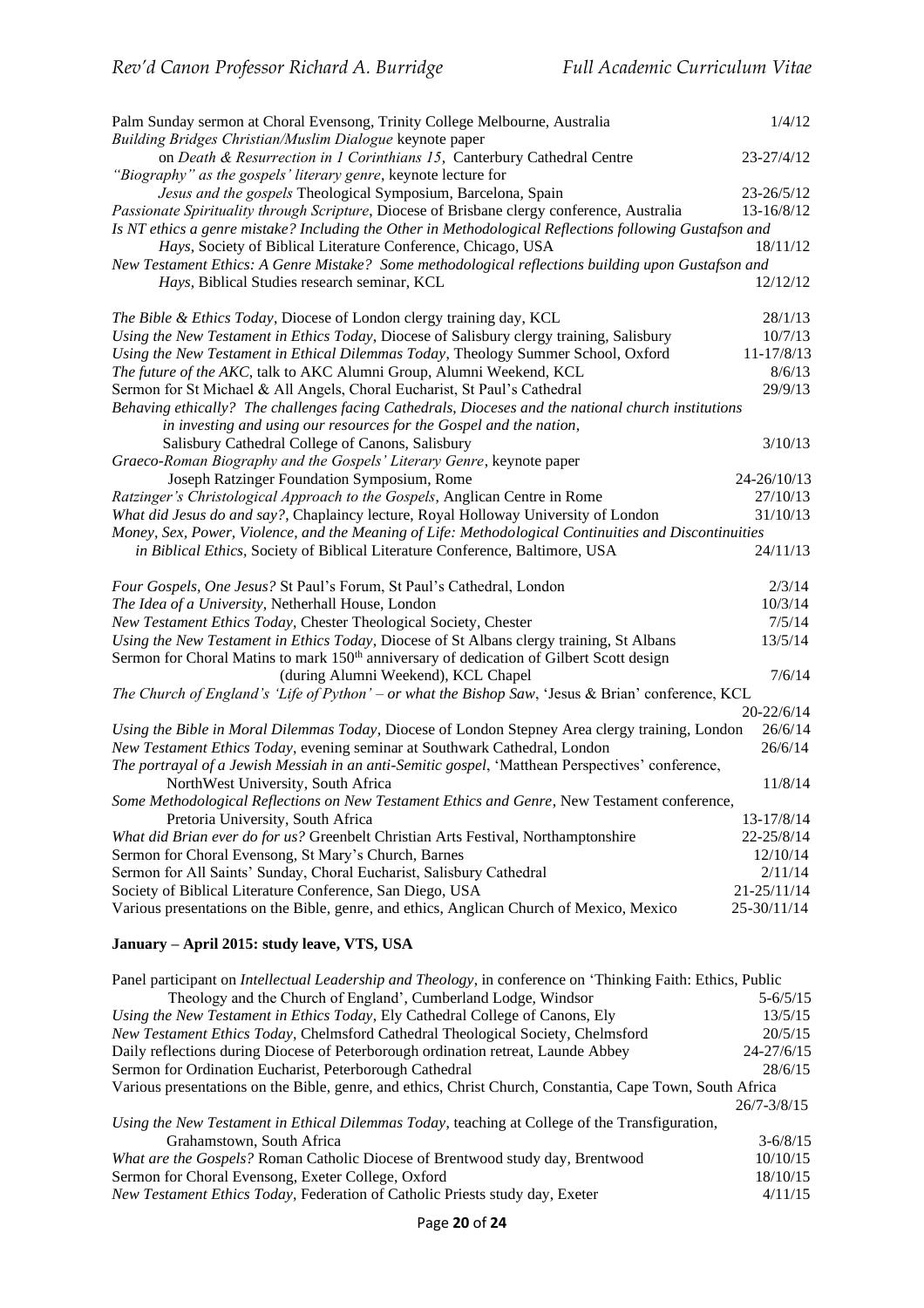| Church foundation, pluralist present, uncertain future? The role of faith-based institutions in Higher Education<br>today, Cathedrals Group Dearing Memorial Lecture, London<br>12/11/15<br>Response to Andrew W. Pitts' 'Genre of the Third Gospel and Graeco-Roman Historiography,<br>Society of Biblical Literature Conference, Atlanta, USA<br>22/11/15<br>Ancient Biography, Matthew's Genre and the Development of the Canonical Collection,<br>Society of Biblical Literature Conference, Atlanta, USA<br>23/11/15<br>Reflections on the Ratzinger Prize and Anglican-Roman Catholic Relations,<br>Church of England Faith & Order Commission, London<br>9/12/15<br>Can you serve God and Mammon? Bishop of Doncaster's seminar on human rights and ethics in business,<br>29/2/16<br>Doncaster<br>Church foundation, pluralist present, uncertain future? The role and calling of a faith-based institution in<br>Higher Education today, University of Chester Foundation Hour lecture, Chester<br>16/3/16<br>Sermon for University of Chester Founders' Day service, Chester Cathedral<br>17/3/16<br>A Shared Vision for London, (chaired), St Paul's Institute, Cathedral Crypt<br>19/4/16<br>22/5/16<br>Sermon for Choral Evensong, Worcester College, Oxford<br>24/9/16<br>New Testament Ethics Today, Centre for Radical Christianity, Sheffield<br>The Relationship of Jesus and the Four Gospel Portraits, International East/West Symposium of<br>29/9-4/10/16<br>New Testament Scholars, Moscow, Russia<br>What are the Gospels? Lincoln Theological Society, Lincoln<br>17/10/16<br>Is it possible to be biblical and inclusive about sexual ethics? Hereford Diocesan Inclusive Church Forum<br>3/11/16<br>Writing 'Lives of Jesus': Pope Benedict and the Gospels, Conference on 'Pope Benedict XVI's Theological<br>8/11/16<br>Testament', St Mary's University, Twickenham<br>Finding the One Jesus through Reading the Four Gospels, WC Dobbs Lecture,<br>George W Truett Theological Seminary, Baylor University, Texas, USA<br>17/11/16<br>28/1/17<br>'I am with you always': Matthew's Gospel, St Paul's Cathedral, London<br>(Re-)reading the New Testament in the light of sibling rivalry and the implications for hermeneutical<br>approaches to reading sacred scriptures together today, Templeton Seminar for Rabbi Sacks on<br>'Redeeming the Past and Building the Future: Confronting Religious Violence with a Counter<br>Narrative', KCL<br>28-30/1/17<br>Sermon for Eucharist, All Saints' Church, Rome, Italy<br>5/3/17<br>Panel contributor to Prince's Trust International 'International Leadership Programme' conference,<br>Cumberland Lodge, Windsor<br>20/3/17<br>New Testament Ethics Today: a methodology, Oak Hill College postgraduate seminar, London<br>21/3/17<br>New Testament Ethics Today: a methodology, Exeter University Theology Department research seminar 2/5/17<br>Four Gospels, One Jesus? Friends of St Peter's Church, Bexhill<br>20/6/17<br>Re-Visioning Belief: Interpreting the Bible in today's fractured world, study day at St Francis' College,<br>18/8/17<br>Brisbane, Australia<br>Re-Visioning Belief: Interpreting the Bible in today's fractured world, study day at Trinity College, Melbourne,<br>Australia<br>25/8/17<br>New Testament Ethics Today: a methodology, Murdoch University research seminar, Perth, Australia<br>11/9/17<br>An Update on Pastoral Care at King's, KCLA Council meeting, KCL<br>20/9/17<br>Sermon for Choral Eucharist, Salisbury Cathedral<br>15/10/17<br>Sermon for Choral Evensong to celebrate the work of the Christian Evidence Society, KCL Chapel<br>24/10/17<br>Sermon for Eucharist, St Mary le Strand, London<br>17/12/17<br>January - April 2018: study leave, VTS, USA<br>The Biographical Genre of the Gospels: 25 years on, Duke University, NC USA<br>22/2/18 |  |
|----------------------------------------------------------------------------------------------------------------------------------------------------------------------------------------------------------------------------------------------------------------------------------------------------------------------------------------------------------------------------------------------------------------------------------------------------------------------------------------------------------------------------------------------------------------------------------------------------------------------------------------------------------------------------------------------------------------------------------------------------------------------------------------------------------------------------------------------------------------------------------------------------------------------------------------------------------------------------------------------------------------------------------------------------------------------------------------------------------------------------------------------------------------------------------------------------------------------------------------------------------------------------------------------------------------------------------------------------------------------------------------------------------------------------------------------------------------------------------------------------------------------------------------------------------------------------------------------------------------------------------------------------------------------------------------------------------------------------------------------------------------------------------------------------------------------------------------------------------------------------------------------------------------------------------------------------------------------------------------------------------------------------------------------------------------------------------------------------------------------------------------------------------------------------------------------------------------------------------------------------------------------------------------------------------------------------------------------------------------------------------------------------------------------------------------------------------------------------------------------------------------------------------------------------------------------------------------------------------------------------------------------------------------------------------------------------------------------------------------------------------------------------------------------------------------------------------------------------------------------------------------------------------------------------------------------------------------------------------------------------------------------------------------------------------------------------------------------------------------------------------------------------------------------------------------------------------------------------------------------------------------------------------------------------------------------------------------------------------------------------------------------------------------------------------------------------------------------------------------------------------------------------------------------------------------------------------------------------------------------------------------------------------------------------------------------------------------------------------------------------------------------------------------------------------------------------------------------------------------------------------------------|--|
|                                                                                                                                                                                                                                                                                                                                                                                                                                                                                                                                                                                                                                                                                                                                                                                                                                                                                                                                                                                                                                                                                                                                                                                                                                                                                                                                                                                                                                                                                                                                                                                                                                                                                                                                                                                                                                                                                                                                                                                                                                                                                                                                                                                                                                                                                                                                                                                                                                                                                                                                                                                                                                                                                                                                                                                                                                                                                                                                                                                                                                                                                                                                                                                                                                                                                                                                                                                                                                                                                                                                                                                                                                                                                                                                                                                                                                                                                              |  |
|                                                                                                                                                                                                                                                                                                                                                                                                                                                                                                                                                                                                                                                                                                                                                                                                                                                                                                                                                                                                                                                                                                                                                                                                                                                                                                                                                                                                                                                                                                                                                                                                                                                                                                                                                                                                                                                                                                                                                                                                                                                                                                                                                                                                                                                                                                                                                                                                                                                                                                                                                                                                                                                                                                                                                                                                                                                                                                                                                                                                                                                                                                                                                                                                                                                                                                                                                                                                                                                                                                                                                                                                                                                                                                                                                                                                                                                                                              |  |
|                                                                                                                                                                                                                                                                                                                                                                                                                                                                                                                                                                                                                                                                                                                                                                                                                                                                                                                                                                                                                                                                                                                                                                                                                                                                                                                                                                                                                                                                                                                                                                                                                                                                                                                                                                                                                                                                                                                                                                                                                                                                                                                                                                                                                                                                                                                                                                                                                                                                                                                                                                                                                                                                                                                                                                                                                                                                                                                                                                                                                                                                                                                                                                                                                                                                                                                                                                                                                                                                                                                                                                                                                                                                                                                                                                                                                                                                                              |  |
|                                                                                                                                                                                                                                                                                                                                                                                                                                                                                                                                                                                                                                                                                                                                                                                                                                                                                                                                                                                                                                                                                                                                                                                                                                                                                                                                                                                                                                                                                                                                                                                                                                                                                                                                                                                                                                                                                                                                                                                                                                                                                                                                                                                                                                                                                                                                                                                                                                                                                                                                                                                                                                                                                                                                                                                                                                                                                                                                                                                                                                                                                                                                                                                                                                                                                                                                                                                                                                                                                                                                                                                                                                                                                                                                                                                                                                                                                              |  |
|                                                                                                                                                                                                                                                                                                                                                                                                                                                                                                                                                                                                                                                                                                                                                                                                                                                                                                                                                                                                                                                                                                                                                                                                                                                                                                                                                                                                                                                                                                                                                                                                                                                                                                                                                                                                                                                                                                                                                                                                                                                                                                                                                                                                                                                                                                                                                                                                                                                                                                                                                                                                                                                                                                                                                                                                                                                                                                                                                                                                                                                                                                                                                                                                                                                                                                                                                                                                                                                                                                                                                                                                                                                                                                                                                                                                                                                                                              |  |
|                                                                                                                                                                                                                                                                                                                                                                                                                                                                                                                                                                                                                                                                                                                                                                                                                                                                                                                                                                                                                                                                                                                                                                                                                                                                                                                                                                                                                                                                                                                                                                                                                                                                                                                                                                                                                                                                                                                                                                                                                                                                                                                                                                                                                                                                                                                                                                                                                                                                                                                                                                                                                                                                                                                                                                                                                                                                                                                                                                                                                                                                                                                                                                                                                                                                                                                                                                                                                                                                                                                                                                                                                                                                                                                                                                                                                                                                                              |  |
|                                                                                                                                                                                                                                                                                                                                                                                                                                                                                                                                                                                                                                                                                                                                                                                                                                                                                                                                                                                                                                                                                                                                                                                                                                                                                                                                                                                                                                                                                                                                                                                                                                                                                                                                                                                                                                                                                                                                                                                                                                                                                                                                                                                                                                                                                                                                                                                                                                                                                                                                                                                                                                                                                                                                                                                                                                                                                                                                                                                                                                                                                                                                                                                                                                                                                                                                                                                                                                                                                                                                                                                                                                                                                                                                                                                                                                                                                              |  |
|                                                                                                                                                                                                                                                                                                                                                                                                                                                                                                                                                                                                                                                                                                                                                                                                                                                                                                                                                                                                                                                                                                                                                                                                                                                                                                                                                                                                                                                                                                                                                                                                                                                                                                                                                                                                                                                                                                                                                                                                                                                                                                                                                                                                                                                                                                                                                                                                                                                                                                                                                                                                                                                                                                                                                                                                                                                                                                                                                                                                                                                                                                                                                                                                                                                                                                                                                                                                                                                                                                                                                                                                                                                                                                                                                                                                                                                                                              |  |
|                                                                                                                                                                                                                                                                                                                                                                                                                                                                                                                                                                                                                                                                                                                                                                                                                                                                                                                                                                                                                                                                                                                                                                                                                                                                                                                                                                                                                                                                                                                                                                                                                                                                                                                                                                                                                                                                                                                                                                                                                                                                                                                                                                                                                                                                                                                                                                                                                                                                                                                                                                                                                                                                                                                                                                                                                                                                                                                                                                                                                                                                                                                                                                                                                                                                                                                                                                                                                                                                                                                                                                                                                                                                                                                                                                                                                                                                                              |  |
|                                                                                                                                                                                                                                                                                                                                                                                                                                                                                                                                                                                                                                                                                                                                                                                                                                                                                                                                                                                                                                                                                                                                                                                                                                                                                                                                                                                                                                                                                                                                                                                                                                                                                                                                                                                                                                                                                                                                                                                                                                                                                                                                                                                                                                                                                                                                                                                                                                                                                                                                                                                                                                                                                                                                                                                                                                                                                                                                                                                                                                                                                                                                                                                                                                                                                                                                                                                                                                                                                                                                                                                                                                                                                                                                                                                                                                                                                              |  |
|                                                                                                                                                                                                                                                                                                                                                                                                                                                                                                                                                                                                                                                                                                                                                                                                                                                                                                                                                                                                                                                                                                                                                                                                                                                                                                                                                                                                                                                                                                                                                                                                                                                                                                                                                                                                                                                                                                                                                                                                                                                                                                                                                                                                                                                                                                                                                                                                                                                                                                                                                                                                                                                                                                                                                                                                                                                                                                                                                                                                                                                                                                                                                                                                                                                                                                                                                                                                                                                                                                                                                                                                                                                                                                                                                                                                                                                                                              |  |
|                                                                                                                                                                                                                                                                                                                                                                                                                                                                                                                                                                                                                                                                                                                                                                                                                                                                                                                                                                                                                                                                                                                                                                                                                                                                                                                                                                                                                                                                                                                                                                                                                                                                                                                                                                                                                                                                                                                                                                                                                                                                                                                                                                                                                                                                                                                                                                                                                                                                                                                                                                                                                                                                                                                                                                                                                                                                                                                                                                                                                                                                                                                                                                                                                                                                                                                                                                                                                                                                                                                                                                                                                                                                                                                                                                                                                                                                                              |  |
|                                                                                                                                                                                                                                                                                                                                                                                                                                                                                                                                                                                                                                                                                                                                                                                                                                                                                                                                                                                                                                                                                                                                                                                                                                                                                                                                                                                                                                                                                                                                                                                                                                                                                                                                                                                                                                                                                                                                                                                                                                                                                                                                                                                                                                                                                                                                                                                                                                                                                                                                                                                                                                                                                                                                                                                                                                                                                                                                                                                                                                                                                                                                                                                                                                                                                                                                                                                                                                                                                                                                                                                                                                                                                                                                                                                                                                                                                              |  |
|                                                                                                                                                                                                                                                                                                                                                                                                                                                                                                                                                                                                                                                                                                                                                                                                                                                                                                                                                                                                                                                                                                                                                                                                                                                                                                                                                                                                                                                                                                                                                                                                                                                                                                                                                                                                                                                                                                                                                                                                                                                                                                                                                                                                                                                                                                                                                                                                                                                                                                                                                                                                                                                                                                                                                                                                                                                                                                                                                                                                                                                                                                                                                                                                                                                                                                                                                                                                                                                                                                                                                                                                                                                                                                                                                                                                                                                                                              |  |
|                                                                                                                                                                                                                                                                                                                                                                                                                                                                                                                                                                                                                                                                                                                                                                                                                                                                                                                                                                                                                                                                                                                                                                                                                                                                                                                                                                                                                                                                                                                                                                                                                                                                                                                                                                                                                                                                                                                                                                                                                                                                                                                                                                                                                                                                                                                                                                                                                                                                                                                                                                                                                                                                                                                                                                                                                                                                                                                                                                                                                                                                                                                                                                                                                                                                                                                                                                                                                                                                                                                                                                                                                                                                                                                                                                                                                                                                                              |  |
|                                                                                                                                                                                                                                                                                                                                                                                                                                                                                                                                                                                                                                                                                                                                                                                                                                                                                                                                                                                                                                                                                                                                                                                                                                                                                                                                                                                                                                                                                                                                                                                                                                                                                                                                                                                                                                                                                                                                                                                                                                                                                                                                                                                                                                                                                                                                                                                                                                                                                                                                                                                                                                                                                                                                                                                                                                                                                                                                                                                                                                                                                                                                                                                                                                                                                                                                                                                                                                                                                                                                                                                                                                                                                                                                                                                                                                                                                              |  |
|                                                                                                                                                                                                                                                                                                                                                                                                                                                                                                                                                                                                                                                                                                                                                                                                                                                                                                                                                                                                                                                                                                                                                                                                                                                                                                                                                                                                                                                                                                                                                                                                                                                                                                                                                                                                                                                                                                                                                                                                                                                                                                                                                                                                                                                                                                                                                                                                                                                                                                                                                                                                                                                                                                                                                                                                                                                                                                                                                                                                                                                                                                                                                                                                                                                                                                                                                                                                                                                                                                                                                                                                                                                                                                                                                                                                                                                                                              |  |
|                                                                                                                                                                                                                                                                                                                                                                                                                                                                                                                                                                                                                                                                                                                                                                                                                                                                                                                                                                                                                                                                                                                                                                                                                                                                                                                                                                                                                                                                                                                                                                                                                                                                                                                                                                                                                                                                                                                                                                                                                                                                                                                                                                                                                                                                                                                                                                                                                                                                                                                                                                                                                                                                                                                                                                                                                                                                                                                                                                                                                                                                                                                                                                                                                                                                                                                                                                                                                                                                                                                                                                                                                                                                                                                                                                                                                                                                                              |  |
|                                                                                                                                                                                                                                                                                                                                                                                                                                                                                                                                                                                                                                                                                                                                                                                                                                                                                                                                                                                                                                                                                                                                                                                                                                                                                                                                                                                                                                                                                                                                                                                                                                                                                                                                                                                                                                                                                                                                                                                                                                                                                                                                                                                                                                                                                                                                                                                                                                                                                                                                                                                                                                                                                                                                                                                                                                                                                                                                                                                                                                                                                                                                                                                                                                                                                                                                                                                                                                                                                                                                                                                                                                                                                                                                                                                                                                                                                              |  |
|                                                                                                                                                                                                                                                                                                                                                                                                                                                                                                                                                                                                                                                                                                                                                                                                                                                                                                                                                                                                                                                                                                                                                                                                                                                                                                                                                                                                                                                                                                                                                                                                                                                                                                                                                                                                                                                                                                                                                                                                                                                                                                                                                                                                                                                                                                                                                                                                                                                                                                                                                                                                                                                                                                                                                                                                                                                                                                                                                                                                                                                                                                                                                                                                                                                                                                                                                                                                                                                                                                                                                                                                                                                                                                                                                                                                                                                                                              |  |
|                                                                                                                                                                                                                                                                                                                                                                                                                                                                                                                                                                                                                                                                                                                                                                                                                                                                                                                                                                                                                                                                                                                                                                                                                                                                                                                                                                                                                                                                                                                                                                                                                                                                                                                                                                                                                                                                                                                                                                                                                                                                                                                                                                                                                                                                                                                                                                                                                                                                                                                                                                                                                                                                                                                                                                                                                                                                                                                                                                                                                                                                                                                                                                                                                                                                                                                                                                                                                                                                                                                                                                                                                                                                                                                                                                                                                                                                                              |  |
|                                                                                                                                                                                                                                                                                                                                                                                                                                                                                                                                                                                                                                                                                                                                                                                                                                                                                                                                                                                                                                                                                                                                                                                                                                                                                                                                                                                                                                                                                                                                                                                                                                                                                                                                                                                                                                                                                                                                                                                                                                                                                                                                                                                                                                                                                                                                                                                                                                                                                                                                                                                                                                                                                                                                                                                                                                                                                                                                                                                                                                                                                                                                                                                                                                                                                                                                                                                                                                                                                                                                                                                                                                                                                                                                                                                                                                                                                              |  |
|                                                                                                                                                                                                                                                                                                                                                                                                                                                                                                                                                                                                                                                                                                                                                                                                                                                                                                                                                                                                                                                                                                                                                                                                                                                                                                                                                                                                                                                                                                                                                                                                                                                                                                                                                                                                                                                                                                                                                                                                                                                                                                                                                                                                                                                                                                                                                                                                                                                                                                                                                                                                                                                                                                                                                                                                                                                                                                                                                                                                                                                                                                                                                                                                                                                                                                                                                                                                                                                                                                                                                                                                                                                                                                                                                                                                                                                                                              |  |
|                                                                                                                                                                                                                                                                                                                                                                                                                                                                                                                                                                                                                                                                                                                                                                                                                                                                                                                                                                                                                                                                                                                                                                                                                                                                                                                                                                                                                                                                                                                                                                                                                                                                                                                                                                                                                                                                                                                                                                                                                                                                                                                                                                                                                                                                                                                                                                                                                                                                                                                                                                                                                                                                                                                                                                                                                                                                                                                                                                                                                                                                                                                                                                                                                                                                                                                                                                                                                                                                                                                                                                                                                                                                                                                                                                                                                                                                                              |  |
|                                                                                                                                                                                                                                                                                                                                                                                                                                                                                                                                                                                                                                                                                                                                                                                                                                                                                                                                                                                                                                                                                                                                                                                                                                                                                                                                                                                                                                                                                                                                                                                                                                                                                                                                                                                                                                                                                                                                                                                                                                                                                                                                                                                                                                                                                                                                                                                                                                                                                                                                                                                                                                                                                                                                                                                                                                                                                                                                                                                                                                                                                                                                                                                                                                                                                                                                                                                                                                                                                                                                                                                                                                                                                                                                                                                                                                                                                              |  |
|                                                                                                                                                                                                                                                                                                                                                                                                                                                                                                                                                                                                                                                                                                                                                                                                                                                                                                                                                                                                                                                                                                                                                                                                                                                                                                                                                                                                                                                                                                                                                                                                                                                                                                                                                                                                                                                                                                                                                                                                                                                                                                                                                                                                                                                                                                                                                                                                                                                                                                                                                                                                                                                                                                                                                                                                                                                                                                                                                                                                                                                                                                                                                                                                                                                                                                                                                                                                                                                                                                                                                                                                                                                                                                                                                                                                                                                                                              |  |
|                                                                                                                                                                                                                                                                                                                                                                                                                                                                                                                                                                                                                                                                                                                                                                                                                                                                                                                                                                                                                                                                                                                                                                                                                                                                                                                                                                                                                                                                                                                                                                                                                                                                                                                                                                                                                                                                                                                                                                                                                                                                                                                                                                                                                                                                                                                                                                                                                                                                                                                                                                                                                                                                                                                                                                                                                                                                                                                                                                                                                                                                                                                                                                                                                                                                                                                                                                                                                                                                                                                                                                                                                                                                                                                                                                                                                                                                                              |  |
|                                                                                                                                                                                                                                                                                                                                                                                                                                                                                                                                                                                                                                                                                                                                                                                                                                                                                                                                                                                                                                                                                                                                                                                                                                                                                                                                                                                                                                                                                                                                                                                                                                                                                                                                                                                                                                                                                                                                                                                                                                                                                                                                                                                                                                                                                                                                                                                                                                                                                                                                                                                                                                                                                                                                                                                                                                                                                                                                                                                                                                                                                                                                                                                                                                                                                                                                                                                                                                                                                                                                                                                                                                                                                                                                                                                                                                                                                              |  |
|                                                                                                                                                                                                                                                                                                                                                                                                                                                                                                                                                                                                                                                                                                                                                                                                                                                                                                                                                                                                                                                                                                                                                                                                                                                                                                                                                                                                                                                                                                                                                                                                                                                                                                                                                                                                                                                                                                                                                                                                                                                                                                                                                                                                                                                                                                                                                                                                                                                                                                                                                                                                                                                                                                                                                                                                                                                                                                                                                                                                                                                                                                                                                                                                                                                                                                                                                                                                                                                                                                                                                                                                                                                                                                                                                                                                                                                                                              |  |
|                                                                                                                                                                                                                                                                                                                                                                                                                                                                                                                                                                                                                                                                                                                                                                                                                                                                                                                                                                                                                                                                                                                                                                                                                                                                                                                                                                                                                                                                                                                                                                                                                                                                                                                                                                                                                                                                                                                                                                                                                                                                                                                                                                                                                                                                                                                                                                                                                                                                                                                                                                                                                                                                                                                                                                                                                                                                                                                                                                                                                                                                                                                                                                                                                                                                                                                                                                                                                                                                                                                                                                                                                                                                                                                                                                                                                                                                                              |  |
|                                                                                                                                                                                                                                                                                                                                                                                                                                                                                                                                                                                                                                                                                                                                                                                                                                                                                                                                                                                                                                                                                                                                                                                                                                                                                                                                                                                                                                                                                                                                                                                                                                                                                                                                                                                                                                                                                                                                                                                                                                                                                                                                                                                                                                                                                                                                                                                                                                                                                                                                                                                                                                                                                                                                                                                                                                                                                                                                                                                                                                                                                                                                                                                                                                                                                                                                                                                                                                                                                                                                                                                                                                                                                                                                                                                                                                                                                              |  |
|                                                                                                                                                                                                                                                                                                                                                                                                                                                                                                                                                                                                                                                                                                                                                                                                                                                                                                                                                                                                                                                                                                                                                                                                                                                                                                                                                                                                                                                                                                                                                                                                                                                                                                                                                                                                                                                                                                                                                                                                                                                                                                                                                                                                                                                                                                                                                                                                                                                                                                                                                                                                                                                                                                                                                                                                                                                                                                                                                                                                                                                                                                                                                                                                                                                                                                                                                                                                                                                                                                                                                                                                                                                                                                                                                                                                                                                                                              |  |
|                                                                                                                                                                                                                                                                                                                                                                                                                                                                                                                                                                                                                                                                                                                                                                                                                                                                                                                                                                                                                                                                                                                                                                                                                                                                                                                                                                                                                                                                                                                                                                                                                                                                                                                                                                                                                                                                                                                                                                                                                                                                                                                                                                                                                                                                                                                                                                                                                                                                                                                                                                                                                                                                                                                                                                                                                                                                                                                                                                                                                                                                                                                                                                                                                                                                                                                                                                                                                                                                                                                                                                                                                                                                                                                                                                                                                                                                                              |  |
|                                                                                                                                                                                                                                                                                                                                                                                                                                                                                                                                                                                                                                                                                                                                                                                                                                                                                                                                                                                                                                                                                                                                                                                                                                                                                                                                                                                                                                                                                                                                                                                                                                                                                                                                                                                                                                                                                                                                                                                                                                                                                                                                                                                                                                                                                                                                                                                                                                                                                                                                                                                                                                                                                                                                                                                                                                                                                                                                                                                                                                                                                                                                                                                                                                                                                                                                                                                                                                                                                                                                                                                                                                                                                                                                                                                                                                                                                              |  |
|                                                                                                                                                                                                                                                                                                                                                                                                                                                                                                                                                                                                                                                                                                                                                                                                                                                                                                                                                                                                                                                                                                                                                                                                                                                                                                                                                                                                                                                                                                                                                                                                                                                                                                                                                                                                                                                                                                                                                                                                                                                                                                                                                                                                                                                                                                                                                                                                                                                                                                                                                                                                                                                                                                                                                                                                                                                                                                                                                                                                                                                                                                                                                                                                                                                                                                                                                                                                                                                                                                                                                                                                                                                                                                                                                                                                                                                                                              |  |
|                                                                                                                                                                                                                                                                                                                                                                                                                                                                                                                                                                                                                                                                                                                                                                                                                                                                                                                                                                                                                                                                                                                                                                                                                                                                                                                                                                                                                                                                                                                                                                                                                                                                                                                                                                                                                                                                                                                                                                                                                                                                                                                                                                                                                                                                                                                                                                                                                                                                                                                                                                                                                                                                                                                                                                                                                                                                                                                                                                                                                                                                                                                                                                                                                                                                                                                                                                                                                                                                                                                                                                                                                                                                                                                                                                                                                                                                                              |  |
|                                                                                                                                                                                                                                                                                                                                                                                                                                                                                                                                                                                                                                                                                                                                                                                                                                                                                                                                                                                                                                                                                                                                                                                                                                                                                                                                                                                                                                                                                                                                                                                                                                                                                                                                                                                                                                                                                                                                                                                                                                                                                                                                                                                                                                                                                                                                                                                                                                                                                                                                                                                                                                                                                                                                                                                                                                                                                                                                                                                                                                                                                                                                                                                                                                                                                                                                                                                                                                                                                                                                                                                                                                                                                                                                                                                                                                                                                              |  |
|                                                                                                                                                                                                                                                                                                                                                                                                                                                                                                                                                                                                                                                                                                                                                                                                                                                                                                                                                                                                                                                                                                                                                                                                                                                                                                                                                                                                                                                                                                                                                                                                                                                                                                                                                                                                                                                                                                                                                                                                                                                                                                                                                                                                                                                                                                                                                                                                                                                                                                                                                                                                                                                                                                                                                                                                                                                                                                                                                                                                                                                                                                                                                                                                                                                                                                                                                                                                                                                                                                                                                                                                                                                                                                                                                                                                                                                                                              |  |
|                                                                                                                                                                                                                                                                                                                                                                                                                                                                                                                                                                                                                                                                                                                                                                                                                                                                                                                                                                                                                                                                                                                                                                                                                                                                                                                                                                                                                                                                                                                                                                                                                                                                                                                                                                                                                                                                                                                                                                                                                                                                                                                                                                                                                                                                                                                                                                                                                                                                                                                                                                                                                                                                                                                                                                                                                                                                                                                                                                                                                                                                                                                                                                                                                                                                                                                                                                                                                                                                                                                                                                                                                                                                                                                                                                                                                                                                                              |  |
|                                                                                                                                                                                                                                                                                                                                                                                                                                                                                                                                                                                                                                                                                                                                                                                                                                                                                                                                                                                                                                                                                                                                                                                                                                                                                                                                                                                                                                                                                                                                                                                                                                                                                                                                                                                                                                                                                                                                                                                                                                                                                                                                                                                                                                                                                                                                                                                                                                                                                                                                                                                                                                                                                                                                                                                                                                                                                                                                                                                                                                                                                                                                                                                                                                                                                                                                                                                                                                                                                                                                                                                                                                                                                                                                                                                                                                                                                              |  |
|                                                                                                                                                                                                                                                                                                                                                                                                                                                                                                                                                                                                                                                                                                                                                                                                                                                                                                                                                                                                                                                                                                                                                                                                                                                                                                                                                                                                                                                                                                                                                                                                                                                                                                                                                                                                                                                                                                                                                                                                                                                                                                                                                                                                                                                                                                                                                                                                                                                                                                                                                                                                                                                                                                                                                                                                                                                                                                                                                                                                                                                                                                                                                                                                                                                                                                                                                                                                                                                                                                                                                                                                                                                                                                                                                                                                                                                                                              |  |
|                                                                                                                                                                                                                                                                                                                                                                                                                                                                                                                                                                                                                                                                                                                                                                                                                                                                                                                                                                                                                                                                                                                                                                                                                                                                                                                                                                                                                                                                                                                                                                                                                                                                                                                                                                                                                                                                                                                                                                                                                                                                                                                                                                                                                                                                                                                                                                                                                                                                                                                                                                                                                                                                                                                                                                                                                                                                                                                                                                                                                                                                                                                                                                                                                                                                                                                                                                                                                                                                                                                                                                                                                                                                                                                                                                                                                                                                                              |  |
|                                                                                                                                                                                                                                                                                                                                                                                                                                                                                                                                                                                                                                                                                                                                                                                                                                                                                                                                                                                                                                                                                                                                                                                                                                                                                                                                                                                                                                                                                                                                                                                                                                                                                                                                                                                                                                                                                                                                                                                                                                                                                                                                                                                                                                                                                                                                                                                                                                                                                                                                                                                                                                                                                                                                                                                                                                                                                                                                                                                                                                                                                                                                                                                                                                                                                                                                                                                                                                                                                                                                                                                                                                                                                                                                                                                                                                                                                              |  |
|                                                                                                                                                                                                                                                                                                                                                                                                                                                                                                                                                                                                                                                                                                                                                                                                                                                                                                                                                                                                                                                                                                                                                                                                                                                                                                                                                                                                                                                                                                                                                                                                                                                                                                                                                                                                                                                                                                                                                                                                                                                                                                                                                                                                                                                                                                                                                                                                                                                                                                                                                                                                                                                                                                                                                                                                                                                                                                                                                                                                                                                                                                                                                                                                                                                                                                                                                                                                                                                                                                                                                                                                                                                                                                                                                                                                                                                                                              |  |
|                                                                                                                                                                                                                                                                                                                                                                                                                                                                                                                                                                                                                                                                                                                                                                                                                                                                                                                                                                                                                                                                                                                                                                                                                                                                                                                                                                                                                                                                                                                                                                                                                                                                                                                                                                                                                                                                                                                                                                                                                                                                                                                                                                                                                                                                                                                                                                                                                                                                                                                                                                                                                                                                                                                                                                                                                                                                                                                                                                                                                                                                                                                                                                                                                                                                                                                                                                                                                                                                                                                                                                                                                                                                                                                                                                                                                                                                                              |  |
|                                                                                                                                                                                                                                                                                                                                                                                                                                                                                                                                                                                                                                                                                                                                                                                                                                                                                                                                                                                                                                                                                                                                                                                                                                                                                                                                                                                                                                                                                                                                                                                                                                                                                                                                                                                                                                                                                                                                                                                                                                                                                                                                                                                                                                                                                                                                                                                                                                                                                                                                                                                                                                                                                                                                                                                                                                                                                                                                                                                                                                                                                                                                                                                                                                                                                                                                                                                                                                                                                                                                                                                                                                                                                                                                                                                                                                                                                              |  |
|                                                                                                                                                                                                                                                                                                                                                                                                                                                                                                                                                                                                                                                                                                                                                                                                                                                                                                                                                                                                                                                                                                                                                                                                                                                                                                                                                                                                                                                                                                                                                                                                                                                                                                                                                                                                                                                                                                                                                                                                                                                                                                                                                                                                                                                                                                                                                                                                                                                                                                                                                                                                                                                                                                                                                                                                                                                                                                                                                                                                                                                                                                                                                                                                                                                                                                                                                                                                                                                                                                                                                                                                                                                                                                                                                                                                                                                                                              |  |
|                                                                                                                                                                                                                                                                                                                                                                                                                                                                                                                                                                                                                                                                                                                                                                                                                                                                                                                                                                                                                                                                                                                                                                                                                                                                                                                                                                                                                                                                                                                                                                                                                                                                                                                                                                                                                                                                                                                                                                                                                                                                                                                                                                                                                                                                                                                                                                                                                                                                                                                                                                                                                                                                                                                                                                                                                                                                                                                                                                                                                                                                                                                                                                                                                                                                                                                                                                                                                                                                                                                                                                                                                                                                                                                                                                                                                                                                                              |  |

*Poverty and Wealth in Luke* Invited paper for *Soc New Testament Studies* Annual Conference, Athens 9/8/18 *The Genre of Matthew: A critical review of the last 25 years, 1993-2018* opening keynote SNTS Conference on Matthew for Metropolitan Hilarion, Moscow 22-30/9/18 *Ethics & the Bible Today I: Money: Root of all evil or our Salvation?*, Inaugural Lecture as Visiting Professor of Ethics and Theology, Gresham College, London 8/11/18 *The Gospels and Ancient Biography, 25 years on: 1993-2018,* Texas Christian University, USA 15/11/18 *Author's response* to Panel Review of *What Are The Gospels? 25th Anniversary*, SBL Denver, USA 17/11/18

*Ethics & the Bible Today II: Gender, Marriage, Divorce and Human Sexuality*, Gresham College, 28/2/19 *Ethics & the Bible Today III: The Meaning, Value and Sanctity of Human Life,* Gresham College, 25/4/19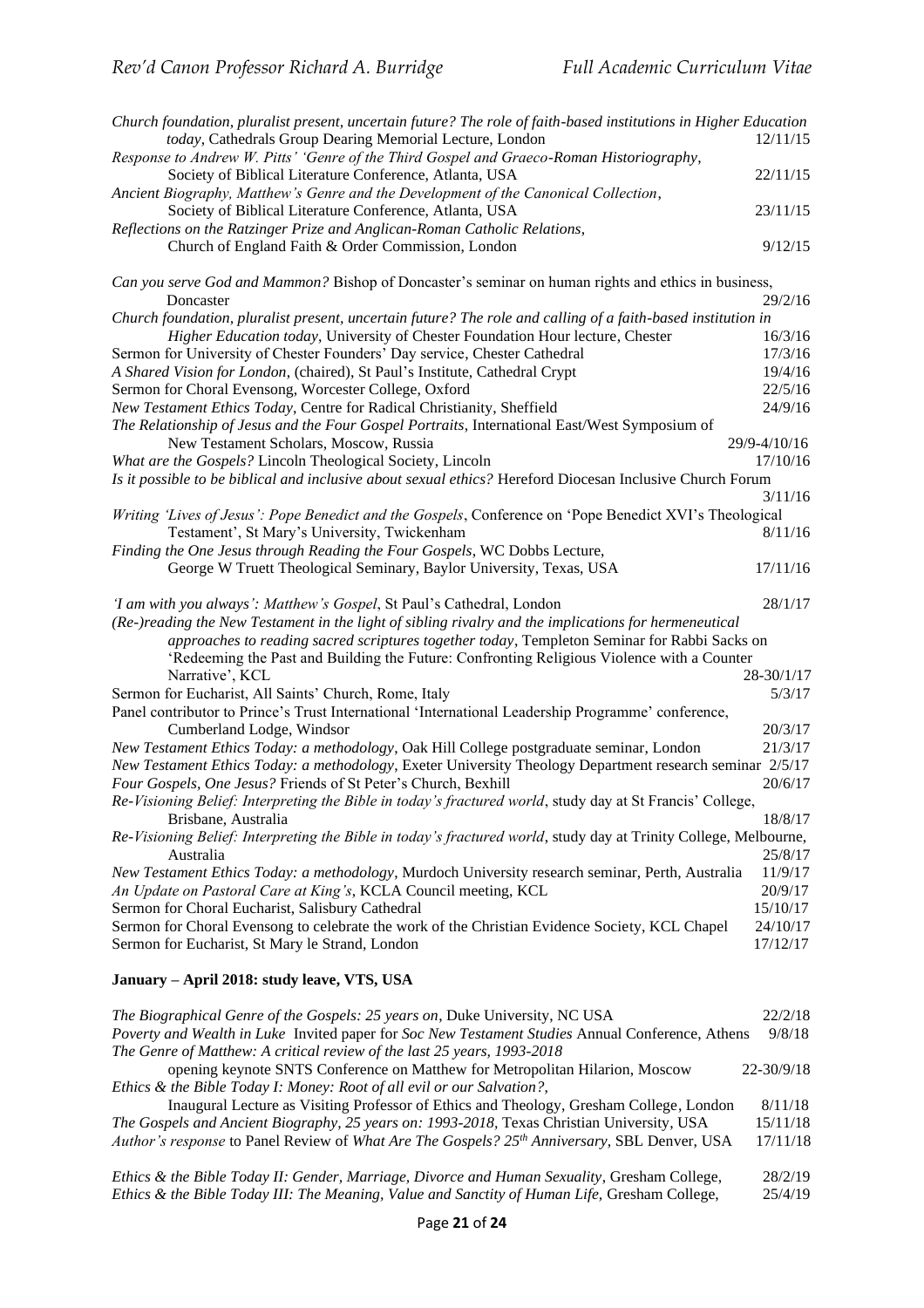## **April – May 2019: study leave, VTS, USA**

| 'You have heard that it was said but I say to you': Life, death and the (re)interpretation of scriptural and |          |
|--------------------------------------------------------------------------------------------------------------|----------|
| <i>legal texts in a time of turmoil.</i> The Warburton Lecture/Sermon 2019, Lincoln's Inn                    | 23/6/19  |
| <i>The God Who Sends: A Study in John's Gospel, Bishop of Southwark's Clergy Study Day</i>                   | 15/11/19 |
| The Cosmos in John: A hostile world or the object of God's love? Southwark Clergy Study Day                  | 15/11/19 |

## **January – March 2022: study leave, VTS, USA**

| UK Launch Seminar about Holy Communion in Contagious Times, Southwark Cathedral                    | 21/1/22 |
|----------------------------------------------------------------------------------------------------|---------|
| USA Launch Seminar about <i>Holy Communion in Contagious Times</i> , Virginia Theological Seminary | 24/2/22 |
| Zoom Seminar for Clergy in Bethesda area, Maryland, Washington DC                                  | 27/4/22 |

## **MEDIA WORK AND BROADCASTS**

| ITN Lunch time News: live interview about Enoch Powell's book on Matthew                                     |               |
|--------------------------------------------------------------------------------------------------------------|---------------|
| and his view of the crucifixion;                                                                             | 10/8/94       |
| Premier Christian Radio for London Between the Lines: 'Religious Experience'                                 | 22/6/95       |
| Premier Christian Radio for London Between the Lines: 'Using the Scriptures'                                 | 29/6/95       |
| Premier Christian Radio for London Between the Lines: 'Reading the Gospels'                                  | 20/7/95       |
| Premier Christian Radio for London Late Show, discussing the gospels                                         | 10/8/95       |
| Premier Christian Radio for London Breakfast News, about my Inaugural lecture                                | 9/10/95       |
| Premier Christian Radio for London Between the Lines: 'The King's Values I'                                  | 19/10/95      |
| Premier Christian Radio for London Between the Lines: 'The King's Values II'                                 | 26/10/95      |
| BBC 2 Newsnight - live panel debate after Rosemary West's verdict<br>BBC 1 interviewed for Nine o clock News | 22/11/95      |
| after General Synod debate on Turnbull Commission,                                                           | 29/11/95      |
| BBC 1 live Advent Sunday Morning Service; preached on 'The Advent Hope'                                      | 3/12/95       |
| Voice of America: pre-recorded interview for 'Who was Jesus?'                                                | 6/12/95       |
| Premier Christian Radio for London Late Show, on the Nativity stories                                        | 13/12/95      |
| ITV Granada - pre recorded interview in Manchester with Bill Roach (Ken Barlow)                              |               |
| on the Christmas stories in the gospels;                                                                     | 17/12/95      |
| Radio 4 PM programme - live interview, on whether Bishops are in touch,                                      |               |
| following General Synod membership analysis                                                                  | 14/2/96       |
| BBC World Service Words of Faith: six programmes for Lent:<br>Feb. 25; March 3, 10, 17, 24, 31, 1996         |               |
| BBC 2 Newsnight - live debate with Bp. David Jenkins about finding Jesus' burial ossuary.                    | 1/4/96        |
| Z.D.F. (German TV Channel 2) Abendmagazin on Jesus' burial ossuary                                           | 4/4/96        |
| ITV/David Paradine Productions: hour programme The Easter Enigma with Sir David Frost                        |               |
| and the Archbishop of Canterbury on the Resurrection for Easter Day,                                         | 7/4/96        |
| BBC1 First Light Six Weekly Programmes - writing scripts and speaker                                         | Sept-Oct 1996 |
| BBC 1 Lives of Jesus, four programmes, acting as a theological consultant and interviewee                    | Dec 1996      |
| BBC Radio 5 After Hours Discussion Programme                                                                 | 19/12/96      |
| BBC2/ S4C Wales: acting as theological consultant for The Miracle Maker,                                     | 1995-         |
| an animated version of the gospels, over script-writing and production period                                | 2000          |
| BBC World Service Radio Focus on Faith The Hidden Jesus                                                      | $2 - 4/1/97$  |
| BBC World Service Radio In Praise of God (Choral Service)                                                    | 16/2/97       |
| BBC World Service TV Interview on The Jesus Story                                                            | 30/3/97       |
| <b>BBC</b> World Service Radio Postmark Africa                                                               | 28/9/97       |
| BBC World Service Radio What do Christians believe                                                           | 30/10/97      |
| BBC World Service Radio The Founders of Their Faith - Jesus Christ                                           | $2 - 8/11/97$ |
| Channel 5 Do You Believe In The Christmas Story? Studio Guest                                                | 21/12/97      |
| Radio/TV Bremen, Interview on St Stephen                                                                     | 26/12/97      |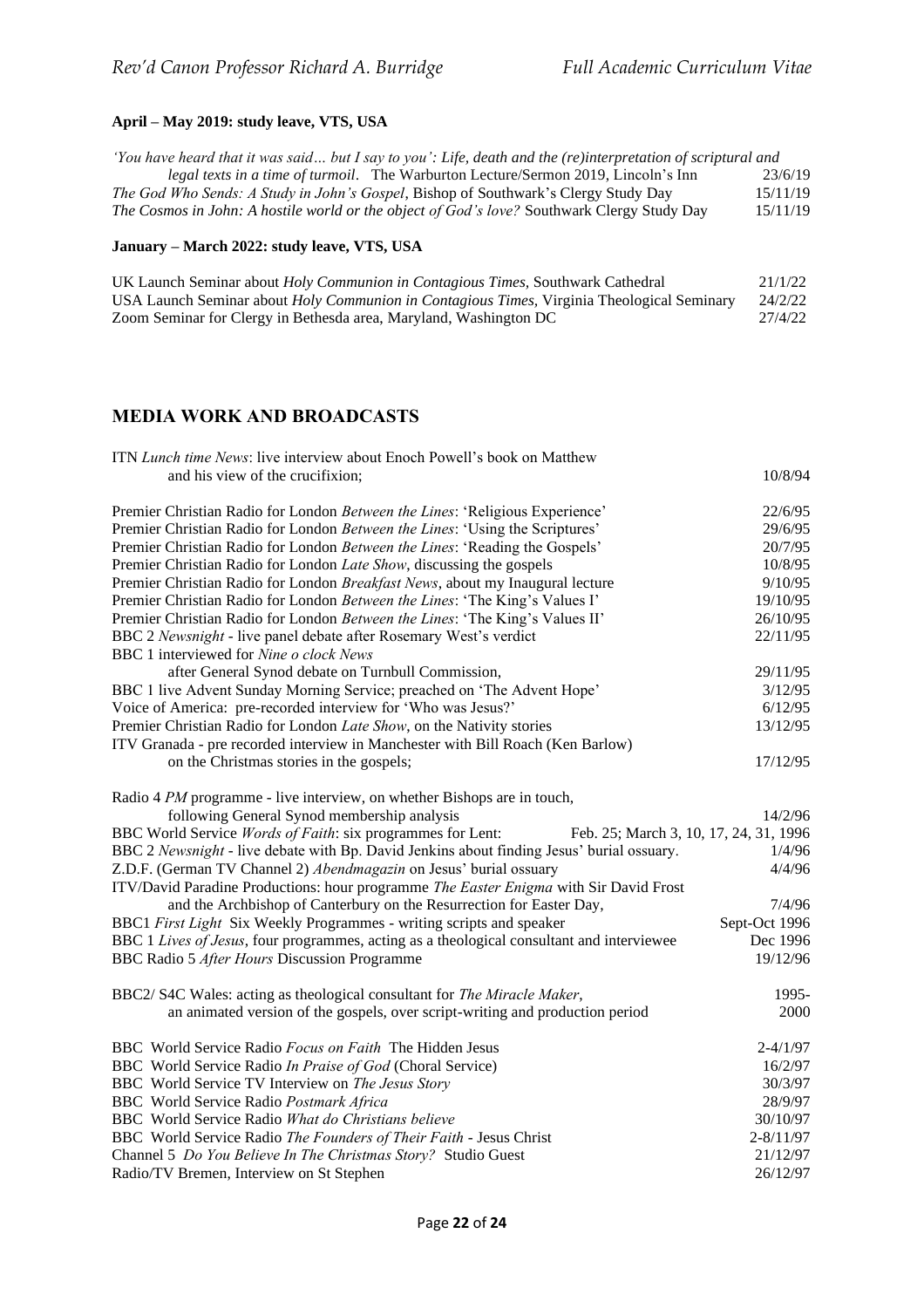| Premier Christian Radio for London Rob Frost Breakfast Show                                                                                                                                                                               | BBC World Service Radio Christ the King (Choral Service and preacher)                                                                                                                                                        | 6/11/98<br>13/12/98                                           |
|-------------------------------------------------------------------------------------------------------------------------------------------------------------------------------------------------------------------------------------------|------------------------------------------------------------------------------------------------------------------------------------------------------------------------------------------------------------------------------|---------------------------------------------------------------|
| Channel 5 Do You Believe In? Guest Speaker for Studio Discussion<br>Adviser to Son of God series for BBC1                                                                                                                                 |                                                                                                                                                                                                                              | 3/1/99<br>1/12/99                                             |
|                                                                                                                                                                                                                                           | Premier Christian Radio Book Show, devoted to my John commentary                                                                                                                                                             | 19/12/99                                                      |
| BBC Radio 4, The Sunday Programme (on The Miracle Maker)<br>The Media and the Church: Consultation at St George's Windsor                                                                                                                 |                                                                                                                                                                                                                              | 19/3/00<br>$6 - 7/11/00$                                      |
| Premier Christian Radio, John Pantry Show<br>ITV GMTV Sunday Morning - discussing Lent and Faith Odyssey<br><b>BBC</b> Radio 2<br><b>BBC</b> Radio 4<br>Advent Sunday Worship                                                             | The Love Principle (with Emily Buchanan)                                                                                                                                                                                     | 6/2/01<br>4/3/01<br>24/10/01<br>1/12/01                       |
| Premier Christian Radio, Commentating on Queen Mother's Funeral<br>Premier Christian Radio, Travellers' Tales<br>Premier Christian Radio, Steve Chalke's Sunday Morning Show<br>BBC Radio 4, State of Church of England, with Jeremy Vine | TalkSport Radio, Discussion with Steve Norris MP re Church of England                                                                                                                                                        | 9/4/02<br>21/4/02<br>2/6/02<br>13/08/02<br>29/10/02           |
| <b>BBC</b> Radio 4                                                                                                                                                                                                                        |                                                                                                                                                                                                                              | 6/6/03                                                        |
| BBC Radio 3, Choral Evensong                                                                                                                                                                                                              | Liasing with all major broadcasters and media outlets for Archbishop Desmond Tutu<br>BBC Radio 4, Leading Sunday Worship with Archbishop Desmond Tutu preaching                                                              | Jan - March 2004<br>22/2/04<br>27/10/04                       |
| BBC 2 Consultant to Top Gear, What Would Jesus Drive?<br>War Cry Interviews re Dan Brown's The Da Vinci Code<br>Premier Christian Radio, Cindy Kent Show<br>BBC Radio 4 Consultant and Interviewee for The Footsteps of Jesus             |                                                                                                                                                                                                                              | February 2005<br>26/3/05 and 2/4/05<br>5/10/05<br>Advent 2005 |
|                                                                                                                                                                                                                                           | Premier Christian Radio, Cindy Kent Show, interviews about my books<br>John (BRF PBC) and the new edn of Four Gospels, One Jesus?                                                                                            | October 2006                                                  |
| BBC Local stations news programmes syndicated, interview on '666'                                                                                                                                                                         | Deustchlandfunk, on the Establishment, the Queen and the Church of England<br>ITV News and BBC Radio Devon, interview about opening the Tutu Centre at Marjons                                                               | 6/6/06<br>22/6/06<br>8/11/06                                  |
| BBC Radio 4, Sunday Programme, Theology of Star Trek<br>BBC Radio 3, Choral Evensong<br>BBC World Service - 'Born Again Christians'                                                                                                       |                                                                                                                                                                                                                              | 7/1/07<br>31/1/07<br>12/5/07                                  |
| BBC Radio 4, Witness, Five Plays from the Gospel of Luke<br>(repeated                                                                                                                                                                     |                                                                                                                                                                                                                              | 17-21/12/07<br>April 2009)                                    |
| Channel 4 TV, The Nativity Decoded                                                                                                                                                                                                        | Il Foglio (Italian paper and media), William Ward on Lambeth Conference and Anglican bishops<br>The Open House (Australian Radio), Sheridan Voysey on Imitating Jesus and NT ethics                                          | 3/8/08<br>28/9/08<br>25/12/08                                 |
| BBC Radio 4, Preaching on Morning Worship, Bible Sunday                                                                                                                                                                                   | Premier Christian Radio, Cindy Kent Show, about the Michael Ramsey Prize                                                                                                                                                     | 5/5/09<br>25/10/09                                            |
| <b>BBC R3 Choral Evensong</b>                                                                                                                                                                                                             | Epiphany Live broadcast from King's College London Chapel                                                                                                                                                                    | 6/1/10                                                        |
| <b>BBC</b> World Service<br><b>BBC Radio Cornwall</b><br><b>BBC Radio Suffolk</b><br>Press Association & papers                                                                                                                           | Interview re KJV 400<br>Interview re Being Biblical study days and KJV 400<br>Interview re Being Biblical study days and KJV 400<br>Interviews about new EIAG Alcohol Policy                                                 | 3/3/11<br>4/3/11<br>5/4/11<br>28/6/11                         |
| Press Association & papers<br>BBC R4, R5, News24, SkyNews<br><b>BBC</b> News 24<br>Premier Christian Radio                                                                                                                                | Interviews about EIAG and Murdoch/News International<br>Interviews about EIAG and Murdoch/News International<br>Interview about KJV 400 service at Westminster Abbey<br>Interview about KJV 400 service at Westminster Abbey | $9 - 11/7/11$<br>$9 - 11/7/11$<br>16/11/11<br>16/11/11        |